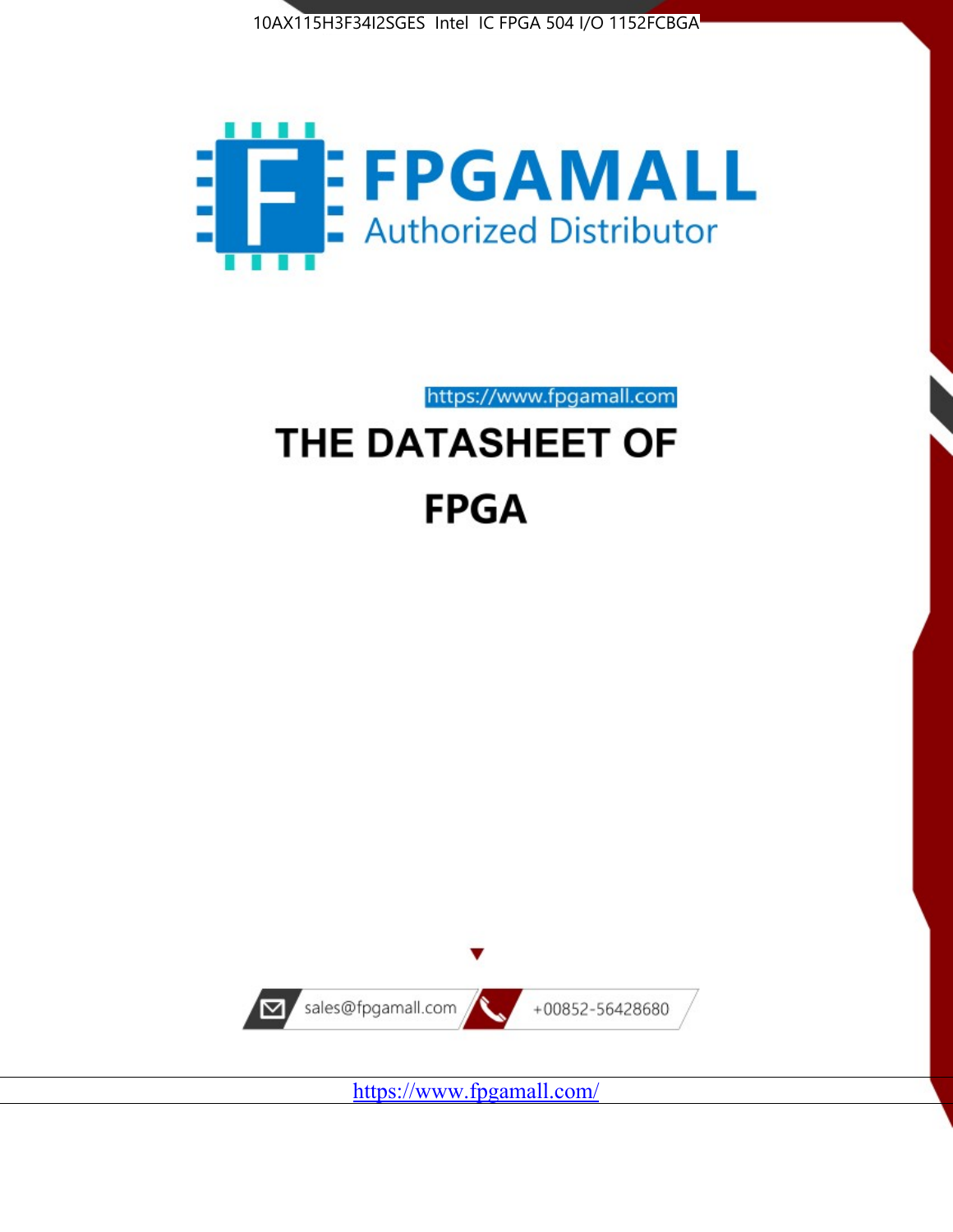10AX115H3F34I2SGES Intel IC FPGA 504 I/O 1152FCBGA



# **Intel® Arria® 10 Device Overview**



**A10-OVERVIEW | 2018.12.06** Latest document on the web: **[PDF](https://www.intel.com/content/dam/www/programmable/us/en/pdfs/literature/hb/arria-10/a10_overview.pdf)** | **[HTML](https://www.intel.com/content/www/us/en/programmable/documentation/sam1403480274650.html)**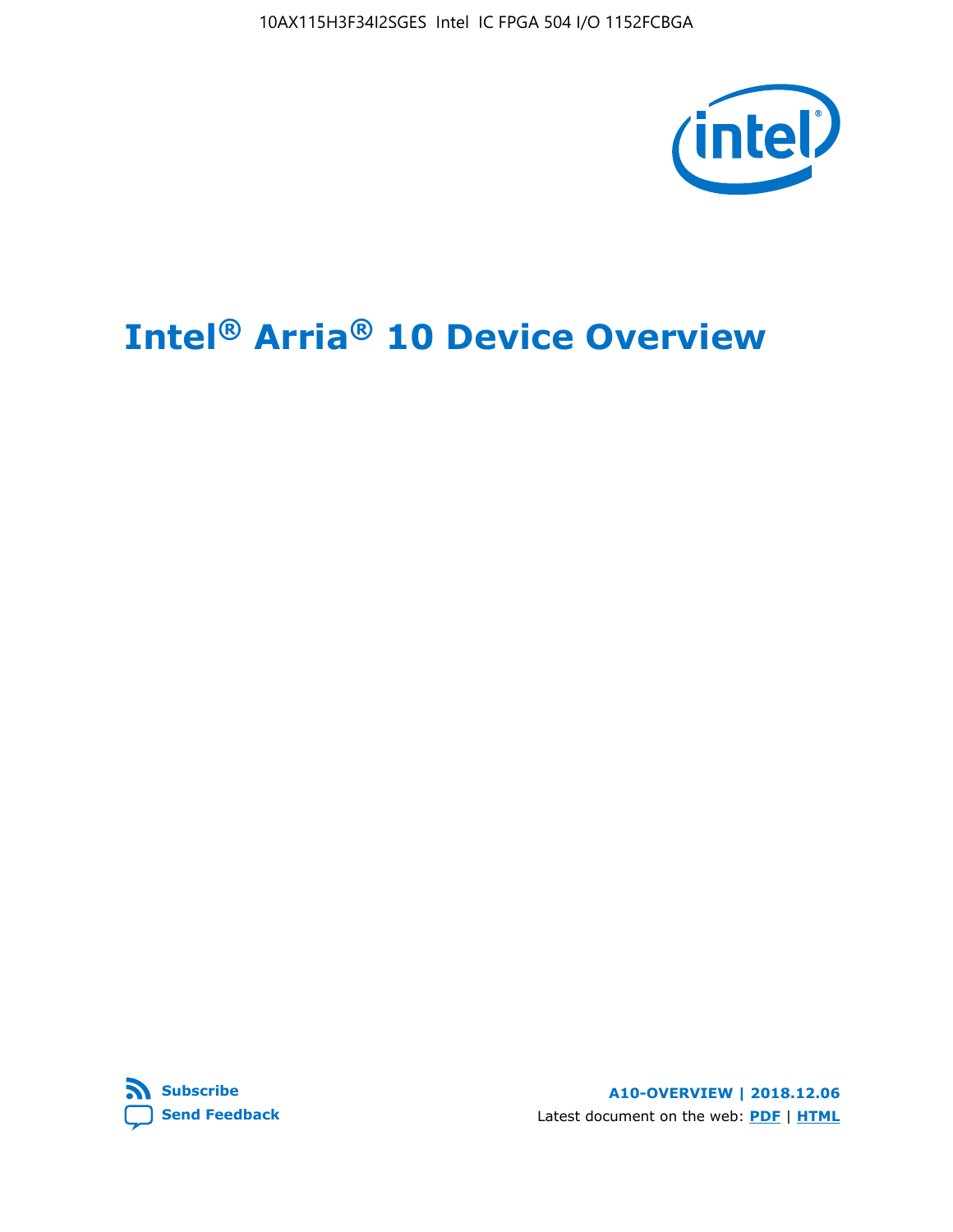

**Contents** 

# **Contents**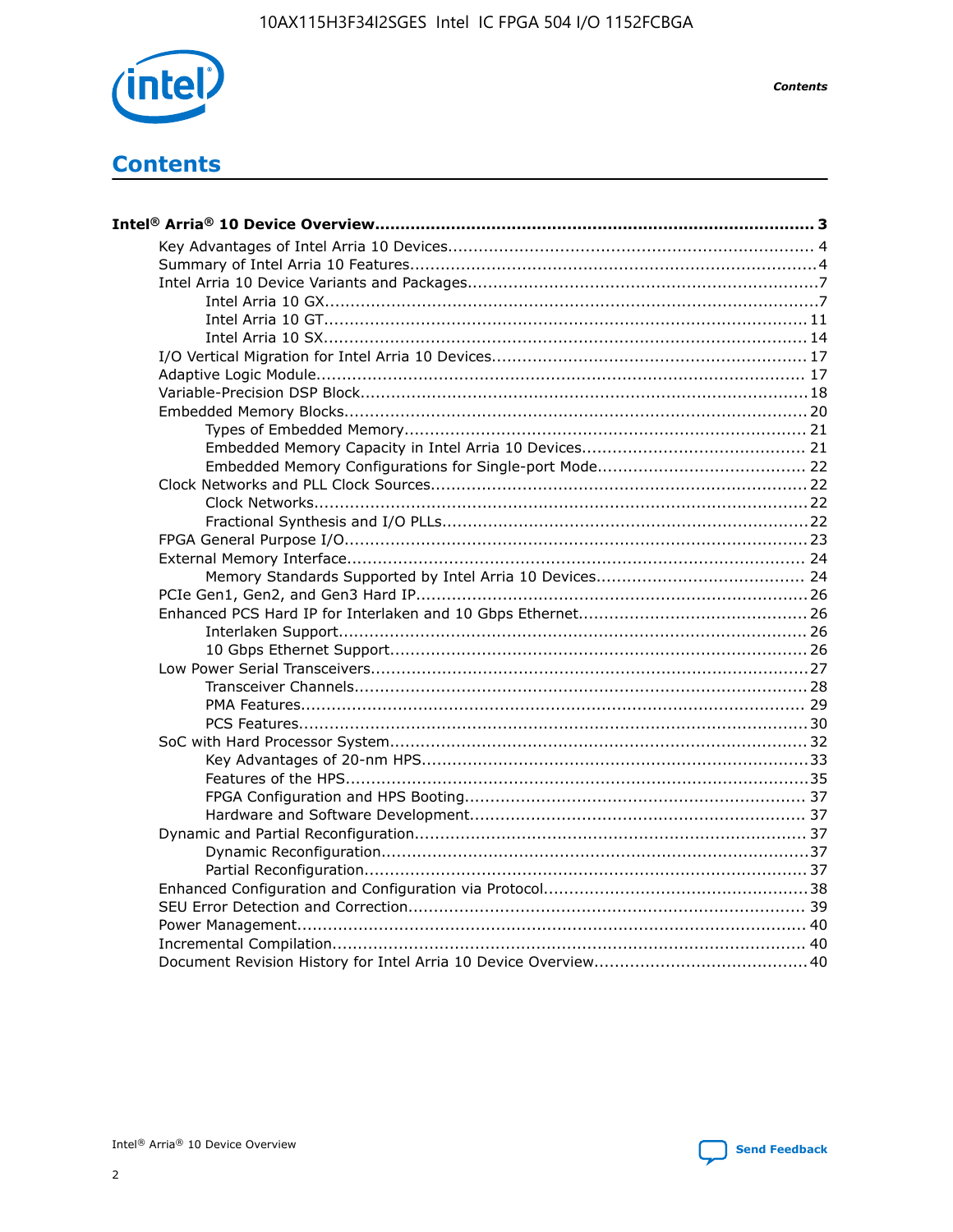**A10-OVERVIEW | 2018.12.06**

**[Send Feedback](mailto:FPGAtechdocfeedback@intel.com?subject=Feedback%20on%20Intel%20Arria%2010%20Device%20Overview%20(A10-OVERVIEW%202018.12.06)&body=We%20appreciate%20your%20feedback.%20In%20your%20comments,%20also%20specify%20the%20page%20number%20or%20paragraph.%20Thank%20you.)**



# **Intel® Arria® 10 Device Overview**

The Intel<sup>®</sup> Arria<sup>®</sup> 10 device family consists of high-performance and power-efficient 20 nm mid-range FPGAs and SoCs.

Intel Arria 10 device family delivers:

- Higher performance than the previous generation of mid-range and high-end FPGAs.
- Power efficiency attained through a comprehensive set of power-saving technologies.

The Intel Arria 10 devices are ideal for high performance, power-sensitive, midrange applications in diverse markets.

| <b>Market</b>         | <b>Applications</b>                                                                                               |
|-----------------------|-------------------------------------------------------------------------------------------------------------------|
| Wireless              | Channel and switch cards in remote radio heads<br>٠<br>Mobile backhaul<br>٠                                       |
| Wireline              | 40G/100G muxponders and transponders<br>٠<br>100G line cards<br>٠<br><b>Bridging</b><br>٠<br>Aggregation<br>٠     |
| <b>Broadcast</b>      | Studio switches<br>٠<br>Servers and transport<br>٠<br>Videoconferencing<br>٠<br>Professional audio and video<br>٠ |
| Computing and Storage | Flash cache<br>٠<br>Cloud computing servers<br>٠<br>Server acceleration<br>٠                                      |
| Medical               | Diagnostic scanners<br>٠<br>Diagnostic imaging<br>٠                                                               |
| Military              | Missile guidance and control<br>٠<br>Radar<br>٠<br>Electronic warfare<br>٠<br>Secure communications<br>٠          |

#### **Table 1. Sample Markets and Ideal Applications for Intel Arria 10 Devices**

#### **Related Information**

- [Intel Arria 10 Device Handbook: Known Issues](http://www.altera.com/support/kdb/solutions/rd07302013_646.html) Lists the planned updates to the *Intel Arria 10 Device Handbook* chapters.
- [Intel Arria 10 GX/GT Device Errata and Design Recommendations](https://www.intel.com/content/www/us/en/programmable/documentation/agz1493851706374.html#yqz1494433888646)
- [Intel Arria 10 SX Device Errata and Design Recommendations](https://www.intel.com/content/www/us/en/programmable/documentation/cru1462832385668.html#cru1462832558642)

Intel Corporation. All rights reserved. Intel, the Intel logo, Altera, Arria, Cyclone, Enpirion, MAX, Nios, Quartus and Stratix words and logos are trademarks of Intel Corporation or its subsidiaries in the U.S. and/or other countries. Intel warrants performance of its FPGA and semiconductor products to current specifications in accordance with Intel's standard warranty, but reserves the right to make changes to any products and services at any time without notice. Intel assumes no responsibility or liability arising out of the application or use of any information, product, or service described herein except as expressly agreed to in writing by Intel. Intel customers are advised to obtain the latest version of device specifications before relying on any published information and before placing orders for products or services. \*Other names and brands may be claimed as the property of others.

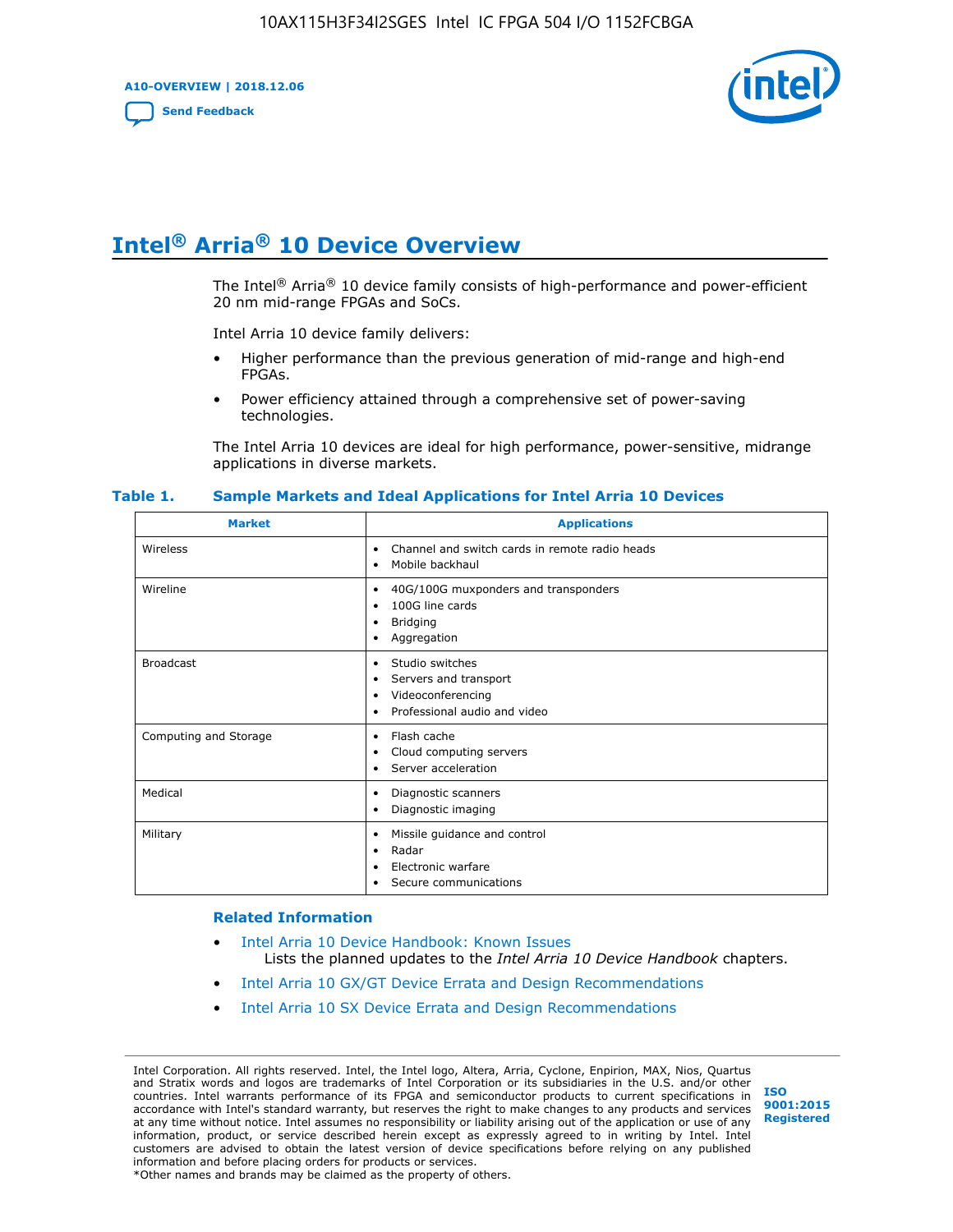

# **Key Advantages of Intel Arria 10 Devices**

## **Table 2. Key Advantages of the Intel Arria 10 Device Family**

| <b>Advantage</b>                                                                                          | <b>Supporting Feature</b>                                                                                                                                                                                                                                                                                                     |
|-----------------------------------------------------------------------------------------------------------|-------------------------------------------------------------------------------------------------------------------------------------------------------------------------------------------------------------------------------------------------------------------------------------------------------------------------------|
| Enhanced core architecture                                                                                | Built on TSMC's 20 nm process technology<br>٠<br>60% higher performance than the previous generation of mid-range FPGAs<br>٠<br>15% higher performance than the fastest previous-generation FPGA<br>٠                                                                                                                         |
| High-bandwidth integrated<br>transceivers                                                                 | Short-reach rates up to 25.8 Gigabits per second (Gbps)<br>٠<br>Backplane capability up to 12.5 Gbps<br>٠<br>Integrated 10GBASE-KR and 40GBASE-KR4 Forward Error Correction (FEC)<br>٠                                                                                                                                        |
| Improved logic integration and<br>hard IP blocks                                                          | 8-input adaptive logic module (ALM)<br>٠<br>Up to 65.6 megabits (Mb) of embedded memory<br>٠<br>Variable-precision digital signal processing (DSP) blocks<br>Fractional synthesis phase-locked loops (PLLs)<br>٠<br>Hard PCI Express Gen3 IP blocks<br>Hard memory controllers and PHY up to 2,400 Megabits per second (Mbps) |
| Second generation hard<br>processor system (HPS) with<br>integrated ARM* Cortex*-A9*<br>MPCore* processor | Tight integration of a dual-core ARM Cortex-A9 MPCore processor, hard IP, and an<br>٠<br>FPGA in a single Intel Arria 10 system-on-a-chip (SoC)<br>Supports over 128 Gbps peak bandwidth with integrated data coherency between<br>$\bullet$<br>the processor and the FPGA fabric                                             |
| Advanced power savings                                                                                    | Comprehensive set of advanced power saving features<br>٠<br>Power-optimized MultiTrack routing and core architecture<br>٠<br>Up to 40% lower power compared to previous generation of mid-range FPGAs<br>٠<br>Up to 60% lower power compared to previous generation of high-end FPGAs<br>٠                                    |

# **Summary of Intel Arria 10 Features**

## **Table 3. Summary of Features for Intel Arria 10 Devices**

| <b>Feature</b>                  | <b>Description</b>                                                                                                                                                                                                                                                                                                                                                                                 |
|---------------------------------|----------------------------------------------------------------------------------------------------------------------------------------------------------------------------------------------------------------------------------------------------------------------------------------------------------------------------------------------------------------------------------------------------|
| Technology                      | TSMC's 20-nm SoC process technology<br>Allows operation at a lower $V_{\text{CC}}$ level of 0.82 V instead of the 0.9 V standard $V_{\text{CC}}$ core voltage                                                                                                                                                                                                                                      |
| Packaging                       | 1.0 mm ball-pitch Fineline BGA packaging<br>٠<br>0.8 mm ball-pitch Ultra Fineline BGA packaging<br>Multiple devices with identical package footprints for seamless migration between different<br><b>FPGA</b> densities<br>Devices with compatible package footprints allow migration to next generation high-end<br>Stratix $@10$ devices<br>RoHS, leaded $(1)$ , and lead-free (Pb-free) options |
| High-performance<br>FPGA fabric | Enhanced 8-input ALM with four registers<br>Improved multi-track routing architecture to reduce congestion and improve compilation time<br>Hierarchical core clocking architecture<br>Fine-grained partial reconfiguration                                                                                                                                                                         |
| Internal memory<br>blocks       | M20K-20-Kb memory blocks with hard error correction code (ECC)<br>Memory logic array block (MLAB)-640-bit memory                                                                                                                                                                                                                                                                                   |
|                                 | continued                                                                                                                                                                                                                                                                                                                                                                                          |



<sup>(1)</sup> Contact Intel for availability.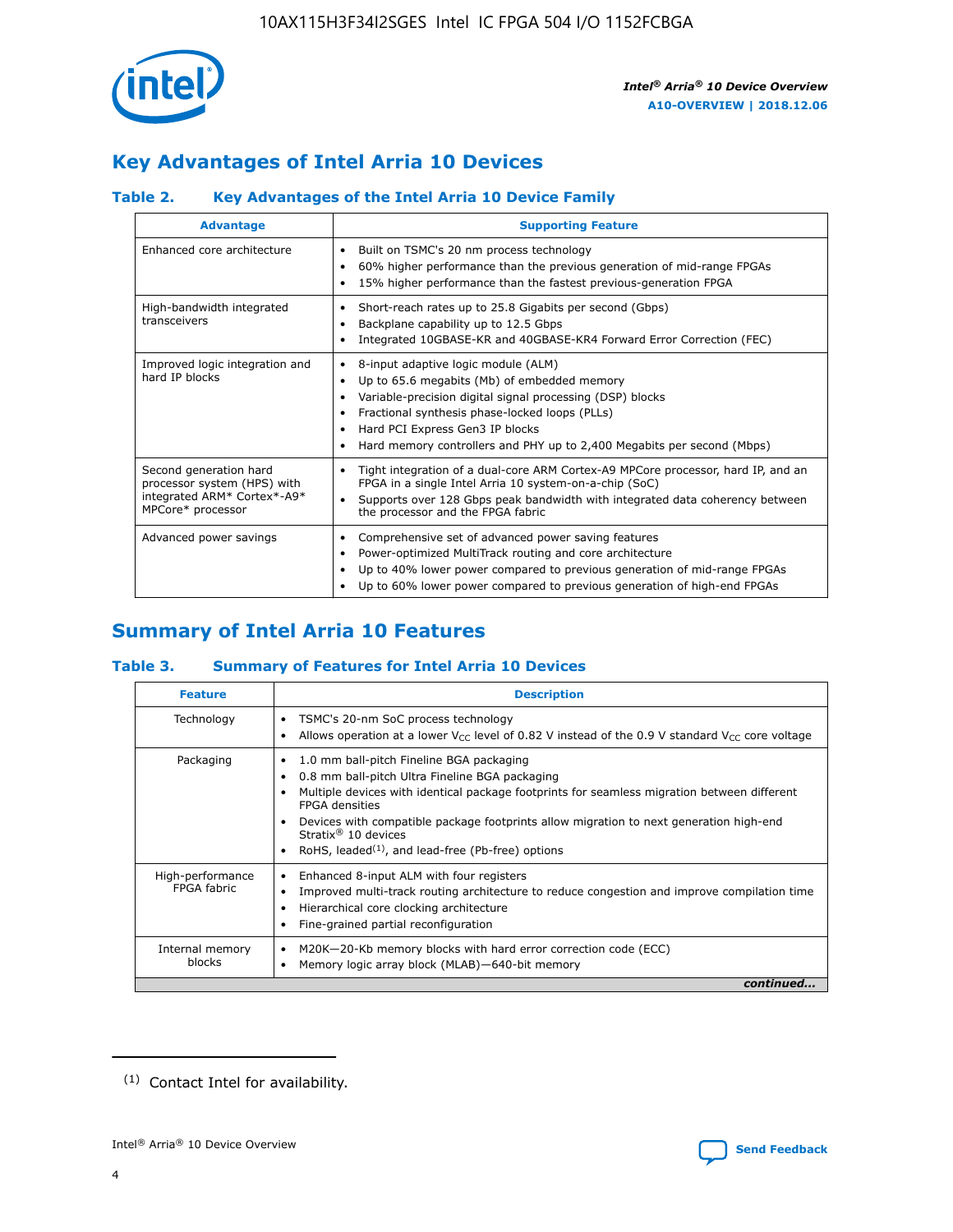r



| <b>Feature</b>                         |                                                                                                                | <b>Description</b>                                                                                                                                                                                                                                                                                                                                                                                                                                                                                                                                                                                                                                                                                                                                                                                                                     |  |  |  |  |  |  |
|----------------------------------------|----------------------------------------------------------------------------------------------------------------|----------------------------------------------------------------------------------------------------------------------------------------------------------------------------------------------------------------------------------------------------------------------------------------------------------------------------------------------------------------------------------------------------------------------------------------------------------------------------------------------------------------------------------------------------------------------------------------------------------------------------------------------------------------------------------------------------------------------------------------------------------------------------------------------------------------------------------------|--|--|--|--|--|--|
| Embedded Hard IP<br>blocks             | Variable-precision DSP                                                                                         | Native support for signal processing precision levels from $18 \times 19$ to<br>54 x 54<br>Native support for 27 x 27 multiplier mode<br>64-bit accumulator and cascade for systolic finite impulse responses<br>(FIRs)<br>Internal coefficient memory banks<br>$\bullet$<br>Preadder/subtractor for improved efficiency<br>Additional pipeline register to increase performance and reduce<br>power<br>Supports floating point arithmetic:<br>- Perform multiplication, addition, subtraction, multiply-add,<br>multiply-subtract, and complex multiplication.<br>- Supports multiplication with accumulation capability, cascade<br>summation, and cascade subtraction capability.<br>- Dynamic accumulator reset control.<br>- Support direct vector dot and complex multiplication chaining<br>multiply floating point DSP blocks. |  |  |  |  |  |  |
|                                        | Memory controller                                                                                              | DDR4, DDR3, and DDR3L                                                                                                                                                                                                                                                                                                                                                                                                                                                                                                                                                                                                                                                                                                                                                                                                                  |  |  |  |  |  |  |
|                                        | PCI Express*                                                                                                   | PCI Express (PCIe*) Gen3 (x1, x2, x4, or x8), Gen2 (x1, x2, x4, or x8)<br>and Gen1 (x1, x2, x4, or x8) hard IP with complete protocol stack,<br>endpoint, and root port                                                                                                                                                                                                                                                                                                                                                                                                                                                                                                                                                                                                                                                                |  |  |  |  |  |  |
|                                        | Transceiver I/O                                                                                                | 10GBASE-KR/40GBASE-KR4 Forward Error Correction (FEC)<br>PCS hard IPs that support:<br>$\bullet$<br>- 10-Gbps Ethernet (10GbE)<br>- PCIe PIPE interface<br>$-$ Interlaken<br>- Gbps Ethernet (GbE)<br>- Common Public Radio Interface (CPRI) with deterministic latency<br>support<br>- Gigabit-capable passive optical network (GPON) with fast lock-<br>time support<br>13.5G JESD204b<br>$\bullet$<br>8B/10B, 64B/66B, 64B/67B encoders and decoders<br>Custom mode support for proprietary protocols                                                                                                                                                                                                                                                                                                                               |  |  |  |  |  |  |
| Core clock networks                    | $\bullet$<br>$\bullet$                                                                                         | Up to 800 MHz fabric clocking, depending on the application:<br>- 667 MHz external memory interface clocking with 2,400 Mbps DDR4 interface<br>- 800 MHz LVDS interface clocking with 1,600 Mbps LVDS interface<br>Global, regional, and peripheral clock networks<br>Clock networks that are not used can be gated to reduce dynamic power                                                                                                                                                                                                                                                                                                                                                                                                                                                                                            |  |  |  |  |  |  |
| Phase-locked loops<br>(PLLs)           | High-resolution fractional synthesis PLLs:<br>$\bullet$<br>Integer PLLs:<br>- Adjacent to general purpose I/Os | - Precision clock synthesis, clock delay compensation, and zero delay buffering (ZDB)<br>- Support integer mode and fractional mode<br>- Fractional mode support with third-order delta-sigma modulation<br>- Support external memory and LVDS interfaces                                                                                                                                                                                                                                                                                                                                                                                                                                                                                                                                                                              |  |  |  |  |  |  |
| FPGA General-purpose<br>$I/Os$ (GPIOs) | On-chip termination (OCT)                                                                                      | 1.6 Gbps LVDS-every pair can be configured as receiver or transmitter<br>1.2 V to 3.0 V single-ended LVTTL/LVCMOS interfacing                                                                                                                                                                                                                                                                                                                                                                                                                                                                                                                                                                                                                                                                                                          |  |  |  |  |  |  |
| <b>External Memory</b><br>Interface    |                                                                                                                | Hard memory controller- DDR4, DDR3, and DDR3L support<br>$-$ DDR4 $-$ speeds up to 1,200 MHz/2,400 Mbps<br>- DDR3-speeds up to 1,067 MHz/2,133 Mbps<br>Soft memory controller—provides support for RLDRAM $3^{(2)}$ , QDR IV $^{(2)}$ , and QDR II+<br>continued                                                                                                                                                                                                                                                                                                                                                                                                                                                                                                                                                                       |  |  |  |  |  |  |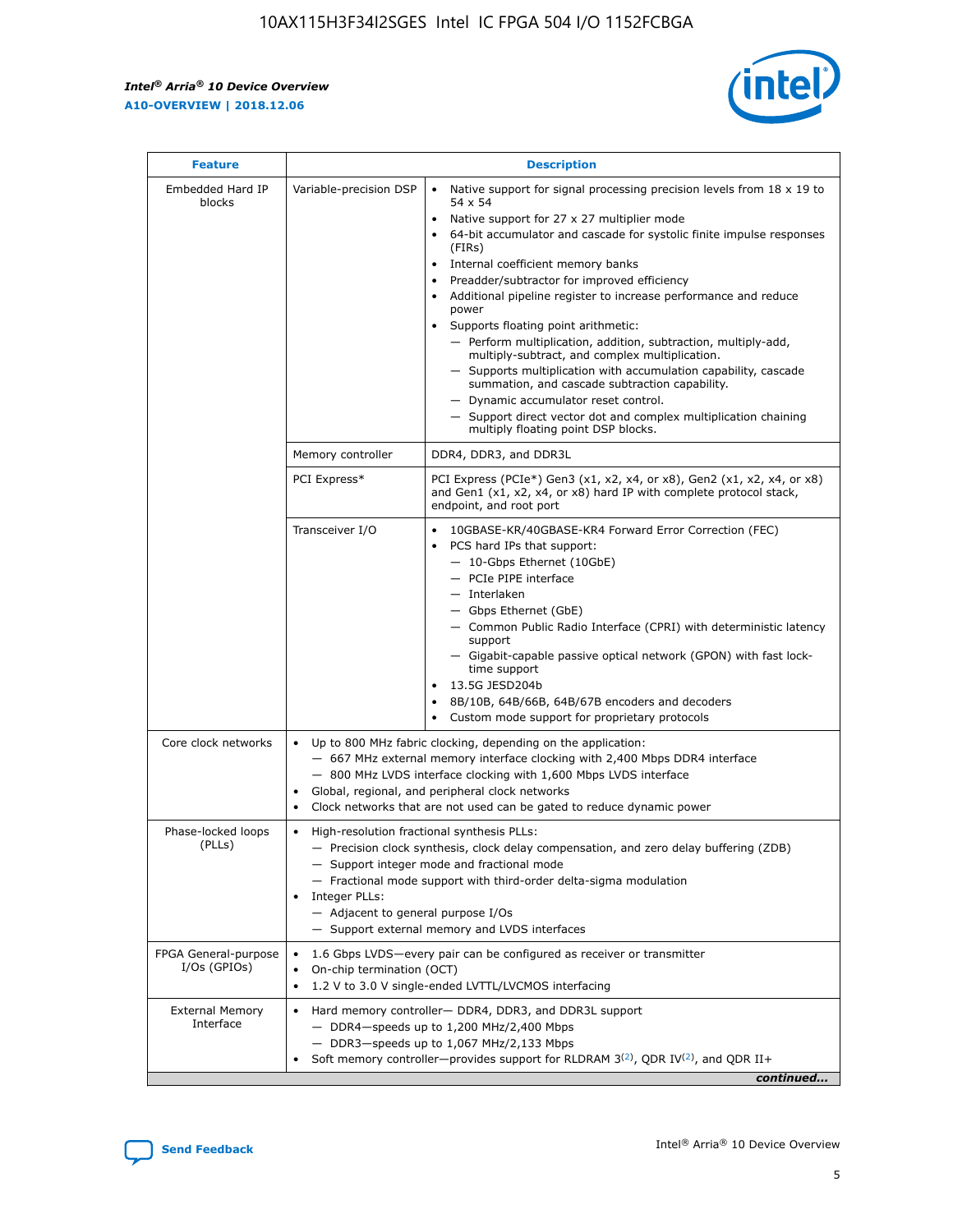

| <b>Feature</b>                                    | <b>Description</b>                                                                                                                                                                                                                                                                                                                                                                                                                                                                                                                                                                                                                         |  |  |  |  |  |  |
|---------------------------------------------------|--------------------------------------------------------------------------------------------------------------------------------------------------------------------------------------------------------------------------------------------------------------------------------------------------------------------------------------------------------------------------------------------------------------------------------------------------------------------------------------------------------------------------------------------------------------------------------------------------------------------------------------------|--|--|--|--|--|--|
| Low-power serial<br>transceivers                  | • Continuous operating range:<br>- Intel Arria 10 GX-1 Gbps to 17.4 Gbps<br>- Intel Arria 10 GT-1 Gbps to 25.8 Gbps<br>Backplane support:<br>$-$ Intel Arria 10 GX-up to 12.5<br>- Intel Arria 10 GT-up to 12.5<br>Extended range down to 125 Mbps with oversampling<br>ATX transmit PLLs with user-configurable fractional synthesis capability<br>Electronic Dispersion Compensation (EDC) support for XFP, SFP+, QSFP, and CFP optical<br>module<br>• Adaptive linear and decision feedback equalization<br>Transmitter pre-emphasis and de-emphasis<br>$\bullet$<br>Dynamic partial reconfiguration of individual transceiver channels |  |  |  |  |  |  |
| <b>HPS</b><br>(Intel Arria 10 SX<br>devices only) | Dual-core ARM Cortex-A9 MPCore processor-1.2 GHz CPU with<br>Processor and system<br>$\bullet$<br>1.5 GHz overdrive capability<br>256 KB on-chip RAM and 64 KB on-chip ROM<br>System peripherals-general-purpose timers, watchdog timers, direct<br>memory access (DMA) controller, FPGA configuration manager, and<br>clock and reset managers<br>Security features-anti-tamper, secure boot, Advanced Encryption<br>$\bullet$<br>Standard (AES) and authentication (SHA)<br>ARM CoreSight* JTAG debug access port, trace port, and on-chip<br>trace storage                                                                              |  |  |  |  |  |  |
|                                                   | <b>External interfaces</b><br>Hard memory interface-Hard memory controller (2,400 Mbps DDR4,<br>$\bullet$<br>and 2,133 Mbps DDR3), Quad serial peripheral interface (QSPI) flash<br>controller, NAND flash controller, direct memory access (DMA)<br>controller, Secure Digital/MultiMediaCard (SD/MMC) controller<br>Communication interface-10/100/1000 Ethernet media access<br>$\bullet$<br>control (MAC), USB On-The-GO (OTG) controllers, I <sup>2</sup> C controllers,<br>UART 16550, serial peripheral interface (SPI), and up to 62<br>HPS GPIO interfaces (48 direct-share I/Os)                                                 |  |  |  |  |  |  |
|                                                   | High-performance ARM AMBA* AXI bus bridges that support<br>Interconnects to core<br>$\bullet$<br>simultaneous read and write<br>HPS-FPGA bridges-include the FPGA-to-HPS, HPS-to-FPGA, and<br>$\bullet$<br>lightweight HPS-to-FPGA bridges that allow the FPGA fabric to issue<br>transactions to slaves in the HPS, and vice versa<br>Configuration bridge that allows HPS configuration manager to<br>configure the core logic via dedicated 32-bit configuration port<br>FPGA-to-HPS SDRAM controller bridge-provides configuration<br>interfaces for the multiport front end (MPFE) of the HPS SDRAM<br>controller                     |  |  |  |  |  |  |
| Configuration                                     | Tamper protection—comprehensive design protection to protect your valuable IP investments<br>Enhanced 256-bit advanced encryption standard (AES) design security with authentication<br>٠<br>Configuration via protocol (CvP) using PCIe Gen1, Gen2, or Gen3<br>continued                                                                                                                                                                                                                                                                                                                                                                  |  |  |  |  |  |  |

<sup>(2)</sup> Intel Arria 10 devices support this external memory interface using hard PHY with soft memory controller.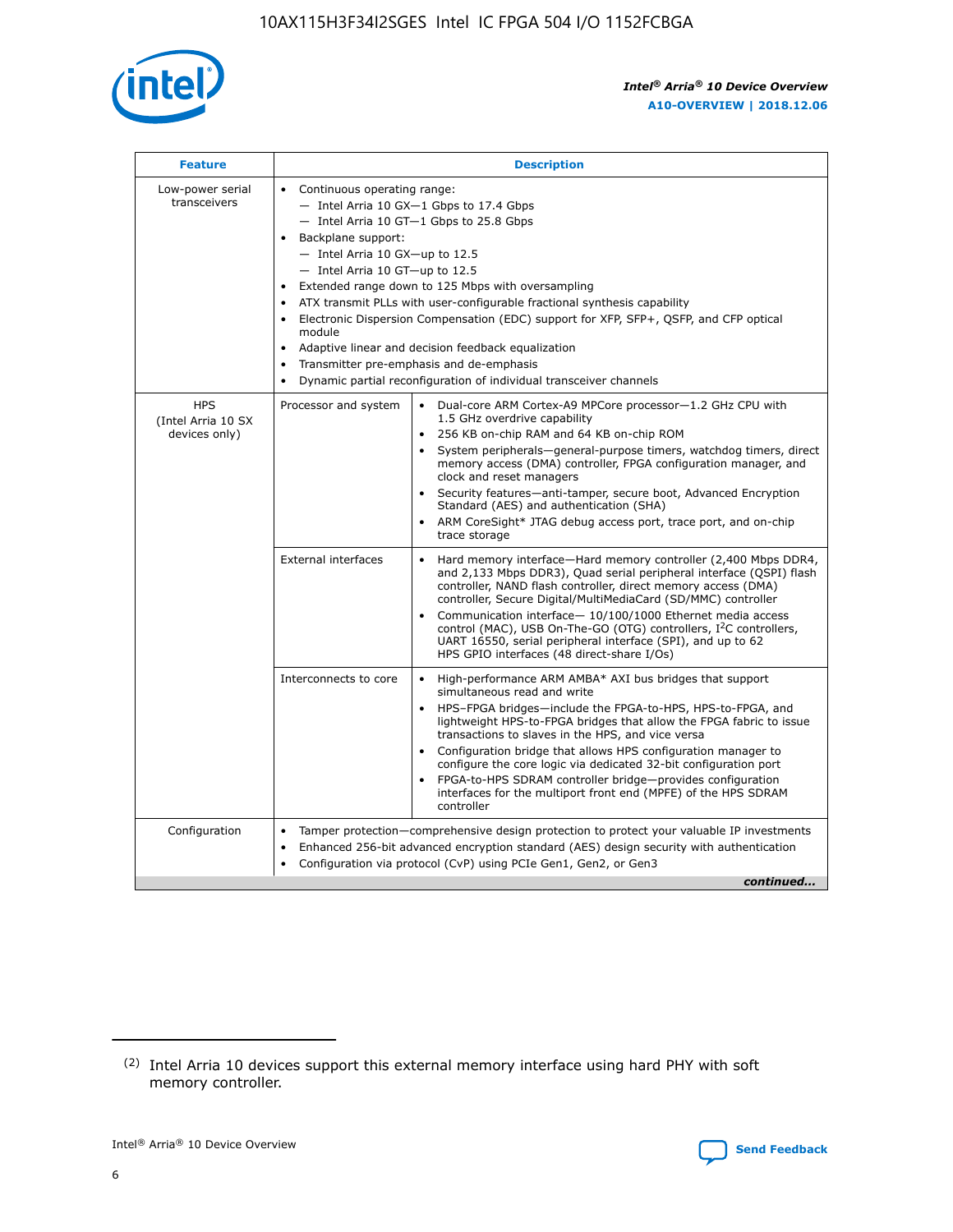

| <b>Feature</b>     | <b>Description</b>                                                                                                                                                                                                    |
|--------------------|-----------------------------------------------------------------------------------------------------------------------------------------------------------------------------------------------------------------------|
|                    | Dynamic reconfiguration of the transceivers and PLLs<br>Fine-grained partial reconfiguration of the core fabric<br>Active Serial x4 Interface                                                                         |
| Power management   | SmartVID<br>Low static power device options<br>Programmable Power Technology<br>Intel Quartus <sup>®</sup> Prime integrated power analysis                                                                            |
| Software and tools | Intel Quartus Prime design suite<br>Transceiver toolkit<br>٠<br>Platform Designer system integration tool<br>DSP Builder for Intel FPGAs<br>OpenCL <sup>™</sup> support<br>Intel SoC FPGA Embedded Design Suite (EDS) |

## **Related Information**

[Intel Arria 10 Transceiver PHY Overview](https://www.intel.com/content/www/us/en/programmable/documentation/nik1398707230472.html#nik1398706768037) Provides details on Intel Arria 10 transceivers.

## **Intel Arria 10 Device Variants and Packages**

#### **Table 4. Device Variants for the Intel Arria 10 Device Family**

| <b>Variant</b>    | <b>Description</b>                                                                                                                                                                                                     |
|-------------------|------------------------------------------------------------------------------------------------------------------------------------------------------------------------------------------------------------------------|
| Intel Arria 10 GX | FPGA featuring 17.4 Gbps transceivers for short reach applications with 12.5 backplane driving<br>capability.                                                                                                          |
| Intel Arria 10 GT | FPGA featuring:<br>17.4 Gbps transceivers for short reach applications with 12.5 backplane driving capability.<br>25.8 Gbps transceivers for supporting CAUI-4 and CEI-25G applications with CFP2 and CFP4<br>modules. |
| Intel Arria 10 SX | SoC integrating ARM-based HPS and FPGA featuring 17.4 Gbps transceivers for short reach<br>applications with 12.5 backplane driving capability.                                                                        |

## **Intel Arria 10 GX**

This section provides the available options, maximum resource counts, and package plan for the Intel Arria 10 GX devices.

The information in this section is correct at the time of publication. For the latest information and to get more details, refer to the Intel FPGA Product Selector.

#### **Related Information**

#### [Intel FPGA Product Selector](http://www.altera.com/products/selector/psg-selector.html) Provides the latest information on Intel products.

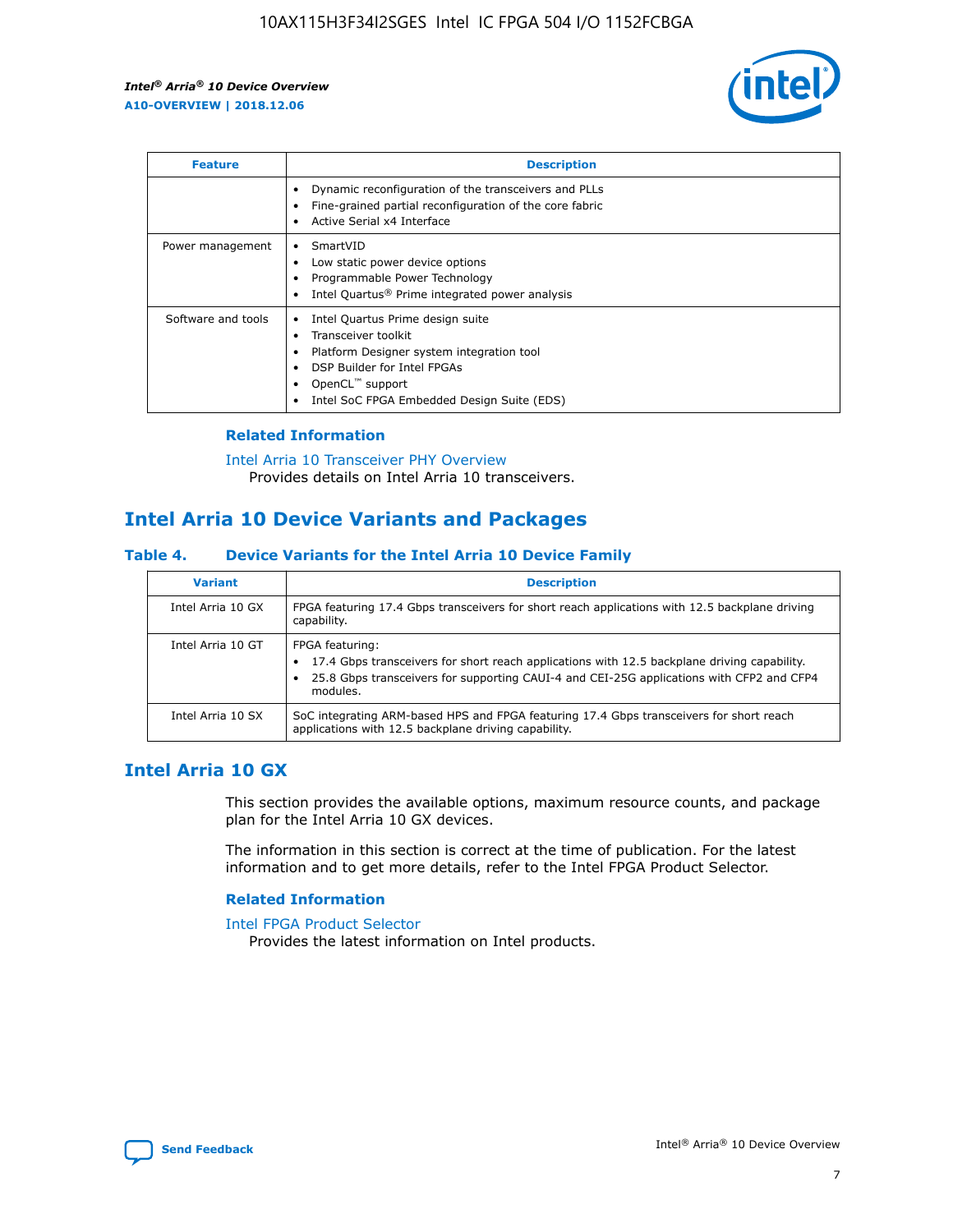

## **Available Options**





#### **Related Information**

[Transceiver Performance for Intel Arria 10 GX/SX Devices](https://www.intel.com/content/www/us/en/programmable/documentation/mcn1413182292568.html#mcn1413213965502) Provides more information about the transceiver speed grade.

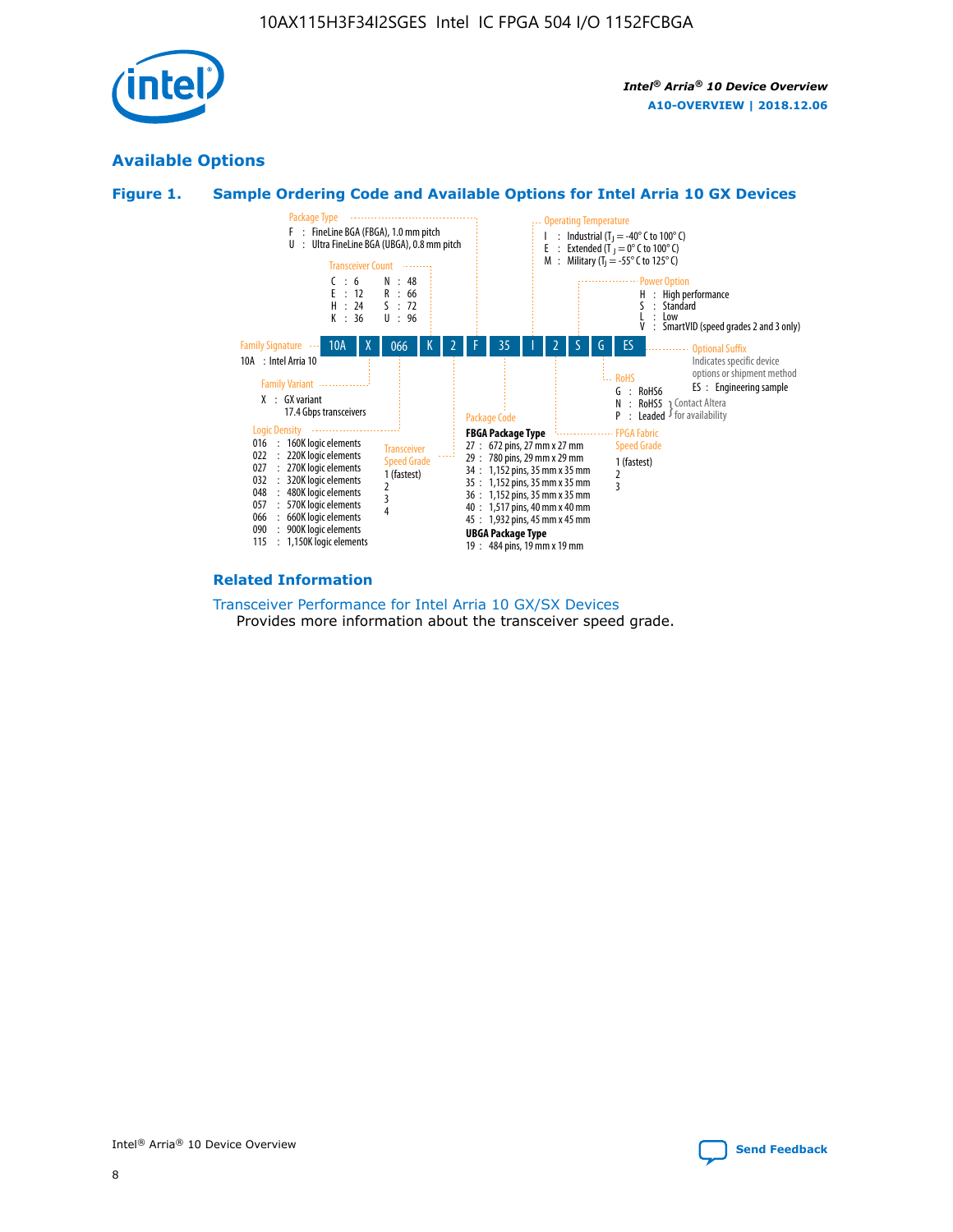

## **Maximum Resources**

#### **Table 5. Maximum Resource Counts for Intel Arria 10 GX Devices (GX 160, GX 220, GX 270, GX 320, and GX 480)**

| <b>Resource</b>         |                                                          | <b>Product Line</b> |                                                 |                |                |                |  |  |  |
|-------------------------|----------------------------------------------------------|---------------------|-------------------------------------------------|----------------|----------------|----------------|--|--|--|
|                         |                                                          | <b>GX 160</b>       | <b>GX 220</b><br><b>GX 270</b><br><b>GX 320</b> |                |                | <b>GX 480</b>  |  |  |  |
| Logic Elements (LE) (K) |                                                          | 160                 | 220                                             | 270            | 320            | 480            |  |  |  |
| <b>ALM</b>              |                                                          | 61,510              | 80,330                                          | 101,620        | 119,900        | 183,590        |  |  |  |
| Register                |                                                          | 246,040             | 321,320                                         | 406,480        | 479,600        | 734,360        |  |  |  |
| Memory (Kb)             | M <sub>20</sub> K                                        | 8,800               | 11,740                                          | 15,000         | 17,820         | 28,620         |  |  |  |
|                         | <b>MLAB</b>                                              | 1,050               | 1,690<br>2,452                                  |                | 2,727          | 4,164          |  |  |  |
|                         | 985<br>Variable-precision DSP Block<br>156<br>192<br>830 |                     |                                                 |                |                | 1,368          |  |  |  |
| 18 x 19 Multiplier      |                                                          | 312                 | 384                                             | 1,660<br>1,970 |                | 2,736          |  |  |  |
| PLL                     | Fractional<br>Synthesis                                  | 6                   | 6                                               | 8              | 8              | 12             |  |  |  |
|                         | I/O                                                      | 6                   | 6                                               | 8              | 8              | 12             |  |  |  |
| 17.4 Gbps Transceiver   |                                                          | 12                  | 12                                              | 24             | 24             | 36             |  |  |  |
| GPIO <sup>(3)</sup>     |                                                          | 288                 | 288                                             | 384<br>384     |                | 492            |  |  |  |
| LVDS Pair $(4)$         |                                                          | 120                 | 120                                             | 168            | 168            | 222            |  |  |  |
| PCIe Hard IP Block      |                                                          | $\mathbf{1}$        | 1                                               | $\overline{2}$ | $\overline{2}$ | $\overline{2}$ |  |  |  |
| Hard Memory Controller  |                                                          | 6                   | 6                                               | 8              | 8              | 12             |  |  |  |

<sup>(4)</sup> Each LVDS I/O pair can be used as differential input or output.



<sup>(3)</sup> The number of GPIOs does not include transceiver I/Os. In the Intel Quartus Prime software, the number of user I/Os includes transceiver I/Os.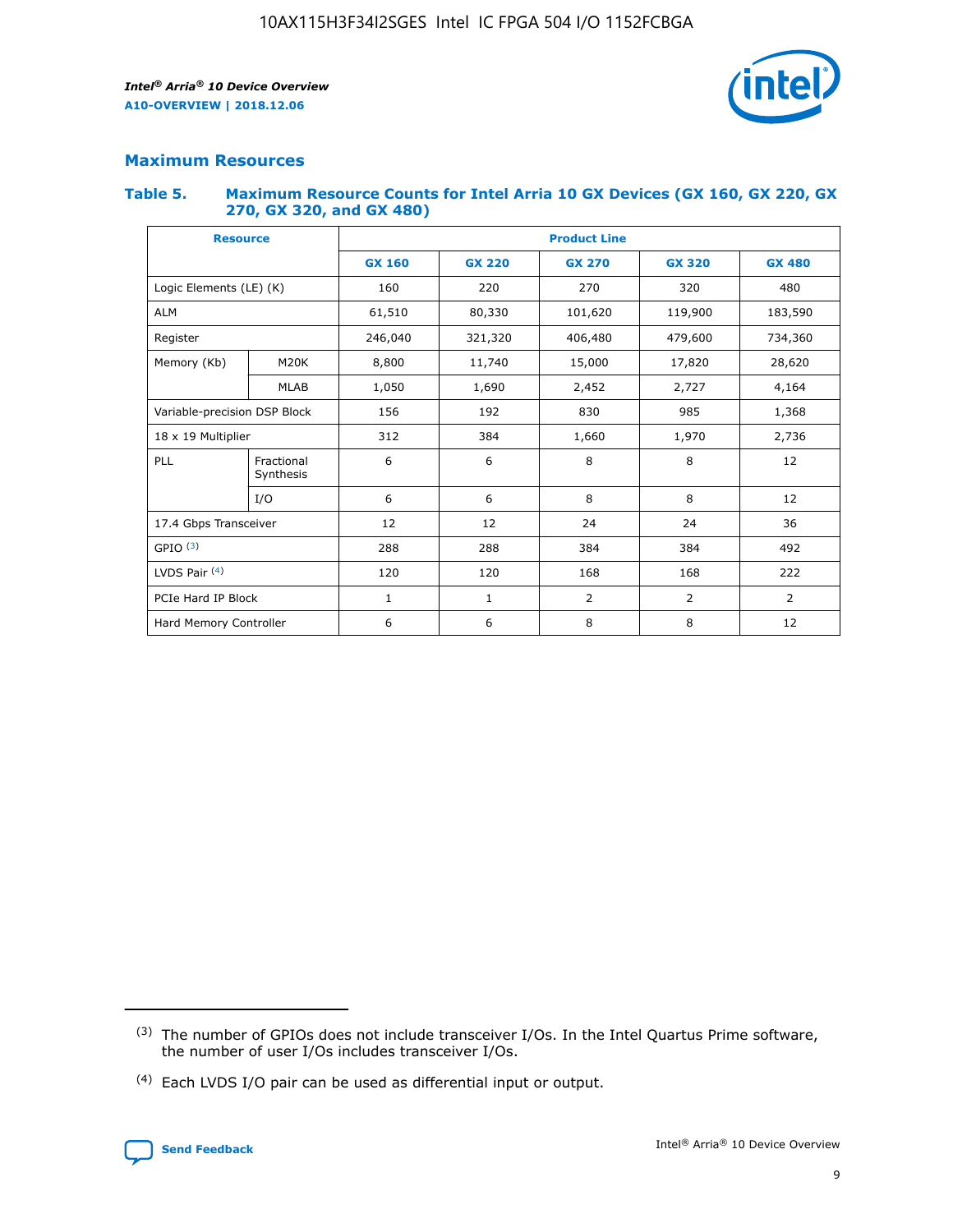

### **Table 6. Maximum Resource Counts for Intel Arria 10 GX Devices (GX 570, GX 660, GX 900, and GX 1150)**

|                              | <b>Resource</b>         | <b>Product Line</b> |                |                |                |  |  |  |
|------------------------------|-------------------------|---------------------|----------------|----------------|----------------|--|--|--|
|                              |                         | <b>GX 570</b>       | <b>GX 660</b>  |                | <b>GX 1150</b> |  |  |  |
| Logic Elements (LE) (K)      |                         | 570                 | 660            | 900            | 1,150          |  |  |  |
| <b>ALM</b>                   |                         | 217,080             | 251,680        | 339,620        | 427,200        |  |  |  |
| Register                     |                         | 868,320             | 1,006,720      | 1,358,480      | 1,708,800      |  |  |  |
| Memory (Kb)                  | <b>M20K</b>             | 36,000              | 42,620         | 48,460         | 54,260         |  |  |  |
|                              | <b>MLAB</b>             | 5,096               | 5,788          |                | 12,984         |  |  |  |
| Variable-precision DSP Block |                         | 1,523               | 1,687          | 1,518          | 1,518          |  |  |  |
| $18 \times 19$ Multiplier    |                         | 3,046               | 3,374          | 3,036          | 3,036          |  |  |  |
| PLL                          | Fractional<br>Synthesis | 16                  | 16             | 32             | 32             |  |  |  |
|                              | I/O                     | 16                  | 16             | 16             | 16             |  |  |  |
| 17.4 Gbps Transceiver        |                         | 48                  | 48             | 96             | 96             |  |  |  |
| GPIO <sup>(3)</sup>          |                         | 696                 | 696            | 768            | 768            |  |  |  |
| LVDS Pair $(4)$              |                         | 324                 | 324            |                | 384            |  |  |  |
| PCIe Hard IP Block           |                         | 2                   | $\overline{2}$ | $\overline{4}$ | 4              |  |  |  |
| Hard Memory Controller       |                         | 16                  | 16             | 16             | 16             |  |  |  |

## **Package Plan**

## **Table 7. Package Plan for Intel Arria 10 GX Devices (U19, F27, and F29)**

Refer to I/O and High Speed I/O in Intel Arria 10 Devices chapter for the number of 3 V I/O, LVDS I/O, and LVDS channels in each device package.

| <b>Product Line</b> | U <sub>19</sub><br>$(19 \text{ mm} \times 19 \text{ mm})$<br>484-pin UBGA) |          |             |         | <b>F27</b><br>(27 mm × 27 mm,<br>672-pin FBGA) |             | <b>F29</b><br>(29 mm × 29 mm,<br>780-pin FBGA) |          |             |  |
|---------------------|----------------------------------------------------------------------------|----------|-------------|---------|------------------------------------------------|-------------|------------------------------------------------|----------|-------------|--|
|                     | 3 V I/O                                                                    | LVDS I/O | <b>XCVR</b> | 3 V I/O | LVDS I/O                                       | <b>XCVR</b> | 3 V I/O                                        | LVDS I/O | <b>XCVR</b> |  |
| GX 160              | 48                                                                         | 192      | 6           | 48      | 192                                            | 12          | 48                                             | 240      | 12          |  |
| GX 220              | 48                                                                         | 192      | 6           | 48      | 192                                            | 12          | 48                                             | 240      | 12          |  |
| GX 270              |                                                                            |          |             | 48      | 192                                            | 12          | 48                                             | 312      | 12          |  |
| GX 320              |                                                                            |          |             | 48      | 192                                            | 12          | 48                                             | 312      | 12          |  |
| GX 480              |                                                                            |          |             |         |                                                |             | 48                                             | 312      | 12          |  |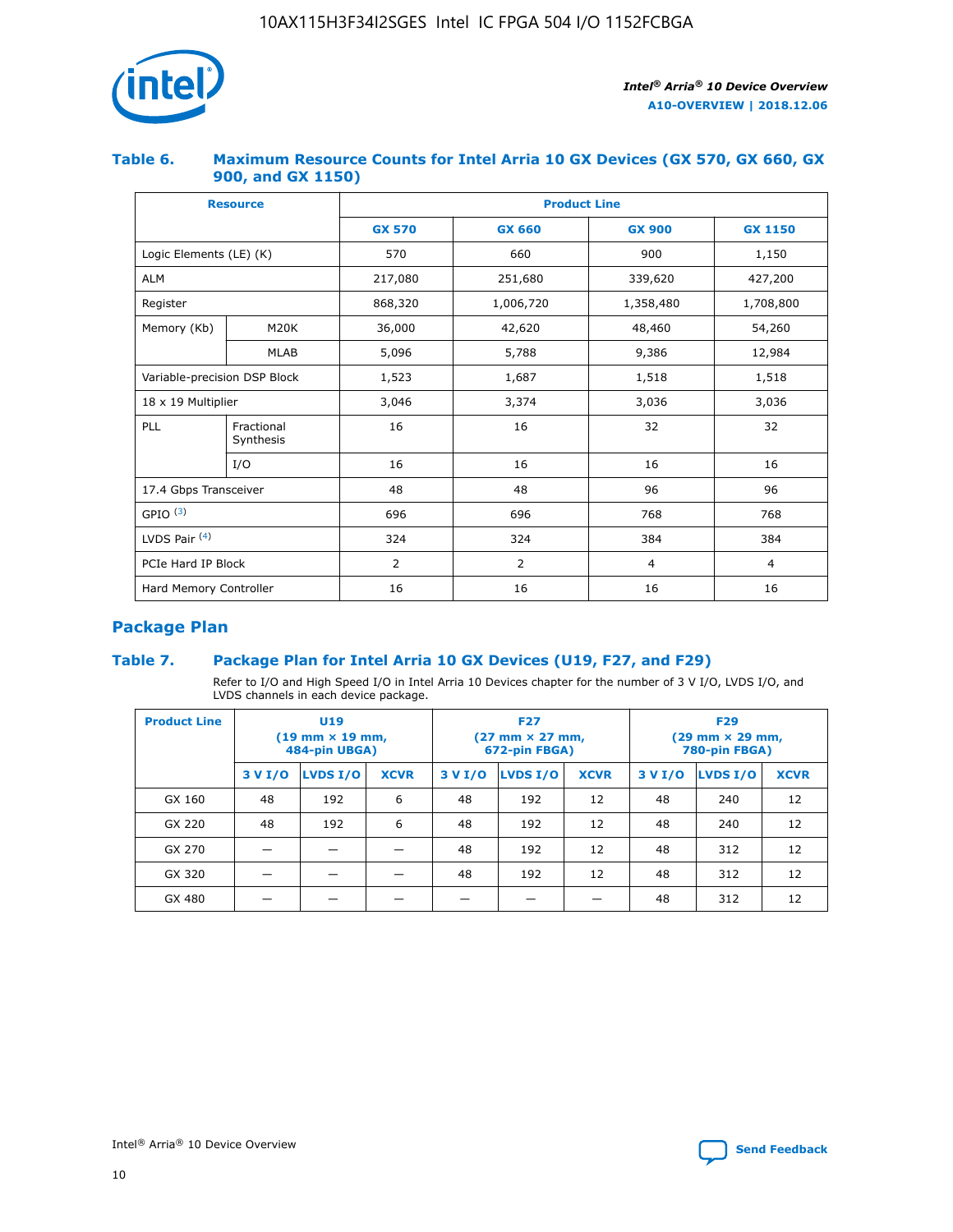

#### **Table 8. Package Plan for Intel Arria 10 GX Devices (F34, F35, NF40, and KF40)**

Refer to I/O and High Speed I/O in Intel Arria 10 Devices chapter for the number of 3 V I/O, LVDS I/O, and LVDS channels in each device package.

| <b>Product Line</b> | <b>F34</b><br>$(35 \text{ mm} \times 35 \text{ mm})$<br>1152-pin FBGA) |                    | <b>F35</b><br>$(35$ mm $\times$ 35 mm,<br>1152-pin FBGA) |           | <b>KF40</b><br>$(40$ mm $\times$ 40 mm,<br>1517-pin FBGA) |             |           | <b>NF40</b><br>$(40$ mm $\times$ 40 mm,<br><b>1517-pin FBGA)</b> |             |            |                    |             |
|---------------------|------------------------------------------------------------------------|--------------------|----------------------------------------------------------|-----------|-----------------------------------------------------------|-------------|-----------|------------------------------------------------------------------|-------------|------------|--------------------|-------------|
|                     | 3V<br>I/O                                                              | <b>LVDS</b><br>I/O | <b>XCVR</b>                                              | 3V<br>I/O | <b>LVDS</b><br>I/O                                        | <b>XCVR</b> | 3V<br>I/O | <b>LVDS</b><br>I/O                                               | <b>XCVR</b> | 3 V<br>I/O | <b>LVDS</b><br>I/O | <b>XCVR</b> |
| GX 270              | 48                                                                     | 336                | 24                                                       | 48        | 336                                                       | 24          |           |                                                                  |             |            |                    |             |
| GX 320              | 48                                                                     | 336                | 24                                                       | 48        | 336                                                       | 24          |           |                                                                  |             |            |                    |             |
| GX 480              | 48                                                                     | 444                | 24                                                       | 48        | 348                                                       | 36          |           |                                                                  |             |            |                    |             |
| GX 570              | 48                                                                     | 444                | 24                                                       | 48        | 348                                                       | 36          | 96        | 600                                                              | 36          | 48         | 540                | 48          |
| GX 660              | 48                                                                     | 444                | 24                                                       | 48        | 348                                                       | 36          | 96        | 600                                                              | 36          | 48         | 540                | 48          |
| GX 900              |                                                                        | 504                | 24                                                       | –         |                                                           | -           |           |                                                                  |             |            | 600                | 48          |
| GX 1150             |                                                                        | 504                | 24                                                       |           |                                                           |             |           |                                                                  |             |            | 600                | 48          |

#### **Table 9. Package Plan for Intel Arria 10 GX Devices (RF40, NF45, SF45, and UF45)**

Refer to I/O and High Speed I/O in Intel Arria 10 Devices chapter for the number of 3 V I/O, LVDS I/O, and LVDS channels in each device package.

| <b>Product Line</b> | <b>RF40</b><br>$(40$ mm $\times$ 40 mm,<br>1517-pin FBGA) |                    | <b>NF45</b><br>$(45 \text{ mm} \times 45 \text{ mm})$<br><b>1932-pin FBGA)</b> |            |                    | <b>SF45</b><br>$(45 \text{ mm} \times 45 \text{ mm})$<br><b>1932-pin FBGA)</b> |            |                    | <b>UF45</b><br>$(45 \text{ mm} \times 45 \text{ mm})$<br><b>1932-pin FBGA)</b> |           |                    |             |
|---------------------|-----------------------------------------------------------|--------------------|--------------------------------------------------------------------------------|------------|--------------------|--------------------------------------------------------------------------------|------------|--------------------|--------------------------------------------------------------------------------|-----------|--------------------|-------------|
|                     | 3V<br>I/O                                                 | <b>LVDS</b><br>I/O | <b>XCVR</b>                                                                    | 3 V<br>I/O | <b>LVDS</b><br>I/O | <b>XCVR</b>                                                                    | 3 V<br>I/O | <b>LVDS</b><br>I/O | <b>XCVR</b>                                                                    | 3V<br>I/O | <b>LVDS</b><br>I/O | <b>XCVR</b> |
| GX 900              |                                                           | 342                | 66                                                                             | _          | 768                | 48                                                                             |            | 624                | 72                                                                             |           | 480                | 96          |
| GX 1150             |                                                           | 342                | 66                                                                             | _          | 768                | 48                                                                             |            | 624                | 72                                                                             |           | 480                | 96          |

#### **Related Information**

[I/O and High-Speed Differential I/O Interfaces in Intel Arria 10 Devices chapter, Intel](https://www.intel.com/content/www/us/en/programmable/documentation/sam1403482614086.html#sam1403482030321) [Arria 10 Device Handbook](https://www.intel.com/content/www/us/en/programmable/documentation/sam1403482614086.html#sam1403482030321)

Provides the number of 3 V and LVDS I/Os, and LVDS channels for each Intel Arria 10 device package.

## **Intel Arria 10 GT**

This section provides the available options, maximum resource counts, and package plan for the Intel Arria 10 GT devices.

The information in this section is correct at the time of publication. For the latest information and to get more details, refer to the Intel FPGA Product Selector.

#### **Related Information**

#### [Intel FPGA Product Selector](http://www.altera.com/products/selector/psg-selector.html)

Provides the latest information on Intel products.

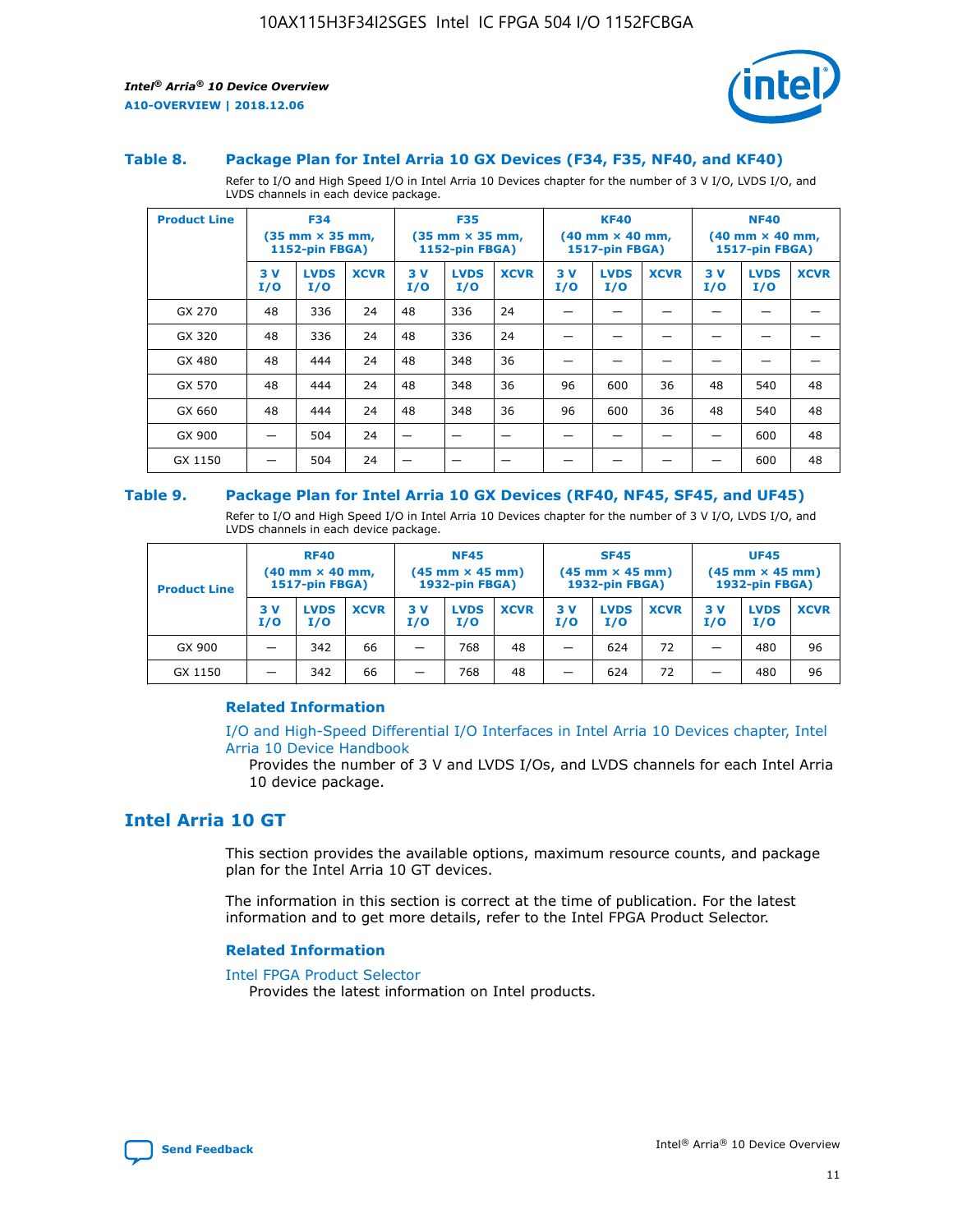

## **Available Options**

## **Figure 2. Sample Ordering Code and Available Options for Intel Arria 10 GT Devices**

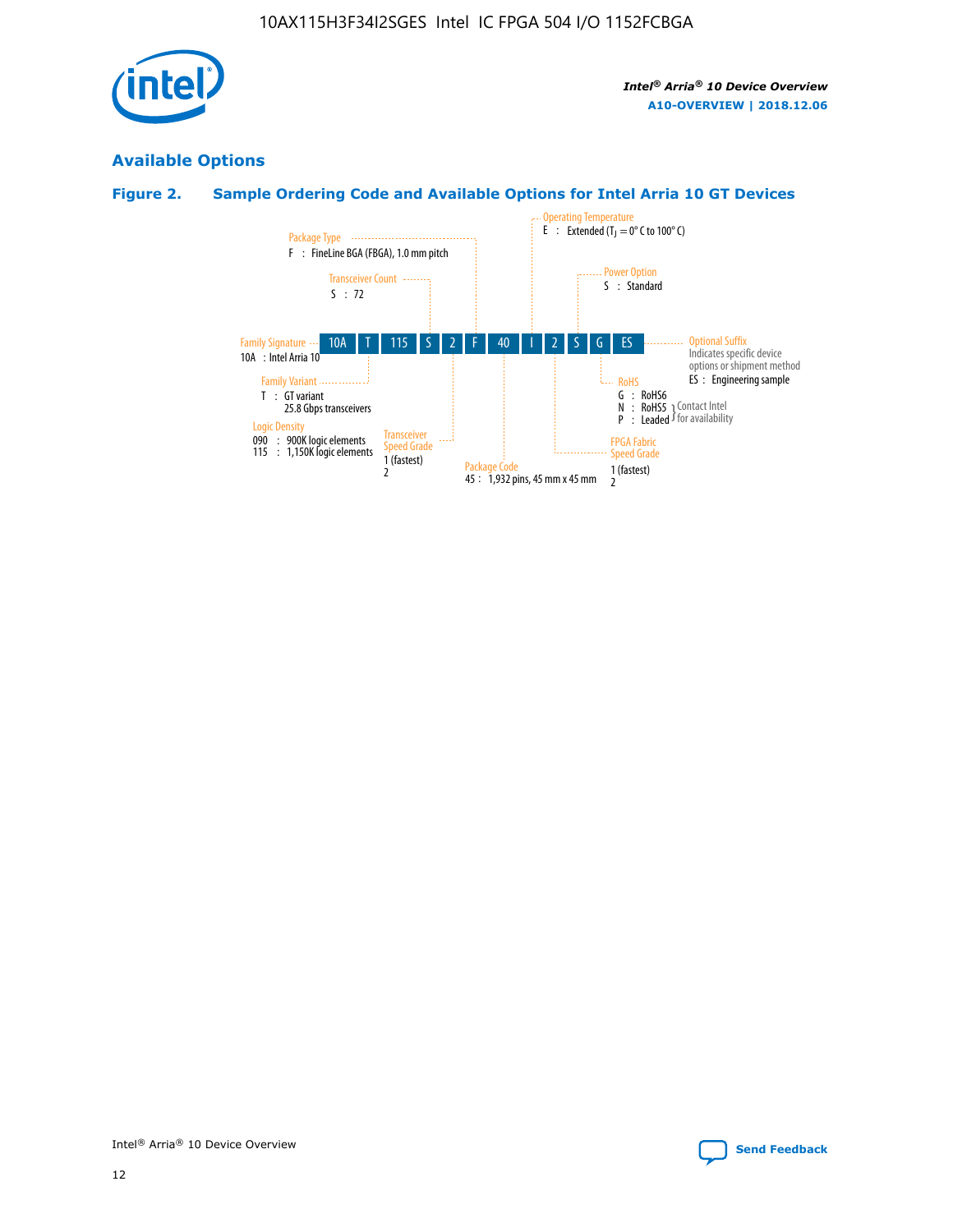

## **Maximum Resources**

#### **Table 10. Maximum Resource Counts for Intel Arria 10 GT Devices**

| <b>Resource</b>              |                      |                | <b>Product Line</b> |  |
|------------------------------|----------------------|----------------|---------------------|--|
|                              |                      | <b>GT 900</b>  | <b>GT 1150</b>      |  |
| Logic Elements (LE) (K)      |                      | 900            | 1,150               |  |
| <b>ALM</b>                   |                      | 339,620        | 427,200             |  |
| Register                     |                      | 1,358,480      | 1,708,800           |  |
| Memory (Kb)                  | M20K                 | 48,460         | 54,260              |  |
|                              | <b>MLAB</b>          | 9,386          | 12,984              |  |
| Variable-precision DSP Block |                      | 1,518          | 1,518               |  |
| 18 x 19 Multiplier           |                      | 3,036          | 3,036               |  |
| <b>PLL</b>                   | Fractional Synthesis | 32             | 32                  |  |
|                              | I/O                  | 16             | 16                  |  |
| Transceiver                  | 17.4 Gbps            | 72(5)          | 72(5)               |  |
|                              | 25.8 Gbps            | 6              | 6                   |  |
| GPIO <sup>(6)</sup>          |                      | 624            | 624                 |  |
| LVDS Pair $(7)$              |                      | 312            | 312                 |  |
| PCIe Hard IP Block           |                      | $\overline{4}$ | $\overline{4}$      |  |
| Hard Memory Controller       |                      | 16             | 16                  |  |

#### **Related Information**

#### [Intel Arria 10 GT Channel Usage](https://www.intel.com/content/www/us/en/programmable/documentation/nik1398707230472.html#nik1398707008178)

Configuring GT/GX channels in Intel Arria 10 GT devices.

## **Package Plan**

#### **Table 11. Package Plan for Intel Arria 10 GT Devices**

Refer to I/O and High Speed I/O in Intel Arria 10 Devices chapter for the number of 3 V I/O, LVDS I/O, and LVDS channels in each device package.

| <b>Product Line</b> | <b>SF45</b><br>(45 mm × 45 mm, 1932-pin FBGA) |                 |             |  |  |  |  |
|---------------------|-----------------------------------------------|-----------------|-------------|--|--|--|--|
|                     | 3 V I/O                                       | <b>LVDS I/O</b> | <b>XCVR</b> |  |  |  |  |
| GT 900              |                                               | 624             | 72          |  |  |  |  |
| GT 1150             |                                               | 624             | 72          |  |  |  |  |

<sup>(7)</sup> Each LVDS I/O pair can be used as differential input or output.



 $(5)$  If all 6 GT channels are in use, 12 of the GX channels are not usable.

<sup>(6)</sup> The number of GPIOs does not include transceiver I/Os. In the Intel Quartus Prime software, the number of user I/Os includes transceiver I/Os.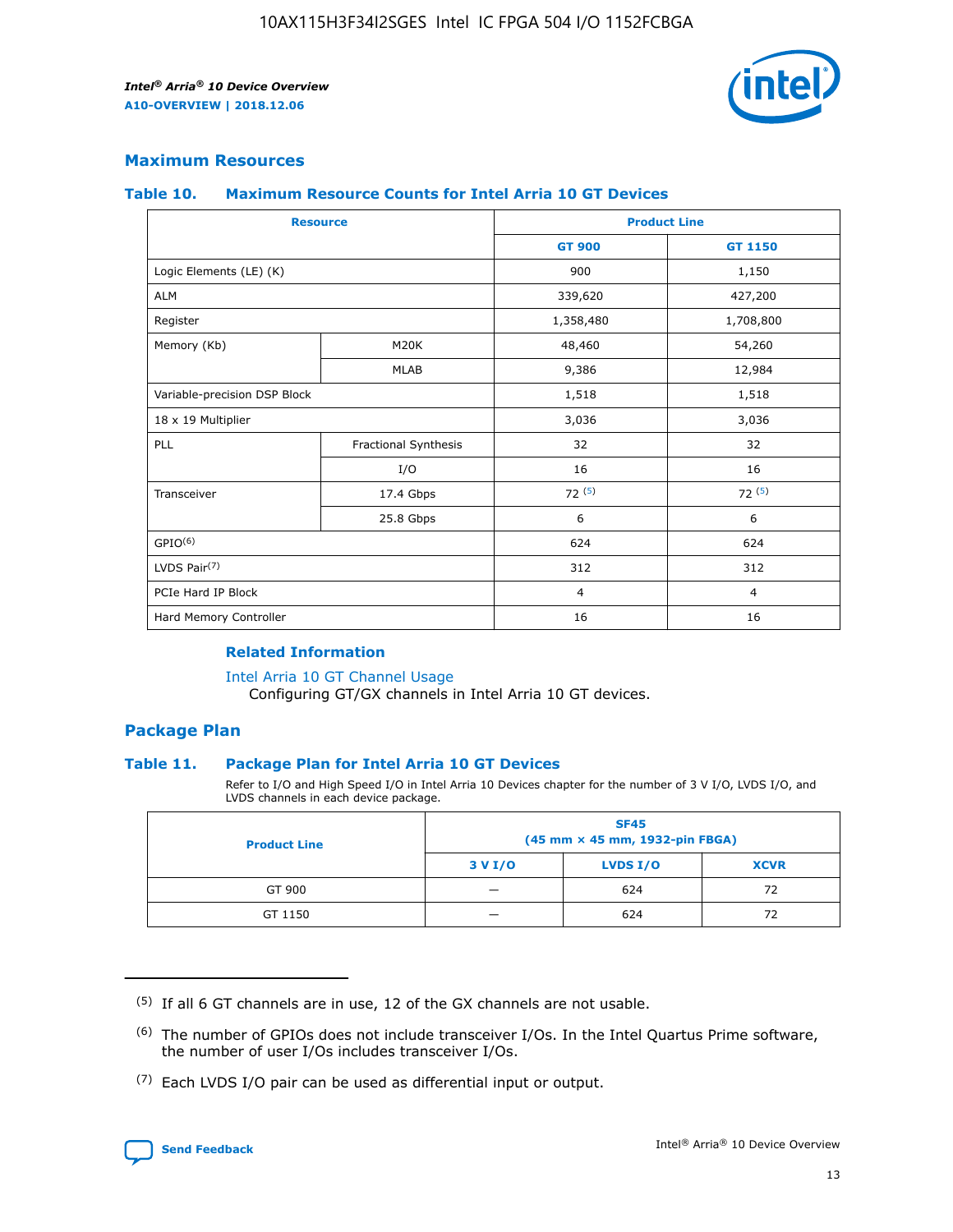

#### **Related Information**

[I/O and High-Speed Differential I/O Interfaces in Intel Arria 10 Devices chapter, Intel](https://www.intel.com/content/www/us/en/programmable/documentation/sam1403482614086.html#sam1403482030321) [Arria 10 Device Handbook](https://www.intel.com/content/www/us/en/programmable/documentation/sam1403482614086.html#sam1403482030321)

Provides the number of 3 V and LVDS I/Os, and LVDS channels for each Intel Arria 10 device package.

## **Intel Arria 10 SX**

This section provides the available options, maximum resource counts, and package plan for the Intel Arria 10 SX devices.

The information in this section is correct at the time of publication. For the latest information and to get more details, refer to the Intel FPGA Product Selector.

#### **Related Information**

[Intel FPGA Product Selector](http://www.altera.com/products/selector/psg-selector.html) Provides the latest information on Intel products.

### **Available Options**

#### **Figure 3. Sample Ordering Code and Available Options for Intel Arria 10 SX Devices**



#### **Related Information**

[Transceiver Performance for Intel Arria 10 GX/SX Devices](https://www.intel.com/content/www/us/en/programmable/documentation/mcn1413182292568.html#mcn1413213965502) Provides more information about the transceiver speed grade.

Intel<sup>®</sup> Arria<sup>®</sup> 10 Device Overview [Send Feedback](mailto:FPGAtechdocfeedback@intel.com?subject=Feedback%20on%20Intel%20Arria%2010%20Device%20Overview%20(A10-OVERVIEW%202018.12.06)&body=We%20appreciate%20your%20feedback.%20In%20your%20comments,%20also%20specify%20the%20page%20number%20or%20paragraph.%20Thank%20you.)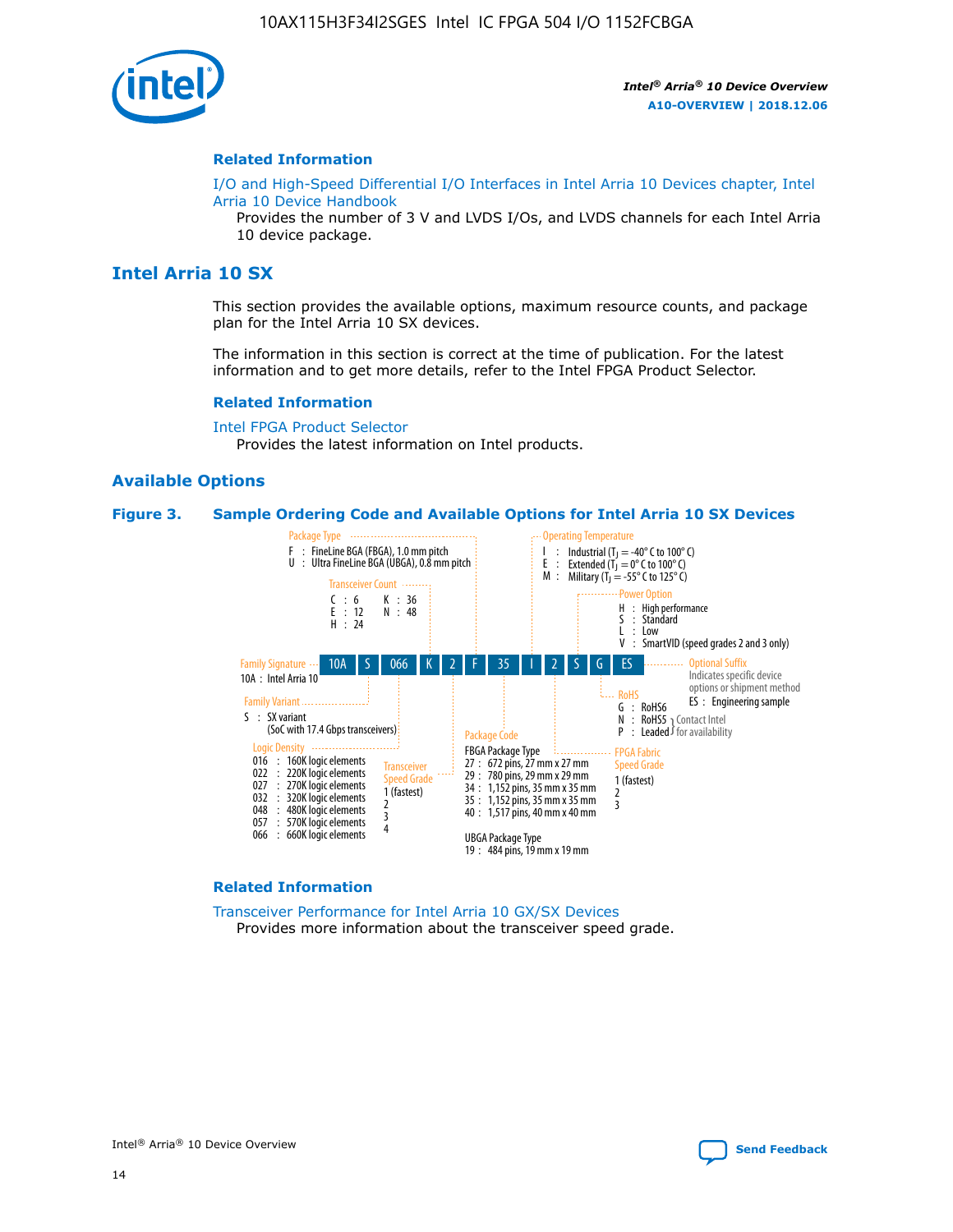

## **Maximum Resources**

#### **Table 12. Maximum Resource Counts for Intel Arria 10 SX Devices**

|                                   | <b>Resource</b>         | <b>Product Line</b> |               |                |                |                |                |                |  |  |  |
|-----------------------------------|-------------------------|---------------------|---------------|----------------|----------------|----------------|----------------|----------------|--|--|--|
|                                   |                         | <b>SX 160</b>       | <b>SX 220</b> | <b>SX 270</b>  | <b>SX 320</b>  | <b>SX 480</b>  | <b>SX 570</b>  | <b>SX 660</b>  |  |  |  |
| Logic Elements (LE) (K)           |                         | 160                 | 220           | 270            | 320            | 480            | 570            | 660            |  |  |  |
| <b>ALM</b>                        |                         | 61,510              | 80,330        | 101,620        | 119,900        | 183,590        | 217,080        | 251,680        |  |  |  |
| Register                          |                         | 246,040             | 321,320       | 406,480        | 479,600        | 734,360        | 868,320        | 1,006,720      |  |  |  |
| Memory (Kb)                       | <b>M20K</b>             | 8,800               | 11,740        | 15,000         | 17,820         | 28,620         | 36,000         | 42,620         |  |  |  |
|                                   | <b>MLAB</b>             | 1,050               | 1,690         | 2,452          | 2,727          | 4,164          | 5,096          | 5,788          |  |  |  |
| Variable-precision DSP Block      |                         | 156                 | 192           | 830            | 985            | 1,368          | 1,523          | 1,687          |  |  |  |
| 18 x 19 Multiplier                |                         | 312                 | 384           | 1,660          | 1,970          | 2,736          | 3,046          | 3,374          |  |  |  |
| <b>PLL</b>                        | Fractional<br>Synthesis | 6                   | 6             | 8              | 8              | 12             | 16             | 16             |  |  |  |
|                                   | I/O                     | 6                   | 6             | 8              | 8              | 12             | 16             | 16             |  |  |  |
| 17.4 Gbps Transceiver             |                         | 12                  | 12            | 24             | 24             | 36             | 48             | 48             |  |  |  |
| GPIO <sup>(8)</sup>               |                         | 288                 | 288           | 384            | 384            | 492            | 696            | 696            |  |  |  |
| LVDS Pair $(9)$                   |                         | 120                 | 120           | 168            | 168            | 174            | 324            | 324            |  |  |  |
| PCIe Hard IP Block                |                         | $\mathbf{1}$        | $\mathbf{1}$  | $\overline{2}$ | $\overline{2}$ | $\overline{2}$ | $\overline{2}$ | $\overline{2}$ |  |  |  |
| Hard Memory Controller            |                         | 6                   | 6             | 8              | 8              | 12             | 16             | 16             |  |  |  |
| ARM Cortex-A9 MPCore<br>Processor |                         | Yes                 | Yes           | Yes            | Yes            | Yes            | Yes            | Yes            |  |  |  |

## **Package Plan**

#### **Table 13. Package Plan for Intel Arria 10 SX Devices (U19, F27, F29, and F34)**

Refer to I/O and High Speed I/O in Intel Arria 10 Devices chapter for the number of 3 V I/O, LVDS I/O, and LVDS channels in each device package.

| <b>Product Line</b> | U19<br>$(19 \text{ mm} \times 19 \text{ mm})$<br>484-pin UBGA) |                    |             | <b>F27</b><br>$(27 \text{ mm} \times 27 \text{ mm})$ .<br>672-pin FBGA) |                    | <b>F29</b><br>$(29 \text{ mm} \times 29 \text{ mm})$ .<br>780-pin FBGA) |            |                    | <b>F34</b><br>$(35 \text{ mm} \times 35 \text{ mm})$<br><b>1152-pin FBGA)</b> |           |                    |             |
|---------------------|----------------------------------------------------------------|--------------------|-------------|-------------------------------------------------------------------------|--------------------|-------------------------------------------------------------------------|------------|--------------------|-------------------------------------------------------------------------------|-----------|--------------------|-------------|
|                     | 3V<br>I/O                                                      | <b>LVDS</b><br>I/O | <b>XCVR</b> | 3V<br>I/O                                                               | <b>LVDS</b><br>I/O | <b>XCVR</b>                                                             | 3 V<br>I/O | <b>LVDS</b><br>I/O | <b>XCVR</b>                                                                   | 3V<br>I/O | <b>LVDS</b><br>I/O | <b>XCVR</b> |
| SX 160              | 48                                                             | 144                | 6           | 48                                                                      | 192                | 12                                                                      | 48         | 240                | 12                                                                            |           |                    |             |
| SX 220              | 48                                                             | 144                | 6           | 48                                                                      | 192                | 12                                                                      | 48         | 240                | 12                                                                            |           |                    |             |
| SX 270              |                                                                |                    |             | 48                                                                      | 192                | 12                                                                      | 48         | 312                | 12                                                                            | 48        | 336                | 24          |
| SX 320              |                                                                |                    |             | 48                                                                      | 192                | 12                                                                      | 48         | 312                | 12                                                                            | 48        | 336                | 24          |
|                     | continued                                                      |                    |             |                                                                         |                    |                                                                         |            |                    |                                                                               |           |                    |             |

 $(8)$  The number of GPIOs does not include transceiver I/Os. In the Intel Quartus Prime software, the number of user I/Os includes transceiver I/Os.

 $(9)$  Each LVDS I/O pair can be used as differential input or output.

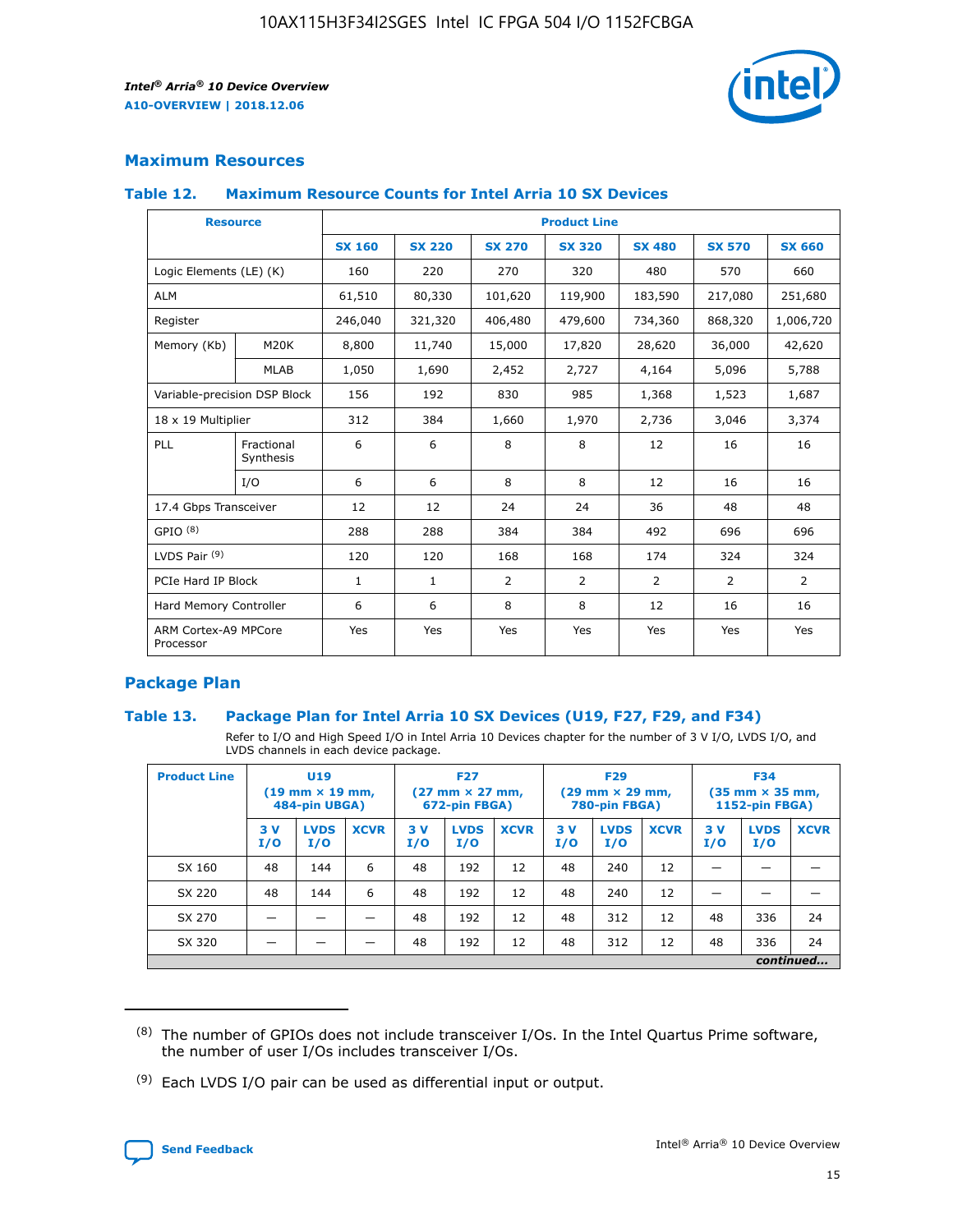

| <b>Product Line</b> | U <sub>19</sub><br>$(19 \text{ mm} \times 19 \text{ mm})$<br>484-pin UBGA) |                    | <b>F27</b><br>$(27 \text{ mm} \times 27 \text{ mm})$<br>672-pin FBGA) |           | <b>F29</b><br>$(29 \text{ mm} \times 29 \text{ mm})$<br>780-pin FBGA) |             |           | <b>F34</b><br>$(35 \text{ mm} \times 35 \text{ mm})$<br><b>1152-pin FBGA)</b> |             |           |                    |             |
|---------------------|----------------------------------------------------------------------------|--------------------|-----------------------------------------------------------------------|-----------|-----------------------------------------------------------------------|-------------|-----------|-------------------------------------------------------------------------------|-------------|-----------|--------------------|-------------|
|                     | 3 V<br>I/O                                                                 | <b>LVDS</b><br>I/O | <b>XCVR</b>                                                           | 3V<br>I/O | <b>LVDS</b><br>I/O                                                    | <b>XCVR</b> | 3V<br>I/O | <b>LVDS</b><br>I/O                                                            | <b>XCVR</b> | 3V<br>I/O | <b>LVDS</b><br>I/O | <b>XCVR</b> |
| SX 480              |                                                                            |                    |                                                                       |           |                                                                       |             | 48        | 312                                                                           | 12          | 48        | 444                | 24          |
| SX 570              |                                                                            |                    |                                                                       |           |                                                                       |             |           |                                                                               |             | 48        | 444                | 24          |
| SX 660              |                                                                            |                    |                                                                       |           |                                                                       |             |           |                                                                               |             | 48        | 444                | 24          |

### **Table 14. Package Plan for Intel Arria 10 SX Devices (F35, KF40, and NF40)**

Refer to I/O and High Speed I/O in Intel Arria 10 Devices chapter for the number of 3 V I/O, LVDS I/O, and LVDS channels in each device package.

| <b>Product Line</b> | <b>F35</b><br>$(35 \text{ mm} \times 35 \text{ mm})$<br><b>1152-pin FBGA)</b> |          |             |                                           | <b>KF40</b><br>(40 mm × 40 mm,<br>1517-pin FBGA) |    | <b>NF40</b><br>$(40 \text{ mm} \times 40 \text{ mm})$<br>1517-pin FBGA) |          |             |  |
|---------------------|-------------------------------------------------------------------------------|----------|-------------|-------------------------------------------|--------------------------------------------------|----|-------------------------------------------------------------------------|----------|-------------|--|
|                     | 3 V I/O                                                                       | LVDS I/O | <b>XCVR</b> | <b>LVDS I/O</b><br><b>XCVR</b><br>3 V I/O |                                                  |    | 3 V I/O                                                                 | LVDS I/O | <b>XCVR</b> |  |
| SX 270              | 48                                                                            | 336      | 24          |                                           |                                                  |    |                                                                         |          |             |  |
| SX 320              | 48                                                                            | 336      | 24          |                                           |                                                  |    |                                                                         |          |             |  |
| SX 480              | 48                                                                            | 348      | 36          |                                           |                                                  |    |                                                                         |          |             |  |
| SX 570              | 48                                                                            | 348      | 36          | 96                                        | 600                                              | 36 | 48                                                                      | 540      | 48          |  |
| SX 660              | 48                                                                            | 348      | 36          | 96                                        | 600                                              | 36 | 48                                                                      | 540      | 48          |  |

## **Related Information**

[I/O and High-Speed Differential I/O Interfaces in Intel Arria 10 Devices chapter, Intel](https://www.intel.com/content/www/us/en/programmable/documentation/sam1403482614086.html#sam1403482030321) [Arria 10 Device Handbook](https://www.intel.com/content/www/us/en/programmable/documentation/sam1403482614086.html#sam1403482030321)

Provides the number of 3 V and LVDS I/Os, and LVDS channels for each Intel Arria 10 device package.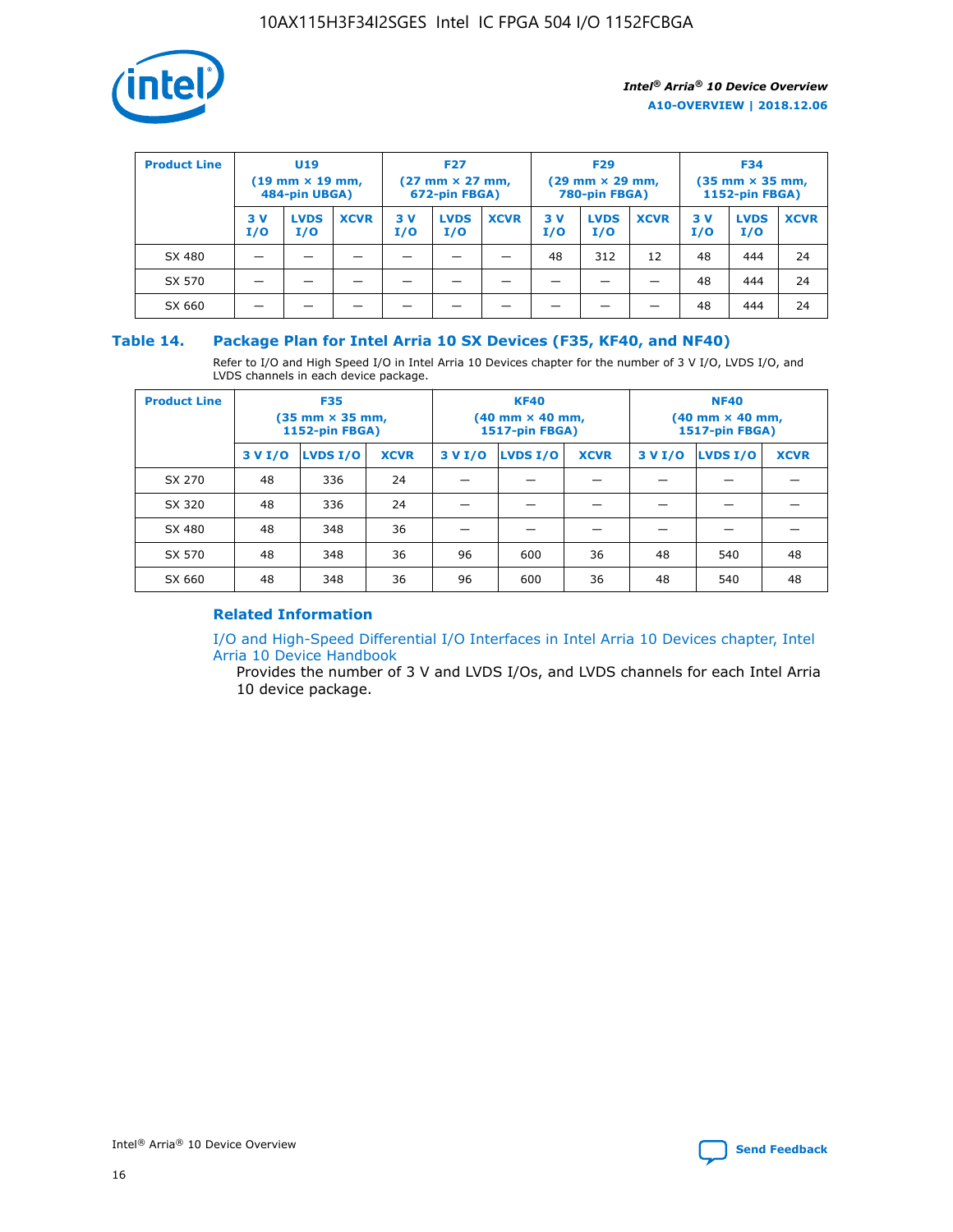

# **I/O Vertical Migration for Intel Arria 10 Devices**

#### **Figure 4. Migration Capability Across Intel Arria 10 Product Lines**

- The arrows indicate the migration paths. The devices included in each vertical migration path are shaded. Devices with fewer resources in the same path have lighter shades.
- To achieve the full I/O migration across product lines in the same migration path, restrict I/Os and transceivers usage to match the product line with the lowest I/O and transceiver counts.
- An LVDS I/O bank in the source device may be mapped to a 3 V I/O bank in the target device. To use memory interface clock frequency higher than 533 MHz, assign external memory interface pins only to banks that are LVDS I/O in both devices.
- There may be nominal 0.15 mm package height difference between some product lines in the same package type.
	- **Variant Product Line Package U19 F27 F29 F34 F35 KF40 NF40 RF40 NF45 SF45 UF45** Intel® Arria® 10 GX GX 160 GX 220 GX 270 GX 320 GX 480 GX 570 GX 660 GX 900 GX 1150 Intel Arria 10 GT GT 900 GT 1150 Intel Arria 10 SX SX 160 SX 220 SX 270 SX 320 SX 480 SX 570 SX 660
- Some migration paths are not shown in the Intel Quartus Prime software **Pin Migration View**.

*Note:* To verify the pin migration compatibility, use the **Pin Migration View** window in the Intel Quartus Prime software Pin Planner.

## **Adaptive Logic Module**

Intel Arria 10 devices use a 20 nm ALM as the basic building block of the logic fabric.

The ALM architecture is the same as the previous generation FPGAs, allowing for efficient implementation of logic functions and easy conversion of IP between the device generations.

The ALM, as shown in following figure, uses an 8-input fracturable look-up table (LUT) with four dedicated registers to help improve timing closure in register-rich designs and achieve an even higher design packing capability than the traditional two-register per LUT architecture.

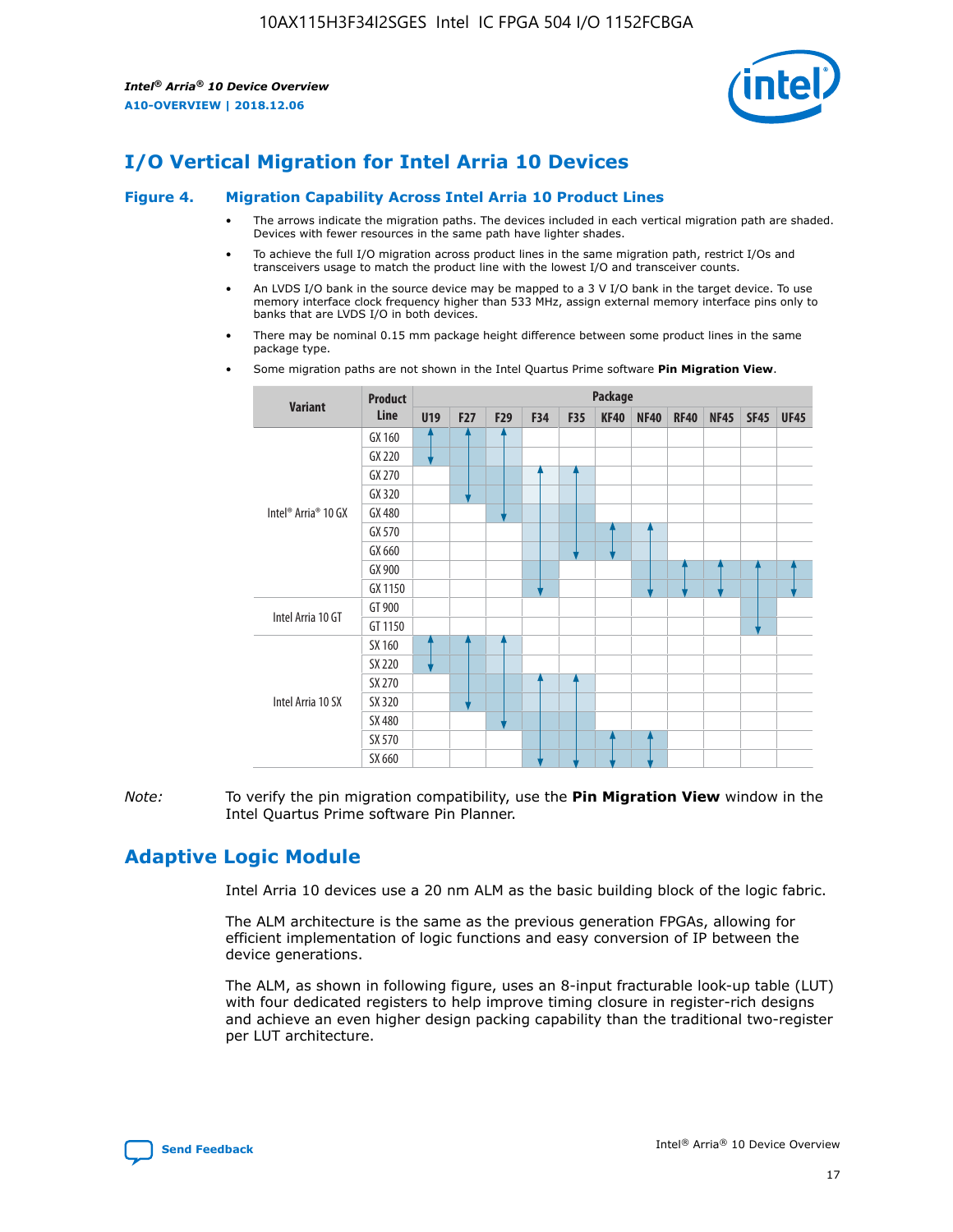

**Figure 5. ALM for Intel Arria 10 Devices**



The Intel Quartus Prime software optimizes your design according to the ALM logic structure and automatically maps legacy designs into the Intel Arria 10 ALM architecture.

## **Variable-Precision DSP Block**

The Intel Arria 10 variable precision DSP blocks support fixed-point arithmetic and floating-point arithmetic.

Features for fixed-point arithmetic:

- High-performance, power-optimized, and fully registered multiplication operations
- 18-bit and 27-bit word lengths
- Two 18 x 19 multipliers or one 27 x 27 multiplier per DSP block
- Built-in addition, subtraction, and 64-bit double accumulation register to combine multiplication results
- Cascading 19-bit or 27-bit when pre-adder is disabled and cascading 18-bit when pre-adder is used to form the tap-delay line for filtering applications
- Cascading 64-bit output bus to propagate output results from one block to the next block without external logic support
- Hard pre-adder supported in 19-bit and 27-bit modes for symmetric filters
- Internal coefficient register bank in both 18-bit and 27-bit modes for filter implementation
- 18-bit and 27-bit systolic finite impulse response (FIR) filters with distributed output adder
- Biased rounding support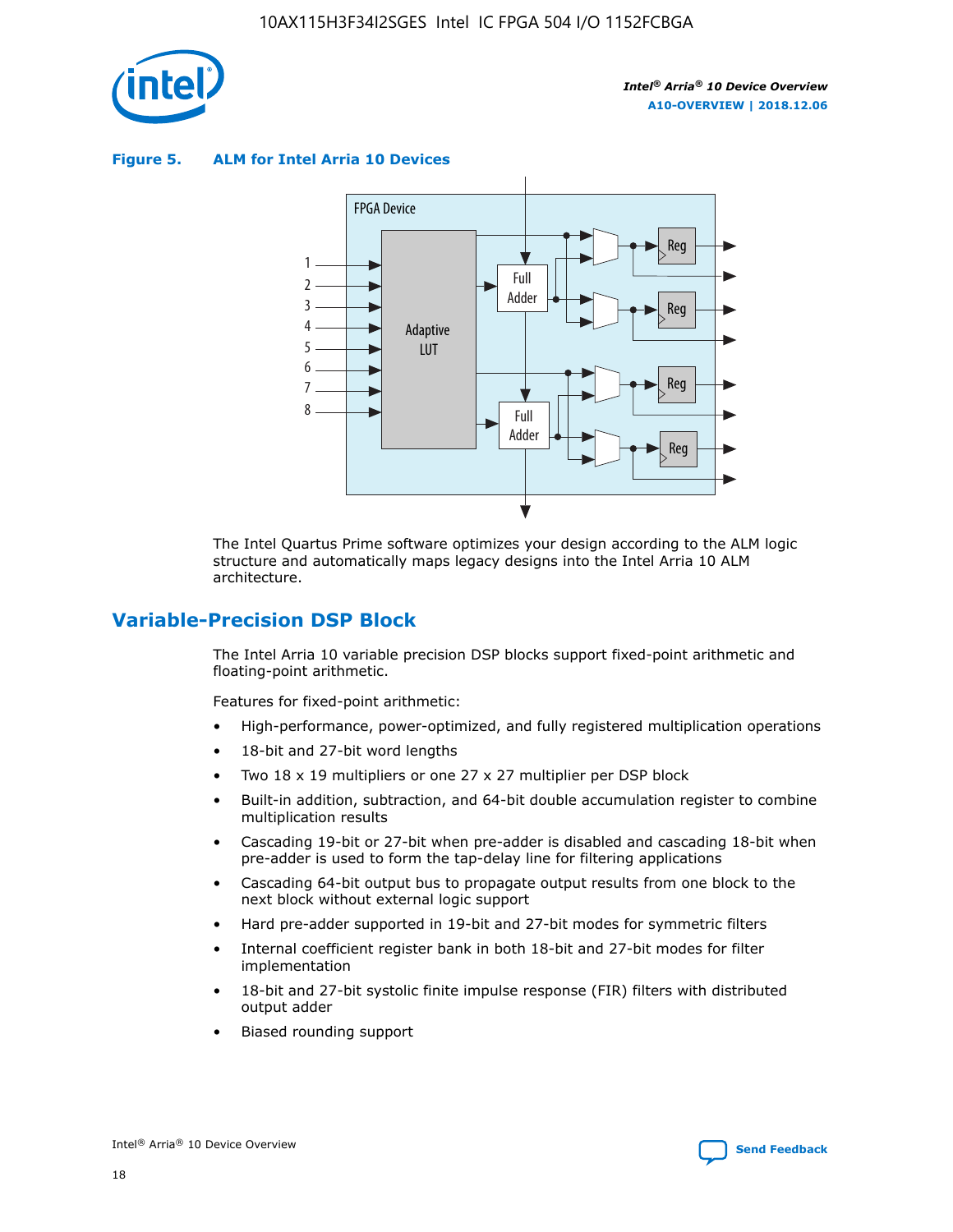

Features for floating-point arithmetic:

- A completely hardened architecture that supports multiplication, addition, subtraction, multiply-add, and multiply-subtract
- Multiplication with accumulation capability and a dynamic accumulator reset control
- Multiplication with cascade summation capability
- Multiplication with cascade subtraction capability
- Complex multiplication
- Direct vector dot product
- Systolic FIR filter

#### **Table 15. Variable-Precision DSP Block Configurations for Intel Arria 10 Devices**

| <b>Usage Example</b>                                       | <b>Multiplier Size (Bit)</b>    | <b>DSP Block Resources</b> |
|------------------------------------------------------------|---------------------------------|----------------------------|
| Medium precision fixed point                               | Two 18 x 19                     |                            |
| High precision fixed or Single precision<br>floating point | One 27 x 27                     |                            |
| Fixed point FFTs                                           | One 19 x 36 with external adder |                            |
| Very high precision fixed point                            | One 36 x 36 with external adder |                            |
| Double precision floating point                            | One 54 x 54 with external adder | 4                          |

#### **Table 16. Resources for Fixed-Point Arithmetic in Intel Arria 10 Devices**

The table lists the variable-precision DSP resources by bit precision for each Intel Arria 10 device.

| <b>Variant</b>  | <b>Product Line</b> | <b>Variable-</b><br>precision<br><b>DSP Block</b> | <b>Independent Input and Output</b><br><b>Multiplications Operator</b> |                                     | 18 x 19<br><b>Multiplier</b><br><b>Adder Sum</b> | $18 \times 18$<br><b>Multiplier</b><br><b>Adder</b> |
|-----------------|---------------------|---------------------------------------------------|------------------------------------------------------------------------|-------------------------------------|--------------------------------------------------|-----------------------------------------------------|
|                 |                     |                                                   | 18 x 19<br><b>Multiplier</b>                                           | $27 \times 27$<br><b>Multiplier</b> | <b>Mode</b>                                      | <b>Summed with</b><br>36 bit Input                  |
| AIntel Arria 10 | GX 160              | 156                                               | 312                                                                    | 156                                 | 156                                              | 156                                                 |
| GX              | GX 220              | 192                                               | 384                                                                    | 192                                 | 192                                              | 192                                                 |
|                 | GX 270              | 830                                               | 1,660                                                                  | 830                                 | 830                                              | 830                                                 |
|                 | GX 320              | 984                                               | 1,968                                                                  | 984                                 | 984                                              | 984                                                 |
|                 | GX 480              | 1,368                                             | 2,736                                                                  | 1,368                               | 1,368                                            | 1,368                                               |
|                 | GX 570              | 1,523                                             | 3,046                                                                  | 1,523                               | 1,523                                            | 1,523                                               |
|                 | GX 660              | 1,687                                             | 3,374                                                                  | 1,687                               | 1,687                                            | 1,687                                               |
|                 | GX 900              | 1,518                                             | 3,036                                                                  | 1,518                               | 1,518                                            | 1,518                                               |
|                 | GX 1150             | 1,518                                             | 3,036                                                                  | 1,518                               | 1,518                                            | 1,518                                               |
| Intel Arria 10  | GT 900              | 1,518                                             | 3,036                                                                  | 1,518                               | 1,518                                            | 1,518                                               |
| GT              | GT 1150             | 1,518                                             | 3,036                                                                  | 1,518                               | 1,518                                            | 1,518                                               |
| Intel Arria 10  | SX 160              | 156                                               | 312                                                                    | 156                                 | 156                                              | 156                                                 |
| <b>SX</b>       | SX 220              | 192                                               | 384                                                                    | 192                                 | 192                                              | 192                                                 |
|                 | SX 270              | 830                                               | 1,660                                                                  | 830                                 | 830                                              | 830                                                 |
|                 |                     |                                                   |                                                                        |                                     |                                                  | continued                                           |

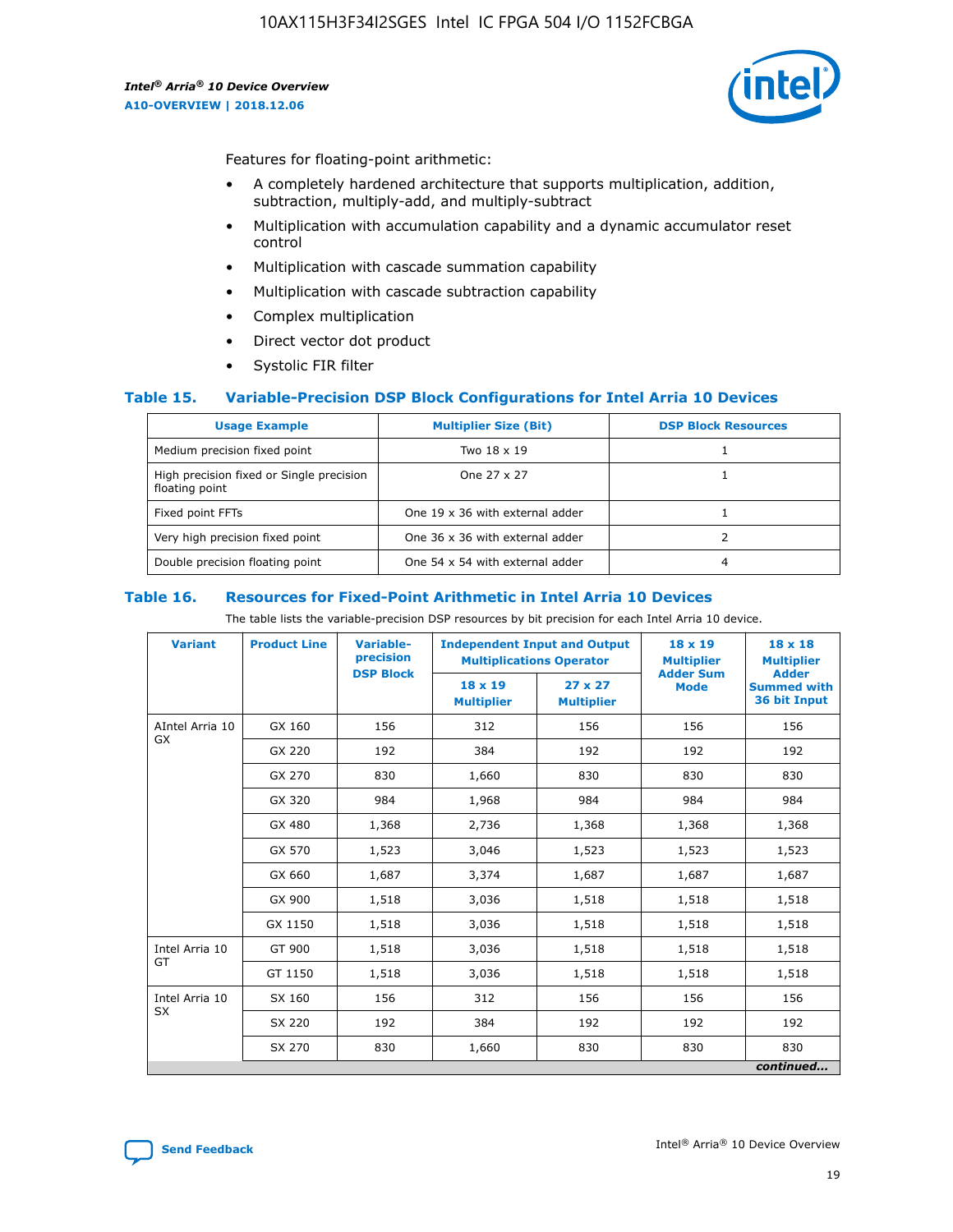

| <b>Variant</b> | <b>Product Line</b> | Variable-<br>precision | <b>Independent Input and Output</b><br><b>Multiplications Operator</b> |                                     | $18 \times 19$<br><b>Multiplier</b> | $18 \times 18$<br><b>Multiplier</b><br><b>Adder</b> |  |
|----------------|---------------------|------------------------|------------------------------------------------------------------------|-------------------------------------|-------------------------------------|-----------------------------------------------------|--|
|                |                     | <b>DSP Block</b>       | $18 \times 19$<br><b>Multiplier</b>                                    | $27 \times 27$<br><b>Multiplier</b> | <b>Adder Sum</b><br><b>Mode</b>     | <b>Summed with</b><br>36 bit Input                  |  |
|                | SX 320              | 984                    | 1,968                                                                  | 984                                 | 984                                 | 984                                                 |  |
|                | SX 480              | 1,368                  | 2,736                                                                  | 1,368                               | 1,368                               | 1,368                                               |  |
|                | SX 570              | 1,523                  | 3,046                                                                  | 1,523                               | 1,523                               | 1,523                                               |  |
|                | SX 660              | 1,687                  | 3,374                                                                  | 1,687                               | 1,687                               | 1,687                                               |  |

## **Table 17. Resources for Floating-Point Arithmetic in Intel Arria 10 Devices**

The table lists the variable-precision DSP resources by bit precision for each Intel Arria 10 device.

| <b>Variant</b> | <b>Product Line</b> | <b>Variable-</b><br>precision<br><b>DSP Block</b> | <b>Single</b><br><b>Precision</b><br><b>Floating-Point</b><br><b>Multiplication</b><br><b>Mode</b> | <b>Single-Precision</b><br><b>Floating-Point</b><br><b>Adder Mode</b> | Single-<br><b>Precision</b><br><b>Floating-Point</b><br><b>Multiply</b><br><b>Accumulate</b><br><b>Mode</b> | <b>Peak</b><br><b>Giga Floating-</b><br><b>Point</b><br><b>Operations</b><br>per Second<br>(GFLOPs) |
|----------------|---------------------|---------------------------------------------------|----------------------------------------------------------------------------------------------------|-----------------------------------------------------------------------|-------------------------------------------------------------------------------------------------------------|-----------------------------------------------------------------------------------------------------|
| Intel Arria 10 | GX 160              | 156                                               | 156                                                                                                | 156                                                                   | 156                                                                                                         | 140                                                                                                 |
| GX             | GX 220              | 192                                               | 192                                                                                                | 192                                                                   | 192                                                                                                         | 173                                                                                                 |
|                | GX 270              | 830                                               | 830                                                                                                | 830                                                                   | 830                                                                                                         | 747                                                                                                 |
|                | GX 320              | 984                                               | 984                                                                                                | 984                                                                   | 984                                                                                                         | 886                                                                                                 |
|                | GX 480              | 1,369                                             | 1,368                                                                                              | 1,368                                                                 | 1,368                                                                                                       | 1,231                                                                                               |
|                | GX 570              | 1,523                                             | 1,523                                                                                              | 1,523                                                                 | 1,523                                                                                                       | 1,371                                                                                               |
|                | GX 660              | 1,687                                             | 1,687                                                                                              | 1,687                                                                 | 1,687                                                                                                       | 1,518                                                                                               |
|                | GX 900              | 1,518                                             | 1,518                                                                                              | 1,518                                                                 | 1,518                                                                                                       | 1,366                                                                                               |
|                | GX 1150             | 1,518                                             | 1,518                                                                                              | 1,518                                                                 | 1,518                                                                                                       | 1,366                                                                                               |
| Intel Arria 10 | GT 900              | 1,518                                             | 1,518                                                                                              | 1,518                                                                 | 1,518                                                                                                       | 1,366                                                                                               |
| GT             | GT 1150             | 1,518                                             | 1,518                                                                                              | 1,518                                                                 | 1,518                                                                                                       | 1,366                                                                                               |
| Intel Arria 10 | SX 160              | 156                                               | 156                                                                                                | 156                                                                   | 156                                                                                                         | 140                                                                                                 |
| <b>SX</b>      | SX 220              | 192                                               | 192                                                                                                | 192                                                                   | 192                                                                                                         | 173                                                                                                 |
|                | SX 270              | 830                                               | 830                                                                                                | 830                                                                   | 830                                                                                                         | 747                                                                                                 |
|                | SX 320              | 984                                               | 984                                                                                                | 984                                                                   | 984                                                                                                         | 886                                                                                                 |
|                | SX 480              | 1,369                                             | 1,368                                                                                              | 1,368                                                                 | 1,368                                                                                                       | 1,231                                                                                               |
|                | SX 570              | 1,523                                             | 1,523                                                                                              | 1,523                                                                 | 1,523                                                                                                       | 1,371                                                                                               |
|                | SX 660              | 1,687                                             | 1,687                                                                                              | 1,687                                                                 | 1,687                                                                                                       | 1,518                                                                                               |

# **Embedded Memory Blocks**

The embedded memory blocks in the devices are flexible and designed to provide an optimal amount of small- and large-sized memory arrays to fit your design requirements.

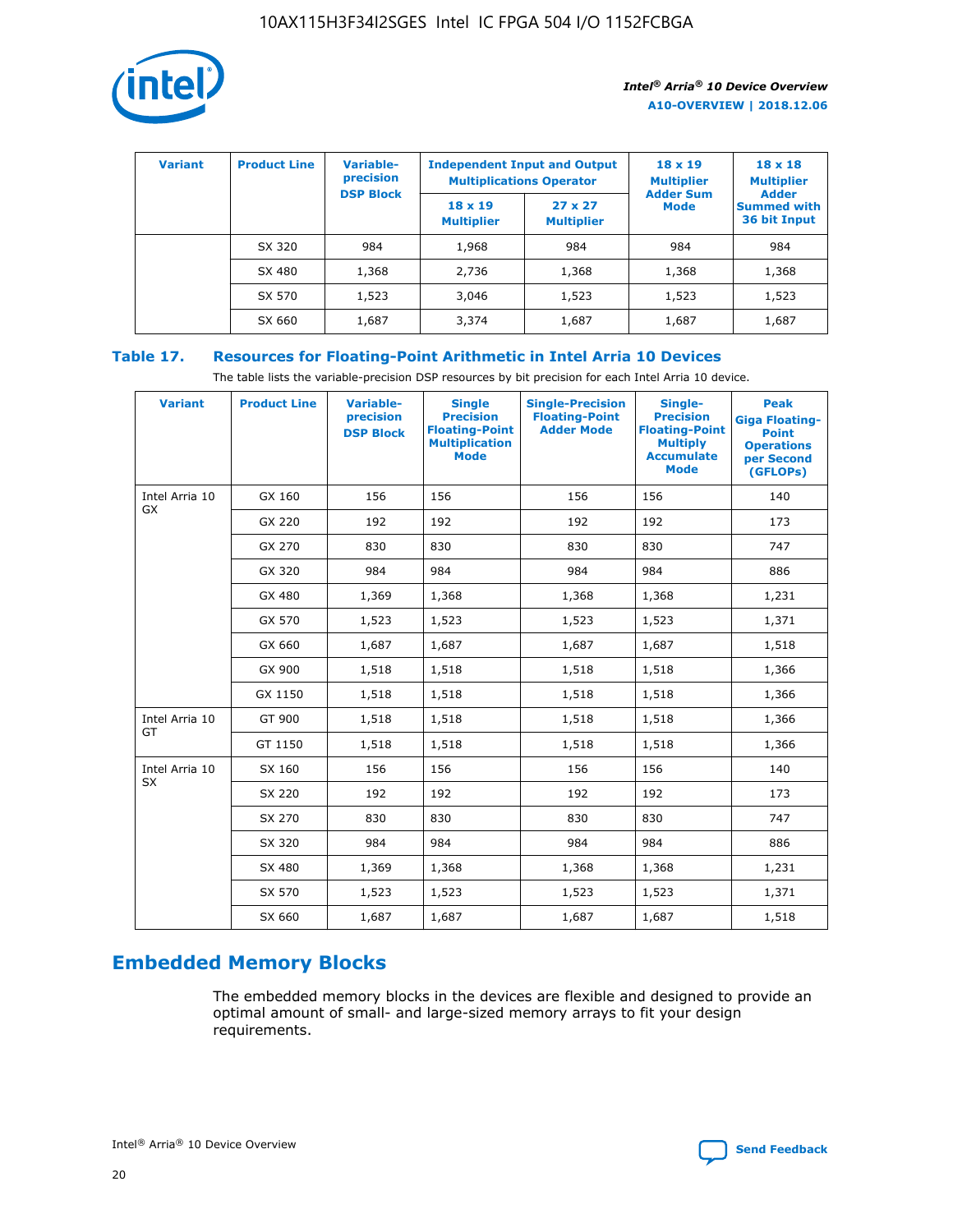

## **Types of Embedded Memory**

The Intel Arria 10 devices contain two types of memory blocks:

- 20 Kb M20K blocks—blocks of dedicated memory resources. The M20K blocks are ideal for larger memory arrays while still providing a large number of independent ports.
- 640 bit memory logic array blocks (MLABs)—enhanced memory blocks that are configured from dual-purpose logic array blocks (LABs). The MLABs are ideal for wide and shallow memory arrays. The MLABs are optimized for implementation of shift registers for digital signal processing (DSP) applications, wide and shallow FIFO buffers, and filter delay lines. Each MLAB is made up of ten adaptive logic modules (ALMs). In the Intel Arria 10 devices, you can configure these ALMs as ten 32 x 2 blocks, giving you one 32 x 20 simple dual-port SRAM block per MLAB.

## **Embedded Memory Capacity in Intel Arria 10 Devices**

|                   | <b>Product</b> | <b>M20K</b>  |                     | <b>MLAB</b>  |                     | <b>Total RAM Bit</b> |
|-------------------|----------------|--------------|---------------------|--------------|---------------------|----------------------|
| <b>Variant</b>    | <b>Line</b>    | <b>Block</b> | <b>RAM Bit (Kb)</b> | <b>Block</b> | <b>RAM Bit (Kb)</b> | (Kb)                 |
| Intel Arria 10 GX | GX 160         | 440          | 8,800               | 1,680        | 1,050               | 9,850                |
|                   | GX 220         | 587          | 11,740              | 2,703        | 1,690               | 13,430               |
|                   | GX 270         | 750          | 15,000              | 3,922        | 2,452               | 17,452               |
|                   | GX 320         | 891          | 17,820              | 4,363        | 2,727               | 20,547               |
|                   | GX 480         | 1,431        | 28,620              | 6,662        | 4,164               | 32,784               |
|                   | GX 570         | 1,800        | 36,000              | 8,153        | 5,096               | 41,096               |
|                   | GX 660         | 2,131        | 42,620              | 9,260        | 5,788               | 48,408               |
|                   | GX 900         | 2,423        | 48,460              | 15,017       | 9,386               | 57,846               |
|                   | GX 1150        | 2,713        | 54,260              | 20,774       | 12,984              | 67,244               |
| Intel Arria 10 GT | GT 900         | 2,423        | 48,460              | 15,017       | 9,386               | 57,846               |
|                   | GT 1150        | 2,713        | 54,260              | 20,774       | 12,984              | 67,244               |
| Intel Arria 10 SX | SX 160         | 440          | 8,800               | 1,680        | 1,050               | 9,850                |
|                   | SX 220         | 587          | 11,740              | 2,703        | 1,690               | 13,430               |
|                   | SX 270         | 750          | 15,000              | 3,922        | 2,452               | 17,452               |
|                   | SX 320         | 891          | 17,820              | 4,363        | 2,727               | 20,547               |
|                   | SX 480         | 1,431        | 28,620              | 6,662        | 4,164               | 32,784               |
|                   | SX 570         | 1,800        | 36,000              | 8,153        | 5,096               | 41,096               |
|                   | SX 660         | 2,131        | 42,620              | 9,260        | 5,788               | 48,408               |

#### **Table 18. Embedded Memory Capacity and Distribution in Intel Arria 10 Devices**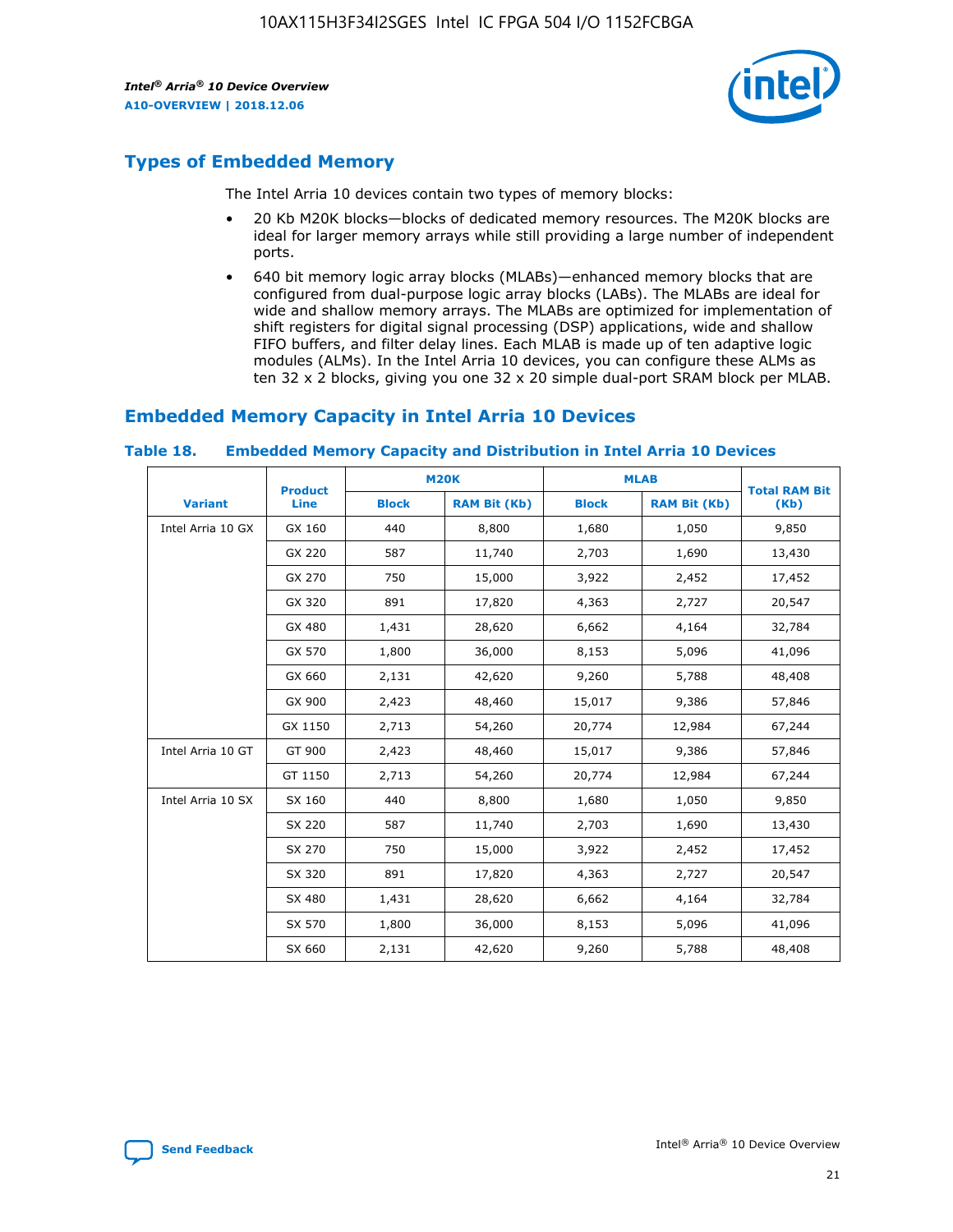

## **Embedded Memory Configurations for Single-port Mode**

#### **Table 19. Single-port Embedded Memory Configurations for Intel Arria 10 Devices**

This table lists the maximum configurations supported for single-port RAM and ROM modes.

| <b>Memory Block</b> | Depth (bits) | <b>Programmable Width</b> |
|---------------------|--------------|---------------------------|
| MLAB                | 32           | x16, x18, or x20          |
|                     | 64(10)       | x8, x9, x10               |
| M20K                | 512          | x40, x32                  |
|                     | 1K           | x20, x16                  |
|                     | 2K           | x10, x8                   |
|                     | 4K           | x5, x4                    |
|                     | 8K           | x2                        |
|                     | 16K          | x1                        |

## **Clock Networks and PLL Clock Sources**

The clock network architecture is based on Intel's global, regional, and peripheral clock structure. This clock structure is supported by dedicated clock input pins, fractional clock synthesis PLLs, and integer I/O PLLs.

## **Clock Networks**

The Intel Arria 10 core clock networks are capable of up to 800 MHz fabric operation across the full industrial temperature range. For the external memory interface, the clock network supports the hard memory controller with speeds up to 2,400 Mbps in a quarter-rate transfer.

To reduce power consumption, the Intel Quartus Prime software identifies all unused sections of the clock network and powers them down.

## **Fractional Synthesis and I/O PLLs**

Intel Arria 10 devices contain up to 32 fractional synthesis PLLs and up to 16 I/O PLLs that are available for both specific and general purpose uses in the core:

- Fractional synthesis PLLs—located in the column adjacent to the transceiver blocks
- I/O PLLs—located in each bank of the 48 I/Os

## **Fractional Synthesis PLLs**

You can use the fractional synthesis PLLs to:

- Reduce the number of oscillators that are required on your board
- Reduce the number of clock pins that are used in the device by synthesizing multiple clock frequencies from a single reference clock source

<sup>(10)</sup> Supported through software emulation and consumes additional MLAB blocks.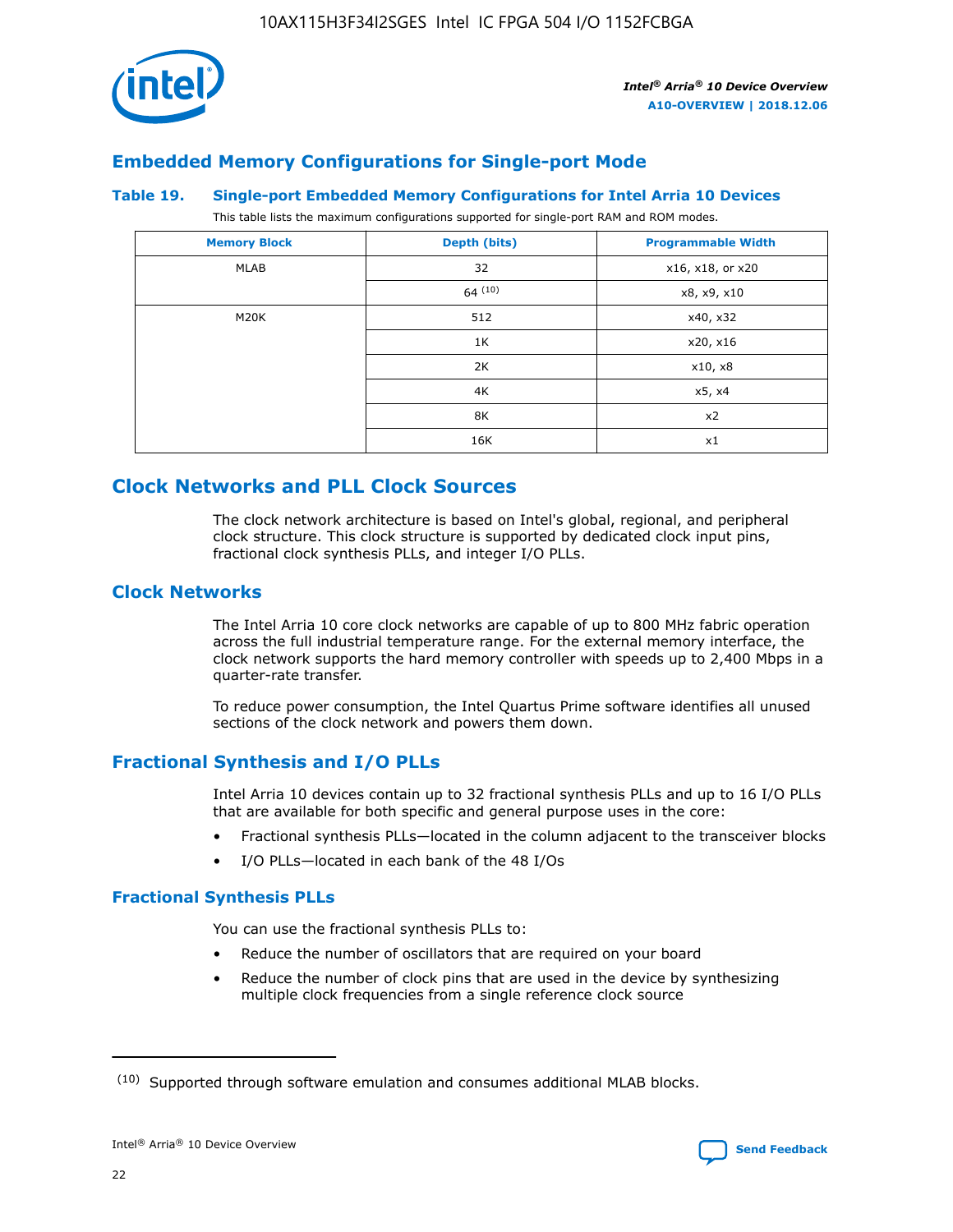

The fractional synthesis PLLs support the following features:

- Reference clock frequency synthesis for transceiver CMU and Advanced Transmit (ATX) PLLs
- Clock network delay compensation
- Zero-delay buffering
- Direct transmit clocking for transceivers
- Independently configurable into two modes:
	- Conventional integer mode equivalent to the general purpose PLL
	- Enhanced fractional mode with third order delta-sigma modulation
- PLL cascading

## **I/O PLLs**

The integer mode I/O PLLs are located in each bank of 48 I/Os. You can use the I/O PLLs to simplify the design of external memory and high-speed LVDS interfaces.

In each I/O bank, the I/O PLLs are adjacent to the hard memory controllers and LVDS SERDES. Because these PLLs are tightly coupled with the I/Os that need to use them, it makes it easier to close timing.

You can use the I/O PLLs for general purpose applications in the core such as clock network delay compensation and zero-delay buffering.

Intel Arria 10 devices support PLL-to-PLL cascading.

## **FPGA General Purpose I/O**

Intel Arria 10 devices offer highly configurable GPIOs. Each I/O bank contains 48 general purpose I/Os and a high-efficiency hard memory controller.

The following list describes the features of the GPIOs:

- Consist of 3 V I/Os for high-voltage application and LVDS I/Os for differential signaling
	- Up to two 3 V I/O banks, available in some devices, that support up to 3 V I/O standards
	- LVDS I/O banks that support up to 1.8 V I/O standards
- Support a wide range of single-ended and differential I/O interfaces
- LVDS speeds up to 1.6 Gbps
- Each LVDS pair of pins has differential input and output buffers, allowing you to configure the LVDS direction for each pair.
- Programmable bus hold and weak pull-up
- Programmable differential output voltage  $(V_{OD})$  and programmable pre-emphasis

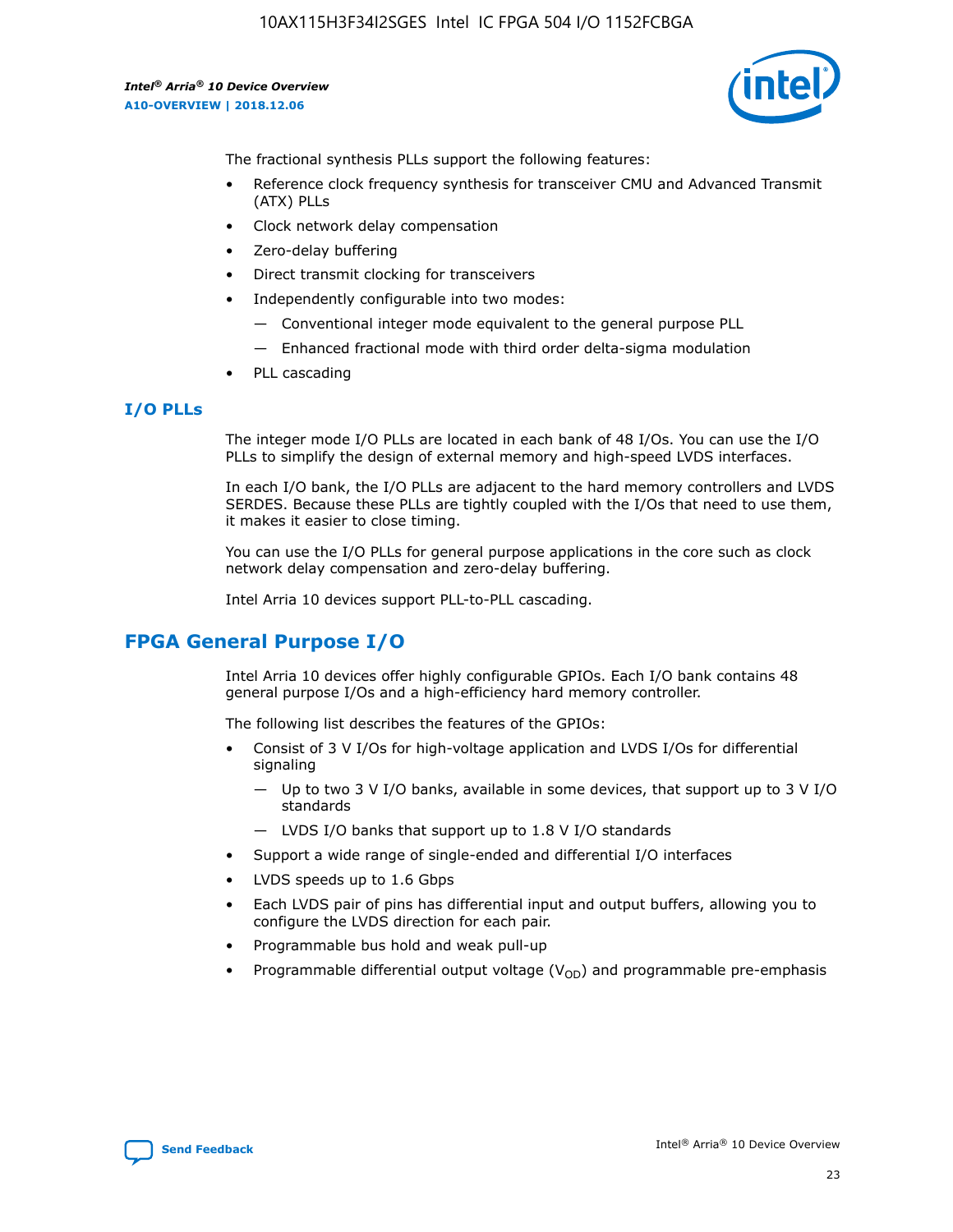

- Series (R<sub>S</sub>) and parallel (R<sub>T</sub>) on-chip termination (OCT) for all I/O banks with OCT calibration to limit the termination impedance variation
- On-chip dynamic termination that has the ability to swap between series and parallel termination, depending on whether there is read or write on a common bus for signal integrity
- Easy timing closure support using the hard read FIFO in the input register path, and delay-locked loop (DLL) delay chain with fine and coarse architecture

# **External Memory Interface**

Intel Arria 10 devices offer massive external memory bandwidth, with up to seven 32 bit DDR4 memory interfaces running at up to 2,400 Mbps. This bandwidth provides additional ease of design, lower power, and resource efficiencies of hardened highperformance memory controllers.

The memory interface within Intel Arria 10 FPGAs and SoCs delivers the highest performance and ease of use. You can configure up to a maximum width of 144 bits when using the hard or soft memory controllers. If required, you can bypass the hard memory controller and use a soft controller implemented in the user logic.

Each I/O contains a hardened DDR read/write path (PHY) capable of performing key memory interface functionality such as read/write leveling, FIFO buffering to lower latency and improve margin, timing calibration, and on-chip termination.

The timing calibration is aided by the inclusion of hard microcontrollers based on Intel's Nios® II technology, specifically tailored to control the calibration of multiple memory interfaces. This calibration allows the Intel Arria 10 device to compensate for any changes in process, voltage, or temperature either within the Intel Arria 10 device itself, or within the external memory device. The advanced calibration algorithms ensure maximum bandwidth and robust timing margin across all operating conditions.

In addition to parallel memory interfaces, Intel Arria 10 devices support serial memory technologies such as the Hybrid Memory Cube (HMC). The HMC is supported by the Intel Arria 10 high-speed serial transceivers which connect up to four HMC links, with each link running at data rates up to 15 Gbps.

#### **Related Information**

#### [External Memory Interface Spec Estimator](http://www.altera.com/technology/memory/estimator/mem-emif-index.html)

Provides a parametric tool that allows you to find and compare the performance of the supported external memory interfaces in IntelFPGAs.

## **Memory Standards Supported by Intel Arria 10 Devices**

The I/Os are designed to provide high performance support for existing and emerging external memory standards.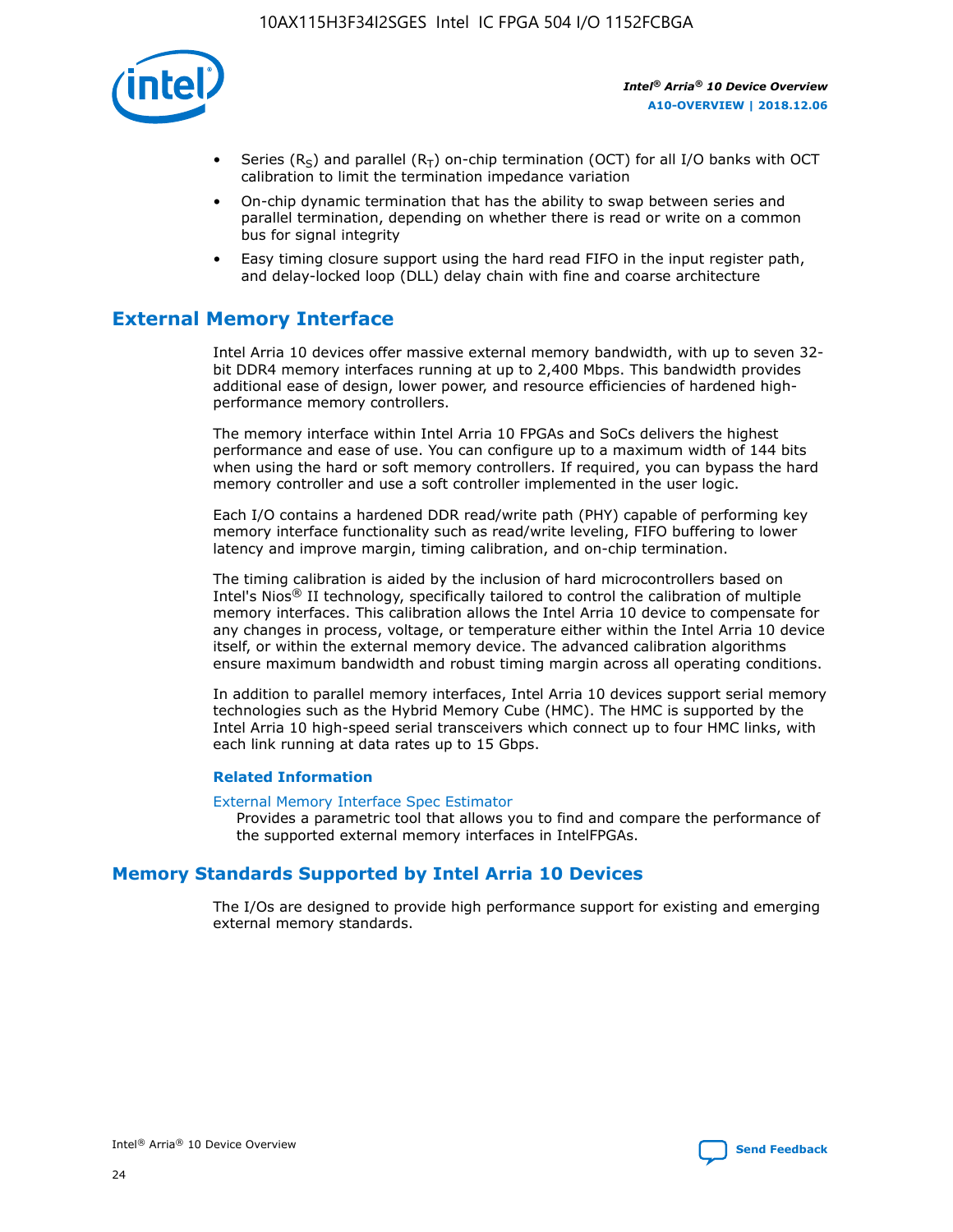

#### **Table 20. Memory Standards Supported by the Hard Memory Controller**

This table lists the overall capability of the hard memory controller. For specific details, refer to the External Memory Interface Spec Estimator and Intel Arria 10 Device Datasheet.

| <b>Memory Standard</b> | <b>Rate Support</b> | <b>Ping Pong PHY Support</b> | <b>Maximum Frequency</b><br>(MHz) |
|------------------------|---------------------|------------------------------|-----------------------------------|
| <b>DDR4 SDRAM</b>      | Quarter rate        | Yes                          | 1,067                             |
|                        |                     |                              | 1,200                             |
| DDR3 SDRAM             | Half rate           | Yes                          | 533                               |
|                        |                     |                              | 667                               |
|                        | Quarter rate        | Yes                          | 1,067                             |
|                        |                     |                              | 1,067                             |
| <b>DDR3L SDRAM</b>     | Half rate           | Yes                          | 533                               |
|                        |                     |                              | 667                               |
|                        | Quarter rate        | Yes                          | 933                               |
|                        |                     |                              | 933                               |
| LPDDR3 SDRAM           | Half rate           |                              | 533                               |
|                        | Quarter rate        |                              | 800                               |

#### **Table 21. Memory Standards Supported by the Soft Memory Controller**

| <b>Memory Standard</b>      | <b>Rate Support</b> | <b>Maximum Frequency</b><br>(MHz) |
|-----------------------------|---------------------|-----------------------------------|
| <b>RLDRAM 3 (11)</b>        | Quarter rate        | 1,200                             |
| ODR IV SRAM <sup>(11)</sup> | Quarter rate        | 1,067                             |
| <b>ODR II SRAM</b>          | Full rate           | 333                               |
|                             | Half rate           | 633                               |
| <b>ODR II+ SRAM</b>         | Full rate           | 333                               |
|                             | Half rate           | 633                               |
| <b>ODR II+ Xtreme SRAM</b>  | Full rate           | 333                               |
|                             | Half rate           | 633                               |

#### **Table 22. Memory Standards Supported by the HPS Hard Memory Controller**

The hard processor system (HPS) is available in Intel Arria 10 SoC devices only.

| <b>Memory Standard</b> | <b>Rate Support</b> | <b>Maximum Frequency</b><br>(MHz) |
|------------------------|---------------------|-----------------------------------|
| <b>DDR4 SDRAM</b>      | Half rate           | 1,200                             |
| <b>DDR3 SDRAM</b>      | Half rate           | 1,067                             |
| <b>DDR3L SDRAM</b>     | Half rate           | 933                               |

<sup>(11)</sup> Intel Arria 10 devices support this external memory interface using hard PHY with soft memory controller.

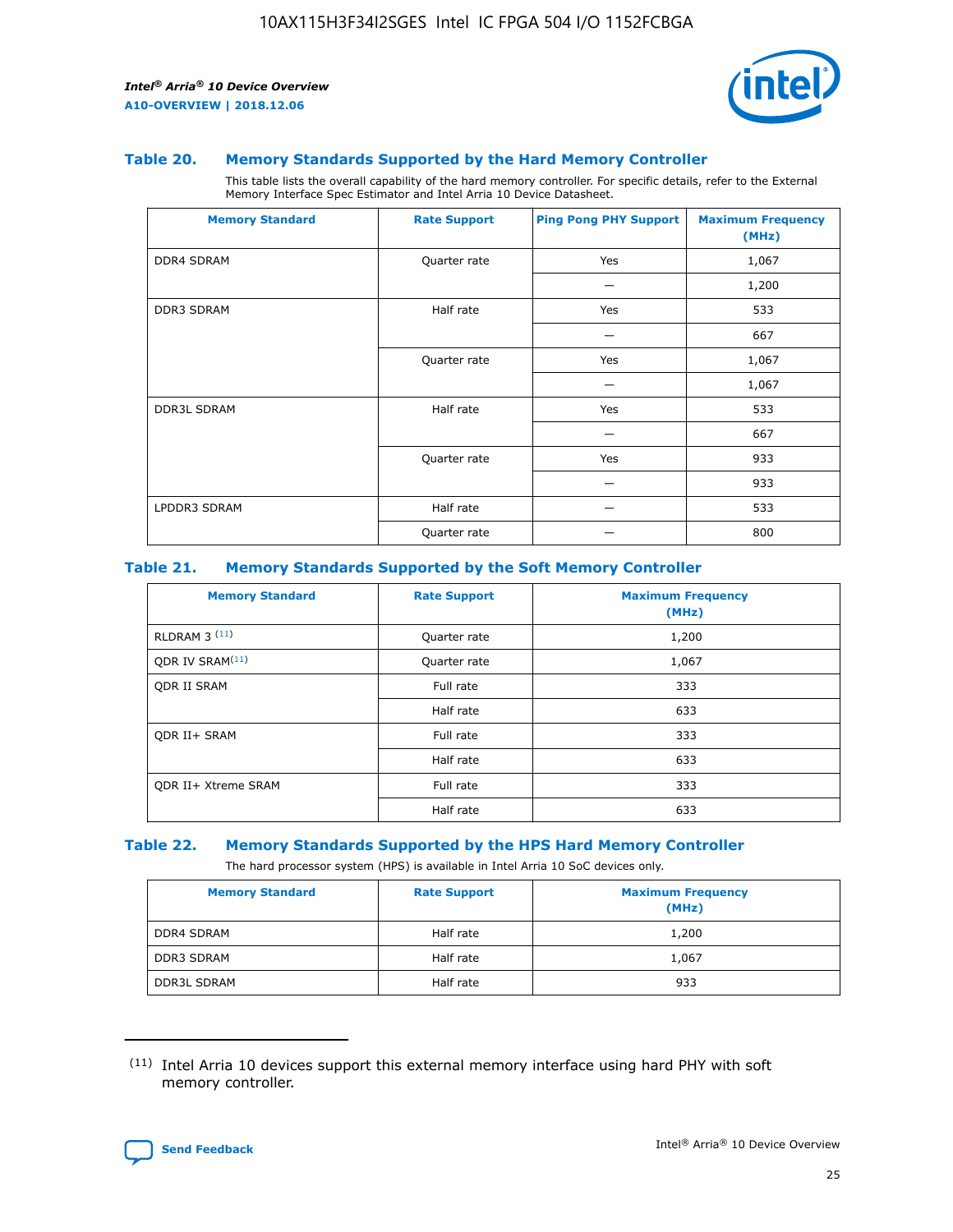

#### **Related Information**

#### [Intel Arria 10 Device Datasheet](https://www.intel.com/content/www/us/en/programmable/documentation/mcn1413182292568.html#mcn1413182153340)

Lists the memory interface performance according to memory interface standards, rank or chip select configurations, and Intel Arria 10 device speed grades.

# **PCIe Gen1, Gen2, and Gen3 Hard IP**

Intel Arria 10 devices contain PCIe hard IP that is designed for performance and ease-of-use:

- Includes all layers of the PCIe stack—transaction, data link and physical layers.
- Supports PCIe Gen3, Gen2, and Gen1 Endpoint and Root Port in x1, x2, x4, or x8 lane configuration.
- Operates independently from the core logic—optional configuration via protocol (CvP) allows the PCIe link to power up and complete link training in less than 100 ms while the Intel Arria 10 device completes loading the programming file for the rest of the FPGA.
- Provides added functionality that makes it easier to support emerging features such as Single Root I/O Virtualization (SR-IOV) and optional protocol extensions.
- Provides improved end-to-end datapath protection using ECC.
- Supports FPGA configuration via protocol (CvP) using PCIe at Gen3, Gen2, or Gen1 speed.

#### **Related Information**

PCS Features on page 30

# **Enhanced PCS Hard IP for Interlaken and 10 Gbps Ethernet**

## **Interlaken Support**

The Intel Arria 10 enhanced PCS hard IP provides integrated Interlaken PCS supporting rates up to 25.8 Gbps per lane.

The Interlaken PCS is based on the proven functionality of the PCS developed for Intel's previous generation FPGAs, which demonstrated interoperability with Interlaken ASSP vendors and third-party IP suppliers. The Interlaken PCS is present in every transceiver channel in Intel Arria 10 devices.

#### **Related Information**

PCS Features on page 30

## **10 Gbps Ethernet Support**

The Intel Arria 10 enhanced PCS hard IP supports 10GBASE-R PCS compliant with IEEE 802.3 10 Gbps Ethernet (10GbE). The integrated hard IP support for 10GbE and the 10 Gbps transceivers save external PHY cost, board space, and system power.

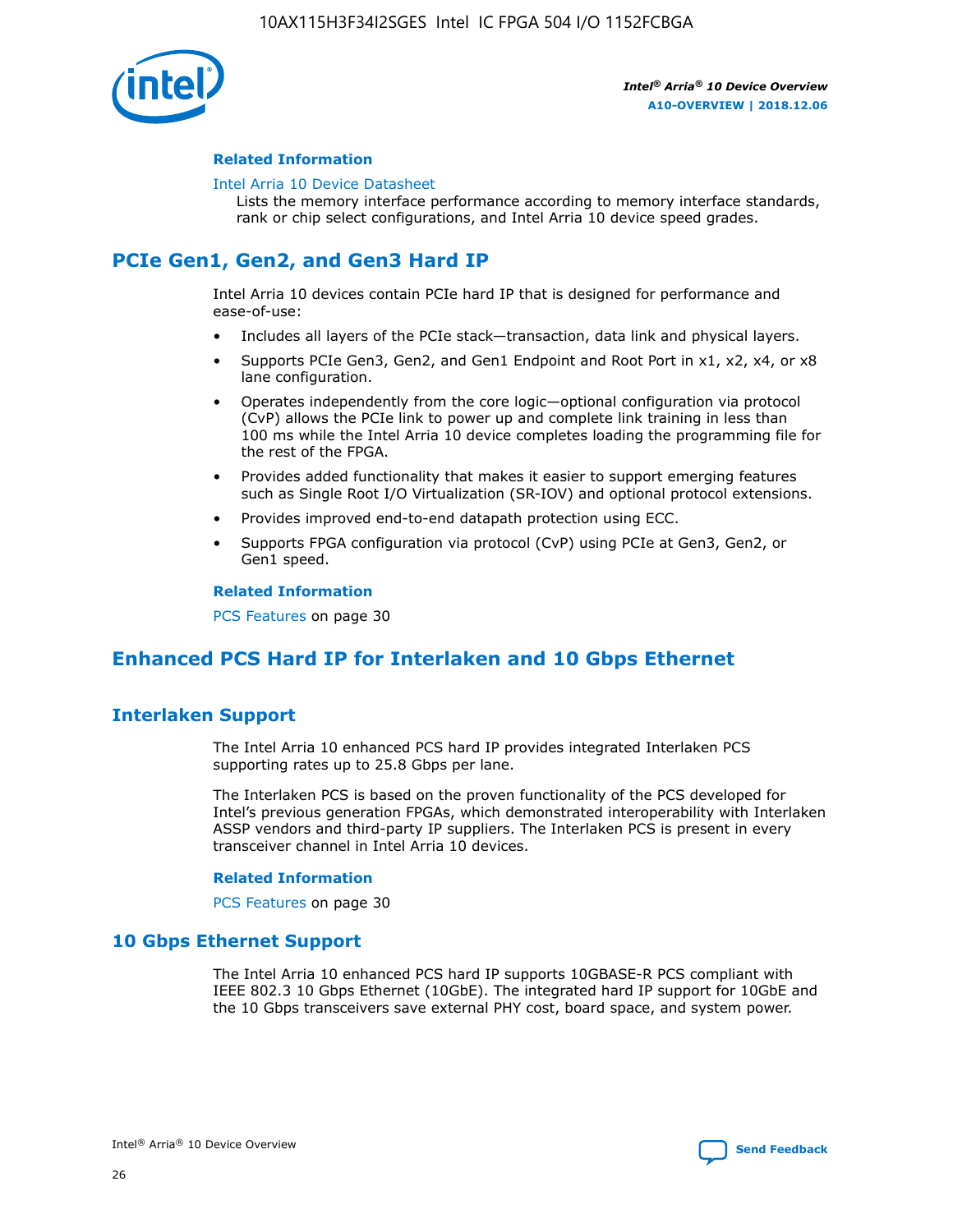

The scalable hard IP supports multiple independent 10GbE ports while using a single PLL for all the 10GBASE-R PCS instantiations, which saves on core logic resources and clock networks:

- Simplifies multiport 10GbE systems compared to XAUI interfaces that require an external XAUI-to-10G PHY.
- Incorporates Electronic Dispersion Compensation (EDC), which enables direct connection to standard 10 Gbps XFP and SFP+ pluggable optical modules.
- Supports backplane Ethernet applications and includes a hard 10GBASE-KR Forward Error Correction (FEC) circuit that you can use for 10 Gbps and 40 Gbps applications.

The 10 Gbps Ethernet PCS hard IP and 10GBASE-KR FEC are present in every transceiver channel.

#### **Related Information**

PCS Features on page 30

## **Low Power Serial Transceivers**

Intel Arria 10 FPGAs and SoCs include lowest power transceivers that deliver high bandwidth, throughput and low latency.

Intel Arria 10 devices deliver the industry's lowest power consumption per transceiver channel:

- 12.5 Gbps transceivers at as low as 242 mW
- 10 Gbps transceivers at as low as 168 mW
- 6 Gbps transceivers at as low as 117 mW

Intel Arria 10 transceivers support various data rates according to application:

- Chip-to-chip and chip-to-module applications—from 1 Gbps up to 25.8 Gbps
- Long reach and backplane applications—from 1 Gbps up to 12.5 with advanced adaptive equalization
- Critical power sensitive applications—from 1 Gbps up to 11.3 Gbps using lower power modes

The combination of 20 nm process technology and architectural advances provide the following benefits:

- Significant reduction in die area and power consumption
- Increase of up to two times in transceiver I/O density compared to previous generation devices while maintaining optimal signal integrity
- Up to 72 total transceiver channels—you can configure up to 6 of these channels to run as fast as 25.8 Gbps
- All channels feature continuous data rate support up to the maximum rated speed

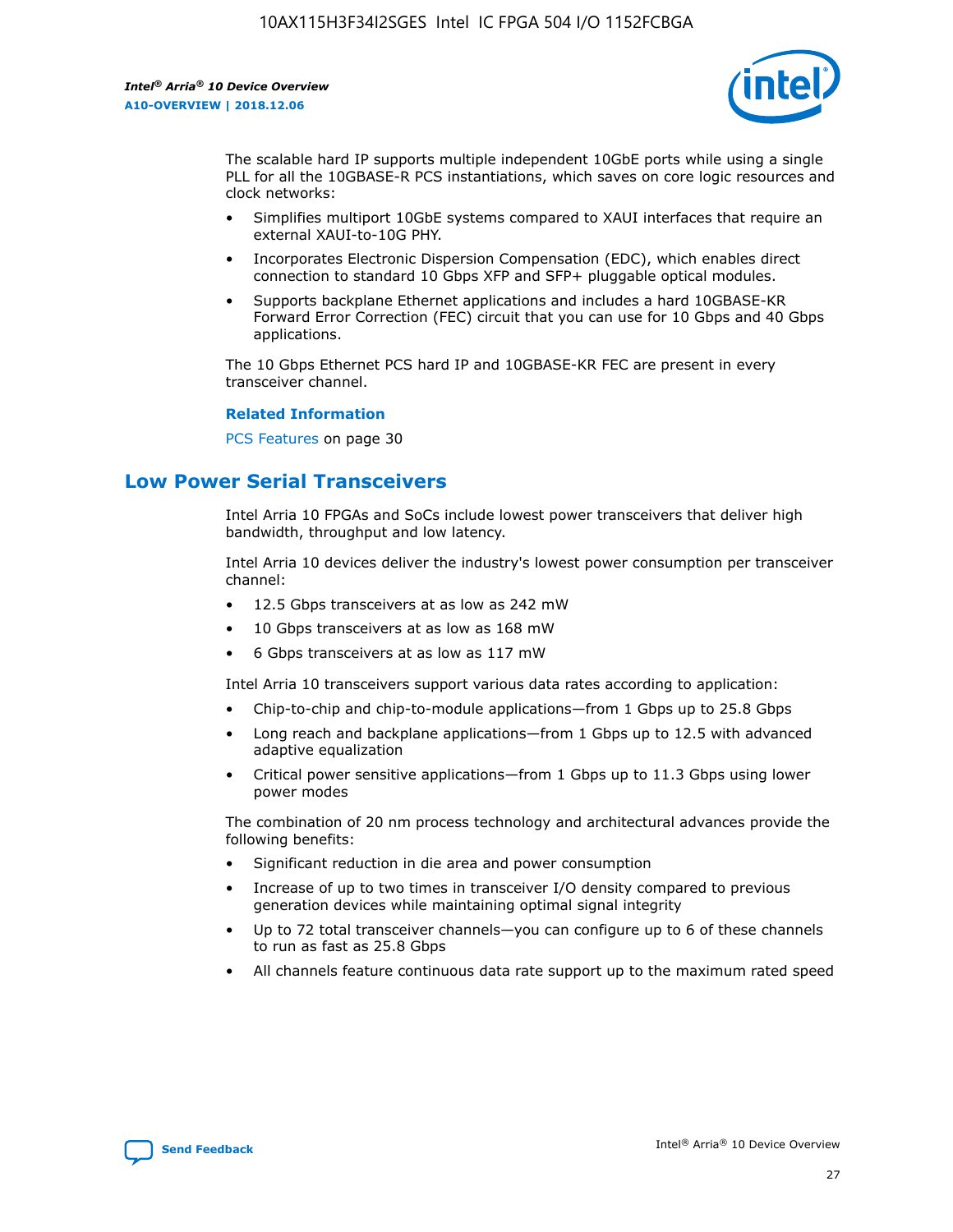



## **Figure 6. Intel Arria 10 Transceiver Block Architecture**

## **Transceiver Channels**

All transceiver channels feature a dedicated Physical Medium Attachment (PMA) and a hardened Physical Coding Sublayer (PCS).

- The PMA provides primary interfacing capabilities to physical channels.
- The PCS typically handles encoding/decoding, word alignment, and other preprocessing functions before transferring data to the FPGA core fabric.

A transceiver channel consists of a PMA and a PCS block. Most transceiver banks have 6 channels. There are some transceiver banks that contain only 3 channels.

A wide variety of bonded and non-bonded data rate configurations is possible using a highly configurable clock distribution network. Up to 80 independent transceiver data rates can be configured.

The following figures are graphical representations of top views of the silicon die, which correspond to reverse views for flip chip packages. Different Intel Arria 10 devices may have different floorplans than the ones shown in the figures.

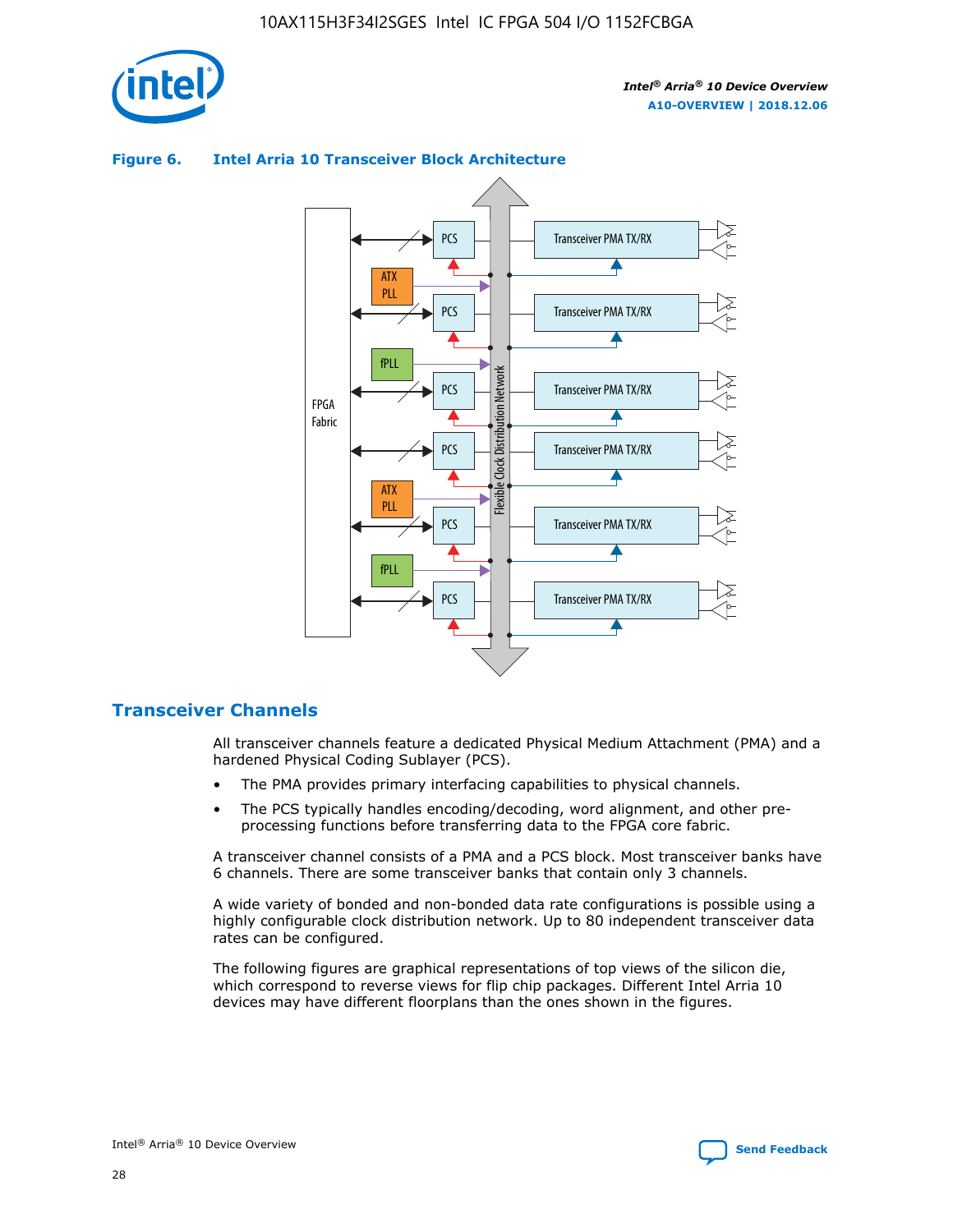

## **Figure 7. Device Chip Overview for Intel Arria 10 GX and GT Devices**





## **PMA Features**

Intel Arria 10 transceivers provide exceptional signal integrity at data rates up to 25.8 Gbps. Clocking options include ultra-low jitter ATX PLLs (LC tank based), clock multiplier unit (CMU) PLLs, and fractional PLLs.

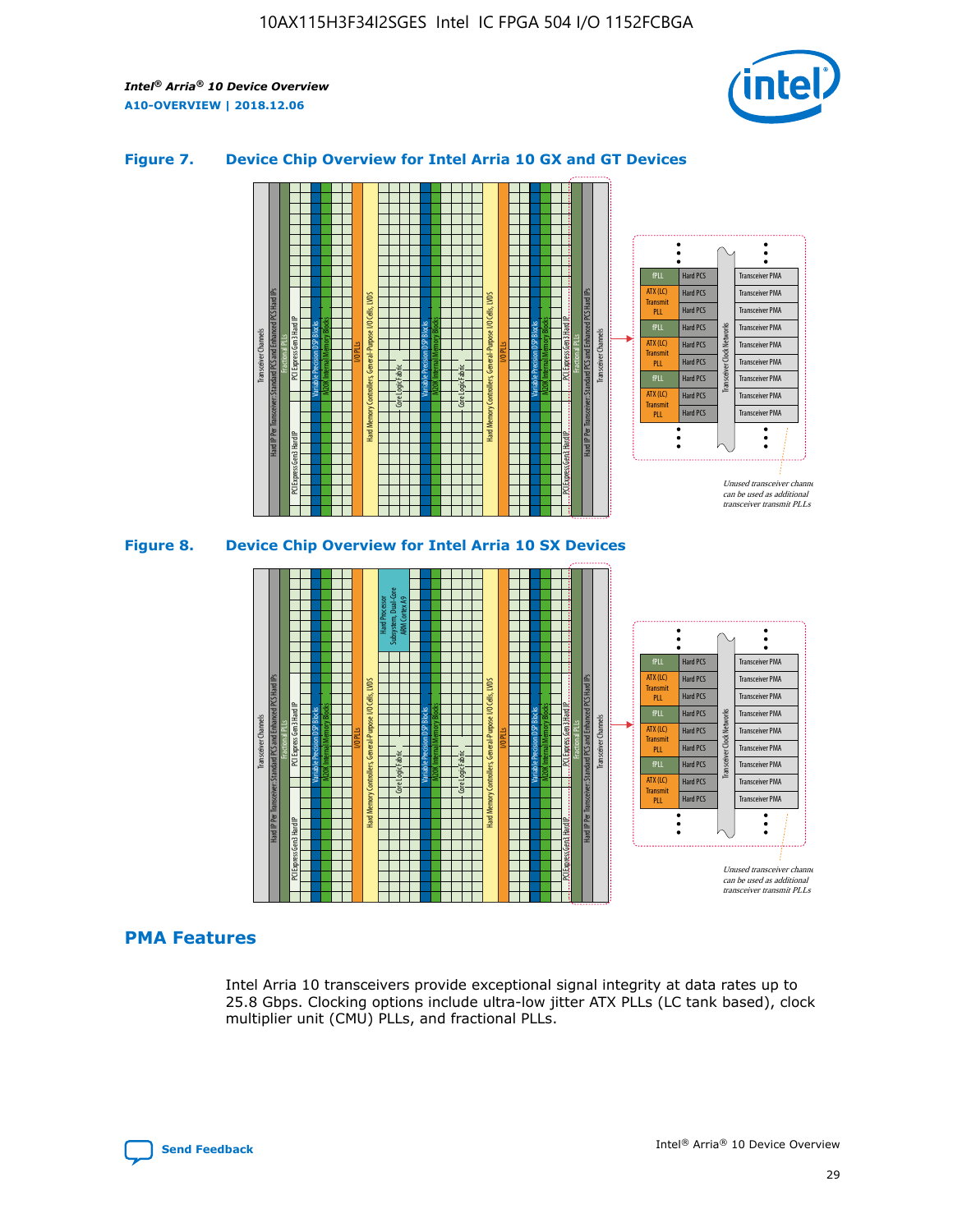

Each transceiver channel contains a channel PLL that can be used as the CMU PLL or clock data recovery (CDR) PLL. In CDR mode, the channel PLL recovers the receiver clock and data in the transceiver channel. Up to 80 independent data rates can be configured on a single Intel Arria 10 device.

### **Table 23. PMA Features of the Transceivers in Intel Arria 10 Devices**

| <b>Feature</b>                                             | <b>Capability</b>                                                                                                                                                                                                             |
|------------------------------------------------------------|-------------------------------------------------------------------------------------------------------------------------------------------------------------------------------------------------------------------------------|
| Chip-to-Chip Data Rates                                    | 1 Gbps to 17.4 Gbps (Intel Arria 10 GX devices)<br>1 Gbps to 25.8 Gbps (Intel Arria 10 GT devices)                                                                                                                            |
| Backplane Support                                          | Drive backplanes at data rates up to 12.5 Gbps                                                                                                                                                                                |
| Optical Module Support                                     | SFP+/SFP, XFP, CXP, QSFP/QSFP28, CFP/CFP2/CFP4                                                                                                                                                                                |
| Cable Driving Support                                      | SFP+ Direct Attach, PCI Express over cable, eSATA                                                                                                                                                                             |
| Transmit Pre-Emphasis                                      | 4-tap transmit pre-emphasis and de-emphasis to compensate for system channel loss                                                                                                                                             |
| Continuous Time Linear<br>Equalizer (CTLE)                 | Dual mode, high-gain, and high-data rate, linear receive equalization to compensate for<br>system channel loss                                                                                                                |
| Decision Feedback Equalizer<br>(DFE)                       | 7-fixed and 4-floating tap DFE to equalize backplane channel loss in the presence of<br>crosstalk and noisy environments                                                                                                      |
| Variable Gain Amplifier                                    | Optimizes the signal amplitude prior to the CDR sampling and operates in fixed and<br>adaptive modes                                                                                                                          |
| Altera Digital Adaptive<br>Parametric Tuning (ADAPT)       | Fully digital adaptation engine to automatically adjust all link equalization parameters-<br>including CTLE, DFE, and variable gain amplifier blocks—that provide optimal link margin<br>without intervention from user logic |
| Precision Signal Integrity<br>Calibration Engine (PreSICE) | Hardened calibration controller to quickly calibrate all transceiver control parameters on<br>power-up, which provides the optimal signal integrity and jitter performance                                                    |
| Advanced Transmit (ATX)<br><b>PLL</b>                      | Low jitter ATX (LC tank based) PLLs with continuous tuning range to cover a wide range of<br>standard and proprietary protocols                                                                                               |
| <b>Fractional PLLs</b>                                     | On-chip fractional frequency synthesizers to replace on-board crystal oscillators and reduce<br>system cost                                                                                                                   |
| Digitally Assisted Analog<br><b>CDR</b>                    | Superior jitter tolerance with fast lock time                                                                                                                                                                                 |
| Dynamic Partial<br>Reconfiguration                         | Allows independent control of the Avalon memory-mapped interface of each transceiver<br>channel for the highest transceiver flexibility                                                                                       |
| Multiple PCS-PMA and PCS-<br>PLD interface widths          | 8-, 10-, 16-, 20-, 32-, 40-, or 64-bit interface widths for flexibility of deserialization width,<br>encoding, and reduced latency                                                                                            |

## **PCS Features**

This table summarizes the Intel Arria 10 transceiver PCS features. You can use the transceiver PCS to support a wide range of protocols ranging from 1 Gbps to 25.8 Gbps.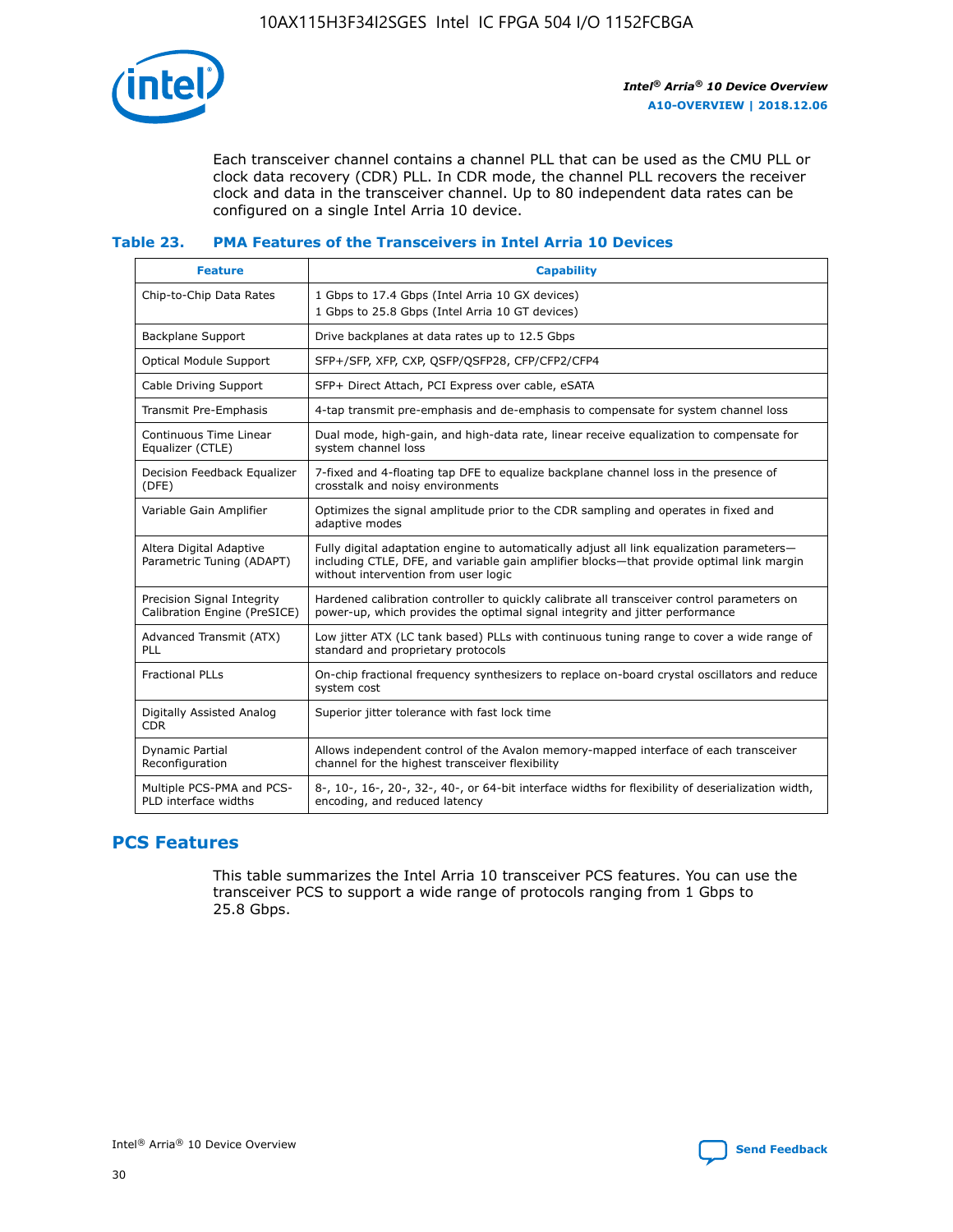

| <b>PCS</b>    | <b>Description</b>                                                                                                                                                                                                                                                                                                                                                                                             |
|---------------|----------------------------------------------------------------------------------------------------------------------------------------------------------------------------------------------------------------------------------------------------------------------------------------------------------------------------------------------------------------------------------------------------------------|
| Standard PCS  | Operates at a data rate up to 12 Gbps<br>Supports protocols such as PCI-Express, CPRI 4.2+, GigE, IEEE 1588 in Hard PCS<br>Implements other protocols using Basic/Custom (Standard PCS) transceiver<br>configuration rules.                                                                                                                                                                                    |
| Enhanced PCS  | Performs functions common to most serial data industry standards, such as word<br>alignment, encoding/decoding, and framing, before data is sent or received off-chip<br>through the PMA<br>• Handles data transfer to and from the FPGA fabric<br>Handles data transfer internally to and from the PMA<br>Provides frequency compensation<br>Performs channel bonding for multi-channel low skew applications |
| PCIe Gen3 PCS | Supports the seamless switching of Data and Clock between the Gen1, Gen2, and Gen3<br>data rates<br>Provides support for PIPE 3.0 features<br>Supports the PIPE interface with the Hard IP enabled, as well as with the Hard IP<br>bypassed                                                                                                                                                                    |

#### **Related Information**

- PCIe Gen1, Gen2, and Gen3 Hard IP on page 26
- Interlaken Support on page 26
- 10 Gbps Ethernet Support on page 26

## **PCS Protocol Support**

This table lists some of the protocols supported by the Intel Arria 10 transceiver PCS. For more information about the blocks in the transmitter and receiver data paths, refer to the related information.

| <b>Protocol</b>                                 | <b>Data Rate</b><br>(Gbps) | <b>Transceiver IP</b>       | <b>PCS Support</b>                |
|-------------------------------------------------|----------------------------|-----------------------------|-----------------------------------|
| PCIe Gen3 x1, x2, x4, x8                        | 8.0                        | Native PHY (PIPE)           | Standard PCS and PCIe<br>Gen3 PCS |
| PCIe Gen2 x1, x2, x4, x8                        | 5.0                        | Native PHY (PIPE)           | <b>Standard PCS</b>               |
| PCIe Gen1 x1, x2, x4, x8                        | 2.5                        | Native PHY (PIPE)           | Standard PCS                      |
| 1000BASE-X Gigabit Ethernet                     | 1.25                       | Native PHY                  | Standard PCS                      |
| 1000BASE-X Gigabit Ethernet with<br>IEEE 1588v2 | 1.25                       | Native PHY                  | Standard PCS                      |
| 10GBASE-R                                       | 10.3125                    | Native PHY                  | <b>Enhanced PCS</b>               |
| 10GBASE-R with IEEE 1588v2                      | 10.3125                    | Native PHY                  | <b>Enhanced PCS</b>               |
| 10GBASE-R with KR FEC                           | 10.3125                    | Native PHY                  | <b>Enhanced PCS</b>               |
| 10GBASE-KR and 1000BASE-X                       | 10.3125                    | 1G/10GbE and 10GBASE-KR PHY | Standard PCS and<br>Enhanced PCS  |
| Interlaken (CEI-6G/11G)                         | 3.125 to 17.4              | Native PHY                  | <b>Enhanced PCS</b>               |
| SFI-S/SFI-5.2                                   | 11.2                       | Native PHY                  | <b>Enhanced PCS</b>               |
| $10G$ SDI                                       | 10.692                     | Native PHY                  | <b>Enhanced PCS</b>               |
|                                                 |                            |                             | continued                         |



**[Send Feedback](mailto:FPGAtechdocfeedback@intel.com?subject=Feedback%20on%20Intel%20Arria%2010%20Device%20Overview%20(A10-OVERVIEW%202018.12.06)&body=We%20appreciate%20your%20feedback.%20In%20your%20comments,%20also%20specify%20the%20page%20number%20or%20paragraph.%20Thank%20you.) Intel®** Arria<sup>®</sup> 10 Device Overview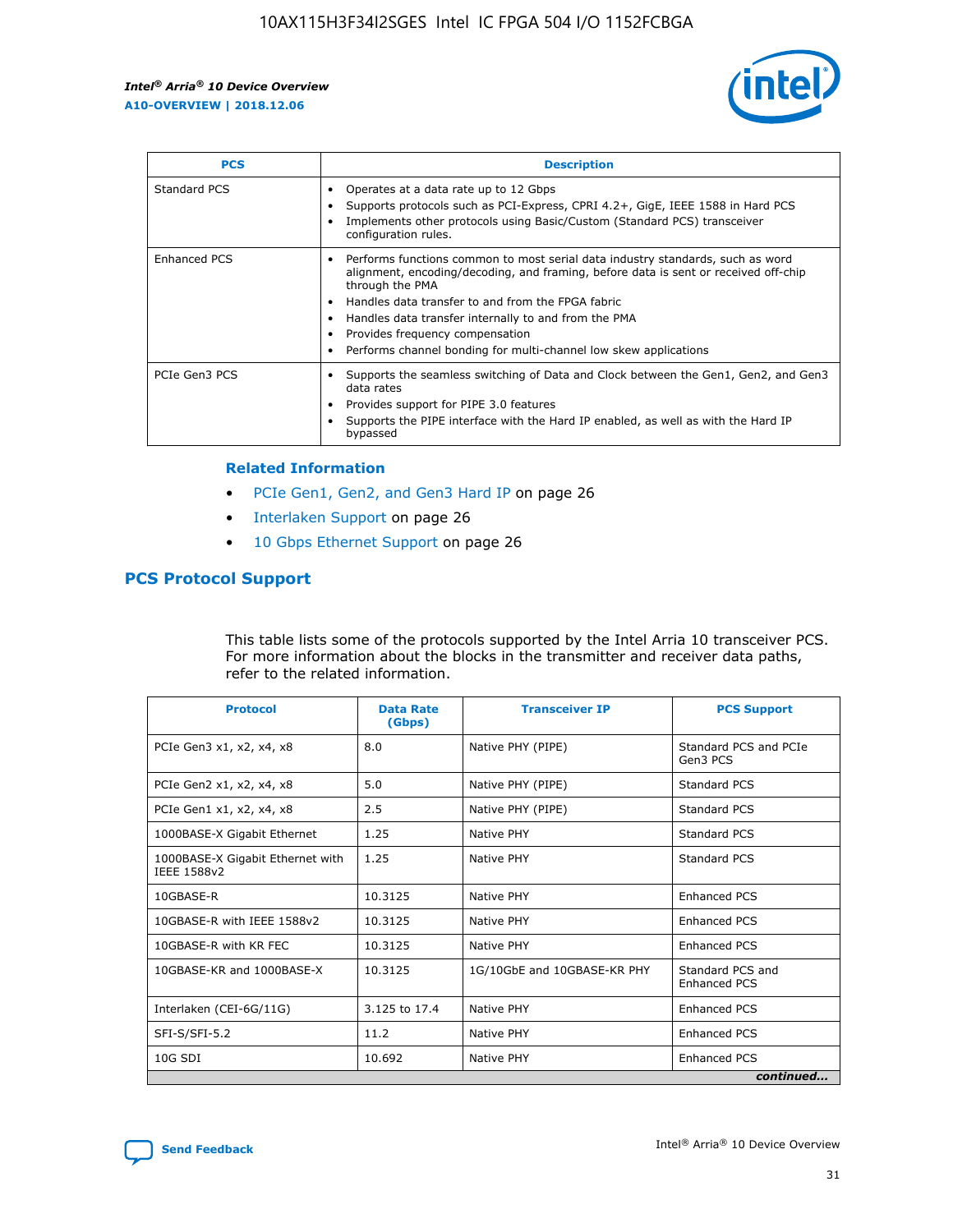

| <b>Protocol</b>      | <b>Data Rate</b><br>(Gbps) | <b>Transceiver IP</b> | <b>PCS Support</b> |
|----------------------|----------------------------|-----------------------|--------------------|
| CPRI 6.0 (64B/66B)   | 0.6144 to<br>10.1376       | Native PHY            | Enhanced PCS       |
| CPRI 4.2 (8B/10B)    | 0.6144 to<br>9.8304        | Native PHY            | Standard PCS       |
| OBSAI RP3 v4.2       | 0.6144 to 6.144            | Native PHY            | Standard PCS       |
| SD-SDI/HD-SDI/3G-SDI | $0.143(12)$ to<br>2.97     | Native PHY            | Standard PCS       |

## **Related Information**

#### [Intel Arria 10 Transceiver PHY User Guide](https://www.intel.com/content/www/us/en/programmable/documentation/nik1398707230472.html#nik1398707091164)

Provides more information about the supported transceiver protocols and PHY IP, the PMA architecture, and the standard, enhanced, and PCIe Gen3 PCS architecture.

## **SoC with Hard Processor System**

Each SoC device combines an FPGA fabric and a hard processor system (HPS) in a single device. This combination delivers the flexibility of programmable logic with the power and cost savings of hard IP in these ways:

- Reduces board space, system power, and bill of materials cost by eliminating a discrete embedded processor
- Allows you to differentiate the end product in both hardware and software, and to support virtually any interface standard
- Extends the product life and revenue through in-field hardware and software updates

 $(12)$  The 0.143 Gbps data rate is supported using oversampling of user logic that you must implement in the FPGA fabric.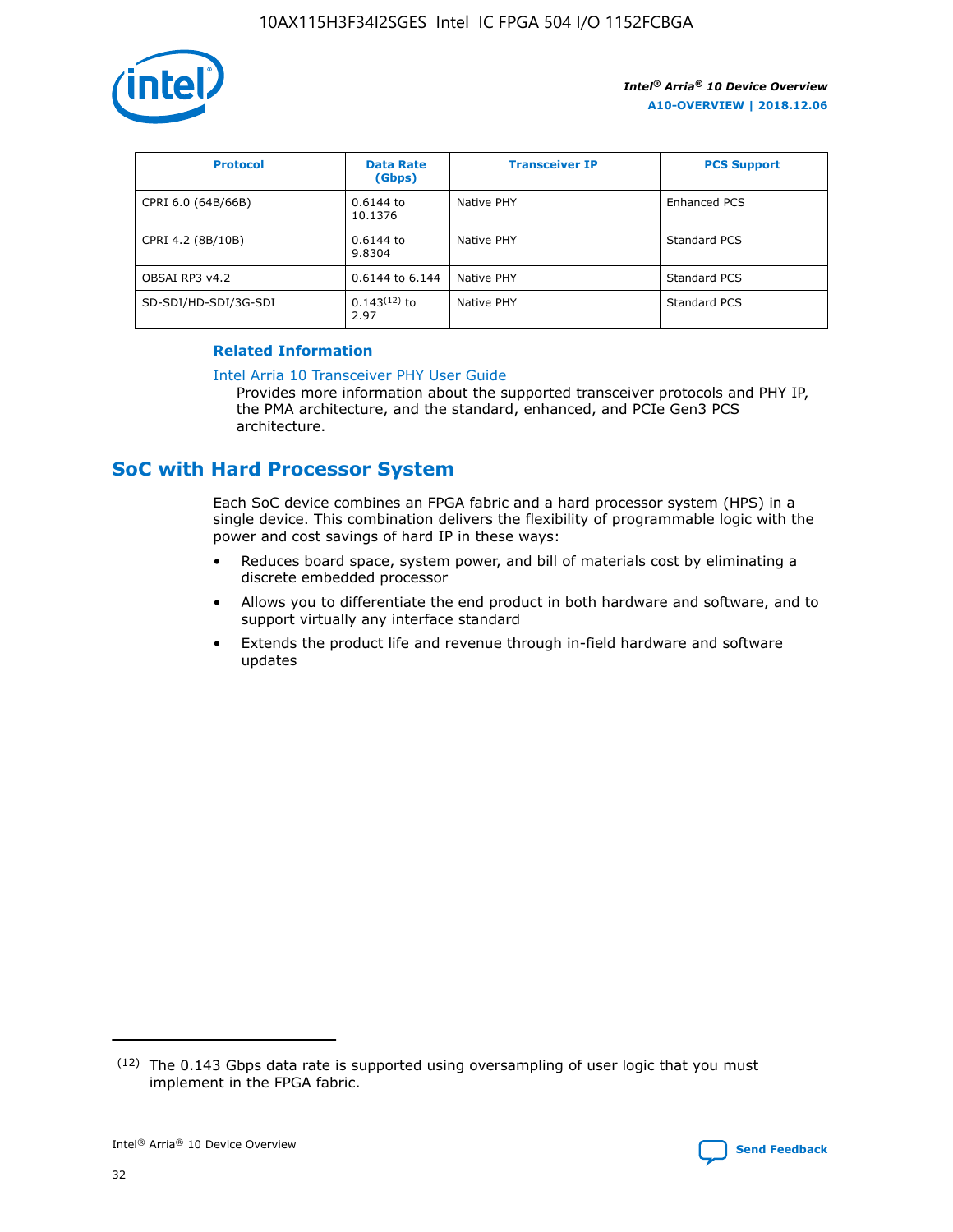

#### **Figure 9. HPS Block Diagram**

This figure shows a block diagram of the HPS with the dual ARM Cortex-A9 MPCore processor.



## **Key Advantages of 20-nm HPS**

The 20-nm HPS strikes a balance between enabling maximum software compatibility with 28-nm SoCs while still improving upon the 28-nm HPS architecture. These improvements address the requirements of the next generation target markets such as wireless and wireline communications, compute and storage equipment, broadcast and military in terms of performance, memory bandwidth, connectivity via backplane and security.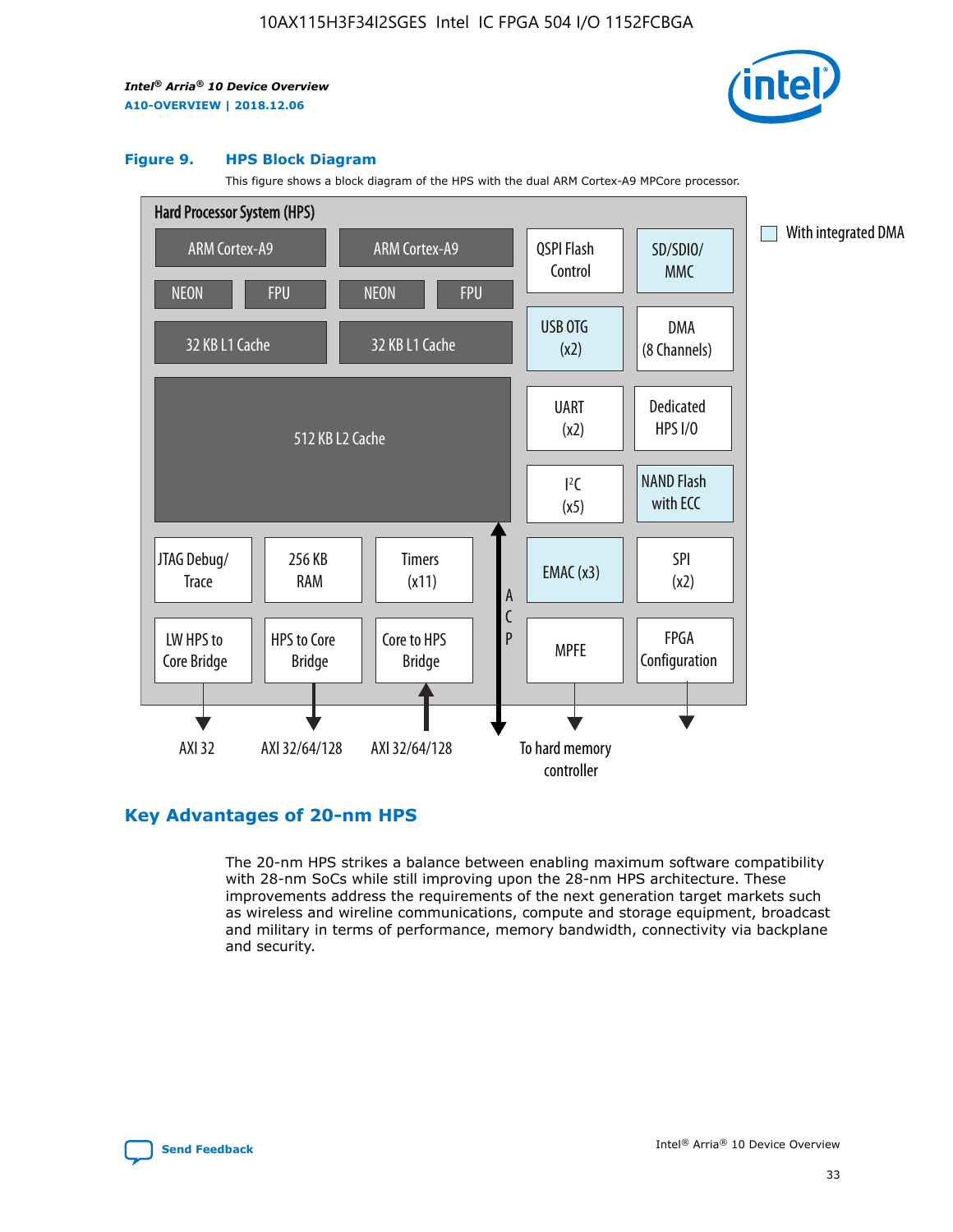

## **Table 24. Improvements in 20 nm HPS**

This table lists the key improvements of the 20 nm HPS compared to the 28 nm HPS.

| Advantages/<br><b>Improvements</b>                          | <b>Description</b>                                                                                                                                                                                                                                                                                                                                                                                                                                                                                                                                                                                                                                                                                                                                                                                                                   |
|-------------------------------------------------------------|--------------------------------------------------------------------------------------------------------------------------------------------------------------------------------------------------------------------------------------------------------------------------------------------------------------------------------------------------------------------------------------------------------------------------------------------------------------------------------------------------------------------------------------------------------------------------------------------------------------------------------------------------------------------------------------------------------------------------------------------------------------------------------------------------------------------------------------|
| Increased performance and<br>overdrive capability           | While the nominal processor frequency is 1.2 GHz, the 20 nm HPS offers an "overdrive"<br>feature which enables a higher processor operating frequency. This requires a higher supply<br>voltage value that is unique to the HPS and may require a separate regulator.                                                                                                                                                                                                                                                                                                                                                                                                                                                                                                                                                                |
| Increased processor memory<br>bandwidth and DDR4<br>support | Up to 64-bit DDR4 memory at 2,400 Mbps support is available for the processor. The hard<br>memory controller for the HPS comprises a multi-port front end that manages connections<br>to a single port memory controller. The multi-port front end allows logic core and the HPS<br>to share ports and thereby the available bandwidth of the memory controller.                                                                                                                                                                                                                                                                                                                                                                                                                                                                     |
| Flexible I/O sharing                                        | An advanced I/O pin muxing scheme allows improved sharing of I/O between the HPS and<br>the core logic. The following types of I/O are available for SoC:<br>17 dedicated I/Os-physically located inside the HPS block and are not accessible to<br>logic within the core. The 17 dedicated I/Os are used for HPS clock, resets, and<br>interfacing with boot devices, QSPI, and SD/MMC.<br>48 direct shared I/O-located closest to the HPS block and are ideal for high speed HPS<br>peripherals such as EMAC, USB, and others. There is one bank of 48 I/Os that supports<br>direct sharing where the 48 I/Os can be shared 12 I/Os at a time.<br>Standard (shared) I/O-all standard I/Os can be shared by the HPS peripherals and any<br>logic within the core. For designs where more than 48 I/Os are reguired to fully use all |
| <b>EMAC</b> core                                            | the peripherals in the HPS, these I/Os can be connected through the core logic.<br>Three EMAC cores are available in the HPS. The EMAC cores enable an application to<br>support two redundant Ethernet connections; for example, backplane, or two EMAC cores<br>for managing IEEE 1588 time stamp information while allowing a third EMAC core for debug<br>and configuration. All three EMACs can potentially share the same time stamps, simplifying<br>the 1588 time stamping implementation. A new serial time stamp interface allows core<br>logic to access and read the time stamp values. The integrated EMAC controllers can be<br>connected to external Ethernet PHY through the provided MDIO or I <sup>2</sup> C interface.                                                                                            |
| On-chip memory                                              | The on-chip memory is updated to 256 KB support and can support larger data sets and<br>real time algorithms.                                                                                                                                                                                                                                                                                                                                                                                                                                                                                                                                                                                                                                                                                                                        |
| <b>ECC</b> enhancements                                     | Improvements in L2 Cache ECC management allow identification of errors down to the<br>address level. ECC enhancements also enable improved error injection and status reporting<br>via the introduction of new memory mapped access to syndrome and data signals.                                                                                                                                                                                                                                                                                                                                                                                                                                                                                                                                                                    |
| HPS to FPGA Interconnect<br>Backbone                        | Although the HPS and the Logic Core can operate independently, they are tightly coupled<br>via a high-bandwidth system interconnect built from high-performance ARM AMBA AXI bus<br>bridges. IP bus masters in the FPGA fabric have access to HPS bus slaves via the FPGA-to-<br>HPS interconnect. Similarly, HPS bus masters have access to bus slaves in the core fabric<br>via the HPS-to-FPGA bridge. Both bridges are AMBA AXI-3 compliant and support<br>simultaneous read and write transactions. Up to three masters within the core fabric can<br>share the HPS SDRAM controller with the processor. Additionally, the processor can be used<br>to configure the core fabric under program control via a dedicated 32-bit configuration port.                                                                               |
| FPGA configuration and HPS<br>booting                       | The FPGA fabric and HPS in the SoCs are powered independently. You can reduce the clock<br>frequencies or gate the clocks to reduce dynamic power.<br>You can configure the FPGA fabric and boot the HPS independently, in any order, providing<br>you with more design flexibility.                                                                                                                                                                                                                                                                                                                                                                                                                                                                                                                                                 |
| Security                                                    | New security features have been introduced for anti-tamper management, secure boot,<br>encryption (AES), and authentication (SHA).                                                                                                                                                                                                                                                                                                                                                                                                                                                                                                                                                                                                                                                                                                   |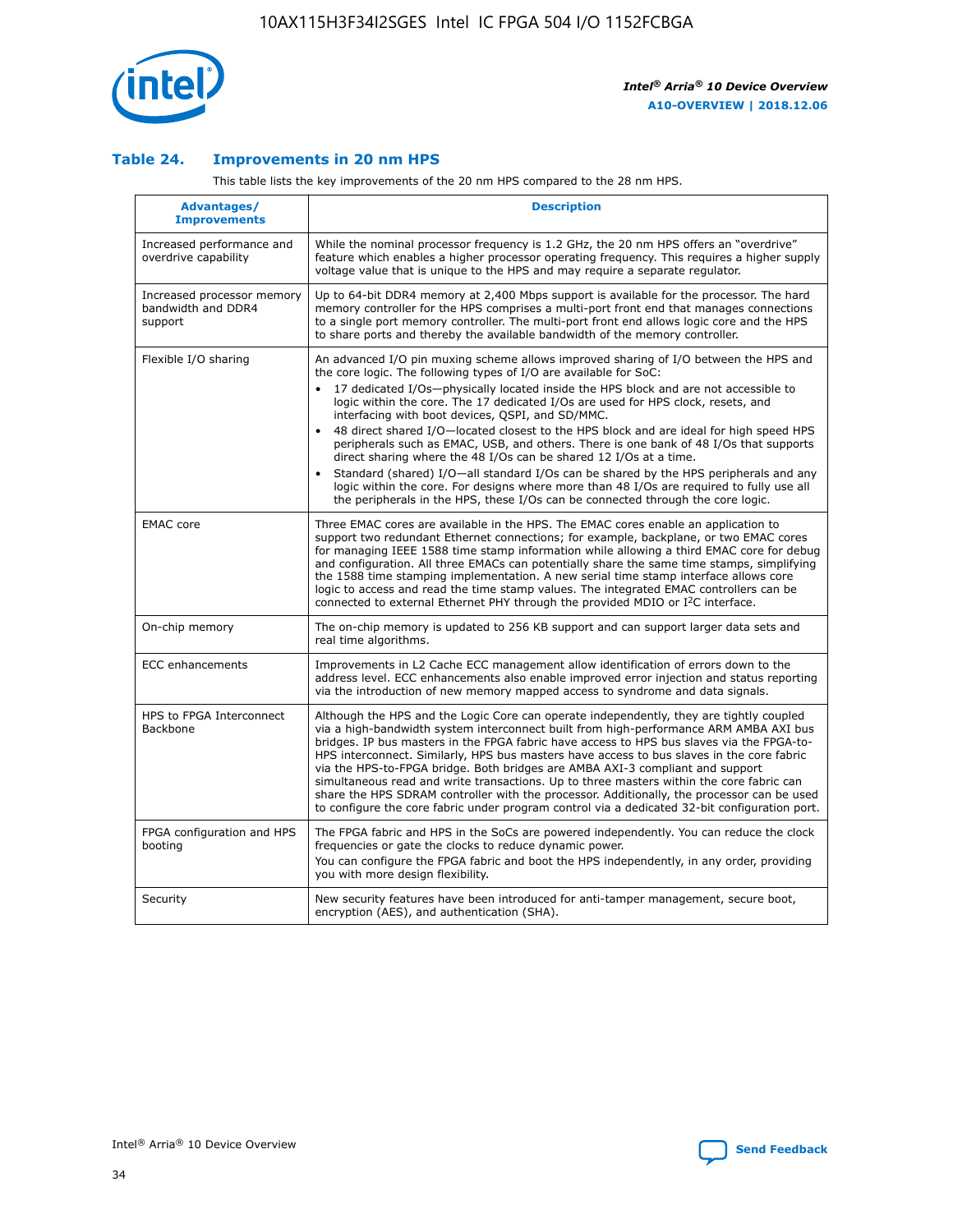

## **Features of the HPS**

The HPS has the following features:

- 1.2-GHz, dual-core ARM Cortex-A9 MPCore processor with up to 1.5-GHz via overdrive
	- ARMv7-A architecture that runs 32-bit ARM instructions, 16-bit and 32-bit Thumb instructions, and 8-bit Java byte codes in Jazelle style
	- Superscalar, variable length, out-of-order pipeline with dynamic branch prediction
	- Instruction Efficiency 2.5 MIPS/MHz, which provides total performance of 7500 MIPS at 1.5 GHz
- Each processor core includes:
	- 32 KB of L1 instruction cache, 32 KB of L1 data cache
	- Single- and double-precision floating-point unit and NEON media engine
	- CoreSight debug and trace technology
	- Snoop Control Unit (SCU) and Acceleration Coherency Port (ACP)
- 512 KB of shared L2 cache
- 256 KB of scratch RAM
- Hard memory controller with support for DDR3, DDR4 and optional error correction code (ECC) support
- Multiport Front End (MPFE) Scheduler interface to the hard memory controller
- 8-channel direct memory access (DMA) controller
- QSPI flash controller with SIO, DIO, QIO SPI Flash support
- NAND flash controller (ONFI 1.0 or later) with DMA and ECC support, updated to support 8 and 16-bit Flash devices and new command DMA to offload CPU for fast power down recovery
- Updated SD/SDIO/MMC controller to eMMC 4.5 with DMA with CE-ATA digital command support
- 3 10/100/1000 Ethernet media access control (MAC) with DMA
- 2 USB On-the-Go (OTG) controllers with DMA
- $\bullet$  5 I<sup>2</sup>C controllers (3 can be used by EMAC for MIO to external PHY)
- 2 UART 16550 Compatible controllers
- 4 serial peripheral interfaces (SPI) (2 Master, 2 Slaves)
- 62 programmable general-purpose I/Os, which includes 48 direct share I/Os that allows the HPS peripherals to connect directly to the FPGA I/Os
- 7 general-purpose timers
- 4 watchdog timers
- Anti-tamper, Secure Boot, Encryption (AES) and Authentication (SHA)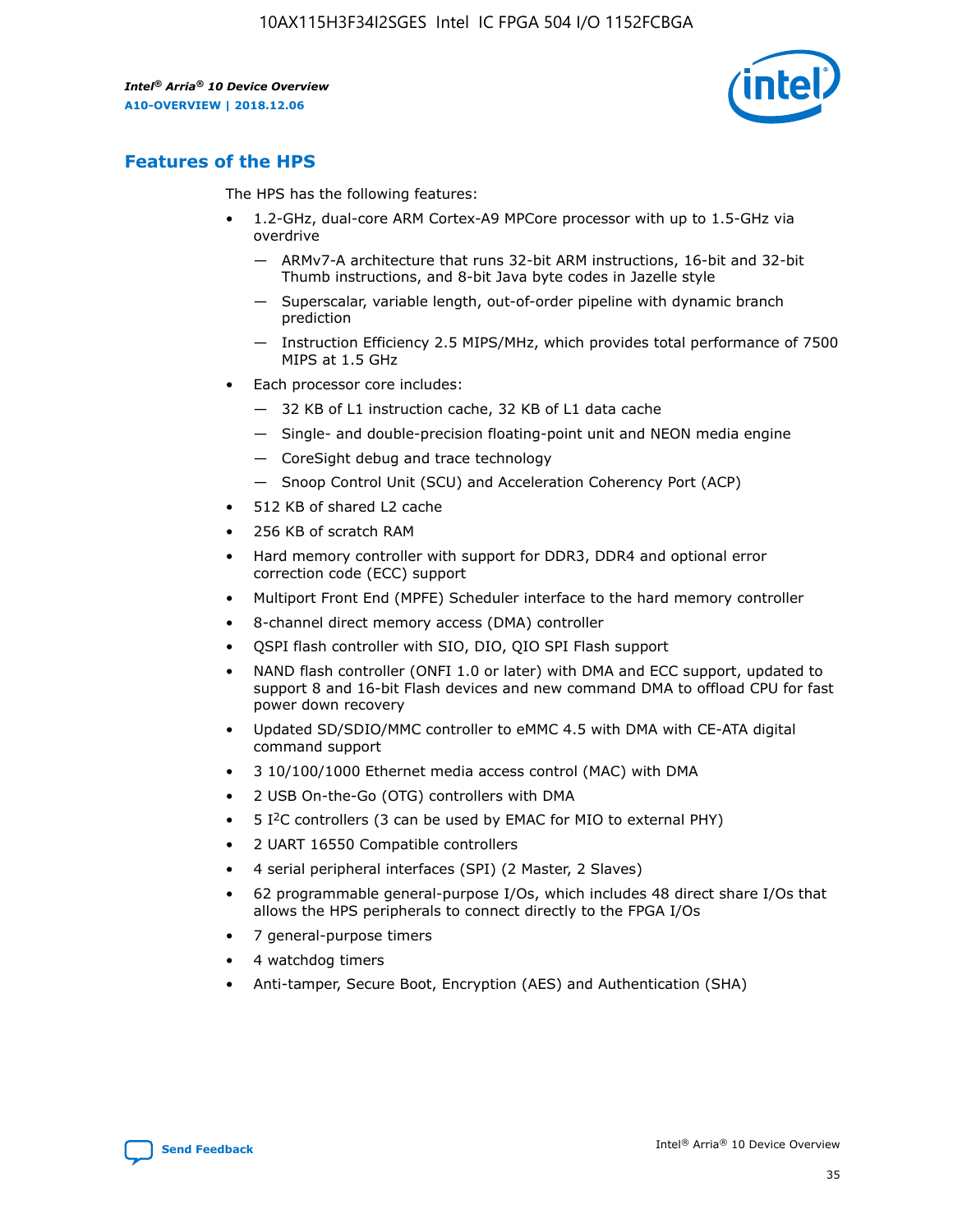

## **System Peripherals and Debug Access Port**

Each Ethernet MAC, USB OTG, NAND flash controller, and SD/MMC controller module has an integrated DMA controller. For modules without an integrated DMA controller, an additional DMA controller module provides up to eight channels of high-bandwidth data transfers. Peripherals that communicate off-chip are multiplexed with other peripherals at the HPS pin level. This allows you to choose which peripherals interface with other devices on your PCB.

The debug access port provides interfaces to industry standard JTAG debug probes and supports ARM CoreSight debug and core traces to facilitate software development.

### **HPS–FPGA AXI Bridges**

The HPS–FPGA bridges, which support the Advanced Microcontroller Bus Architecture (AMBA) Advanced eXtensible Interface (AXI™) specifications, consist of the following bridges:

- FPGA-to-HPS AMBA AXI bridge—a high-performance bus supporting 32, 64, and 128 bit data widths that allows the FPGA fabric to issue transactions to slaves in the HPS.
- HPS-to-FPGA Avalon/AMBA AXI bridge—a high-performance bus supporting 32, 64, and 128 bit data widths that allows the HPS to issue transactions to slaves in the FPGA fabric.
- Lightweight HPS-to-FPGA AXI bridge—a lower latency 32 bit width bus that allows the HPS to issue transactions to soft peripherals in the FPGA fabric. This bridge is primarily used for control and status register (CSR) accesses to peripherals in the FPGA fabric.

The HPS–FPGA AXI bridges allow masters in the FPGA fabric to communicate with slaves in the HPS logic, and vice versa. For example, the HPS-to-FPGA AXI bridge allows you to share memories instantiated in the FPGA fabric with one or both microprocessors in the HPS, while the FPGA-to-HPS AXI bridge allows logic in the FPGA fabric to access the memory and peripherals in the HPS.

Each HPS–FPGA bridge also provides asynchronous clock crossing for data transferred between the FPGA fabric and the HPS.

#### **HPS SDRAM Controller Subsystem**

The HPS SDRAM controller subsystem contains a multiport SDRAM controller and DDR PHY that are shared between the FPGA fabric (through the FPGA-to-HPS SDRAM interface), the level 2 (L2) cache, and the level 3 (L3) system interconnect. The FPGA-to-HPS SDRAM interface supports AMBA AXI and Avalon® Memory-Mapped (Avalon-MM) interface standards, and provides up to six individual ports for access by masters implemented in the FPGA fabric.

The HPS SDRAM controller supports up to 3 masters (command ports), 3x 64-bit read data ports and 3x 64-bit write data ports.

To maximize memory performance, the SDRAM controller subsystem supports command and data reordering, deficit round-robin arbitration with aging, and high-priority bypass features.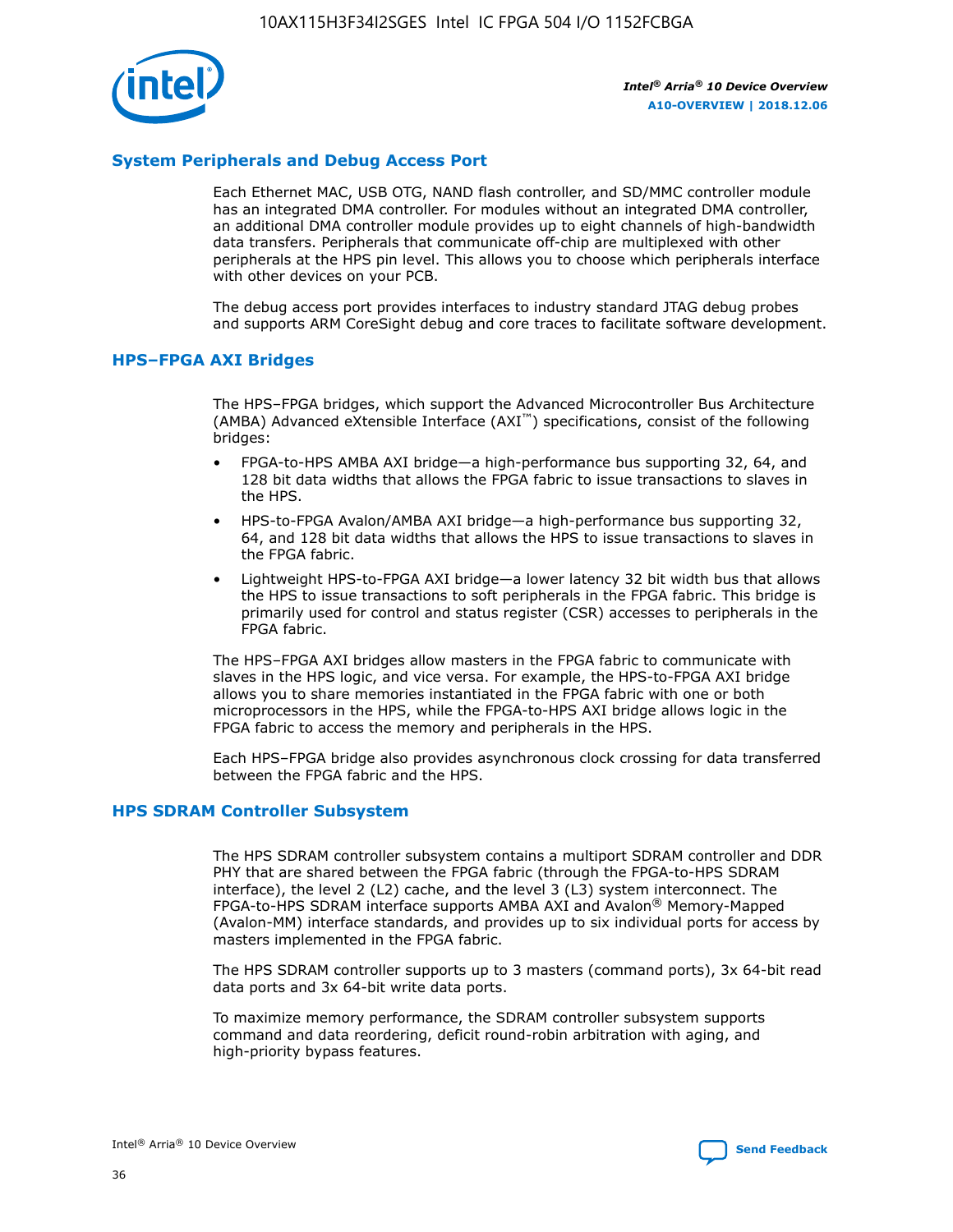

## **FPGA Configuration and HPS Booting**

The FPGA fabric and HPS in the SoC FPGA must be powered at the same time. You can reduce the clock frequencies or gate the clocks to reduce dynamic power.

Once powered, the FPGA fabric and HPS can be configured independently thus providing you with more design flexibility:

- You can boot the HPS independently. After the HPS is running, the HPS can fully or partially reconfigure the FPGA fabric at any time under software control. The HPS can also configure other FPGAs on the board through the FPGA configuration controller.
- Configure the FPGA fabric first, and then boot the HPS from memory accessible to the FPGA fabric.

## **Hardware and Software Development**

For hardware development, you can configure the HPS and connect your soft logic in the FPGA fabric to the HPS interfaces using the Platform Designer system integration tool in the Intel Quartus Prime software.

For software development, the ARM-based SoC FPGA devices inherit the rich software development ecosystem available for the ARM Cortex-A9 MPCore processor. The software development process for Intel SoC FPGAs follows the same steps as those for other SoC devices from other manufacturers. Support for Linux\*, VxWorks\*, and other operating systems are available for the SoC FPGAs. For more information on the operating systems support availability, contact the Intel FPGA sales team.

You can begin device-specific firmware and software development on the Intel SoC FPGA Virtual Target. The Virtual Target is a fast PC-based functional simulation of a target development system—a model of a complete development board. The Virtual Target enables the development of device-specific production software that can run unmodified on actual hardware.

## **Dynamic and Partial Reconfiguration**

The Intel Arria 10 devices support dynamic and partial reconfiguration. You can use dynamic and partial reconfiguration simultaneously to enable seamless reconfiguration of both the device core and transceivers.

## **Dynamic Reconfiguration**

You can reconfigure the PMA and PCS blocks while the device continues to operate. This feature allows you to change the data rates, protocol, and analog settings of a channel in a transceiver bank without affecting on-going data transfer in other transceiver banks. This feature is ideal for applications that require dynamic multiprotocol or multirate support.

## **Partial Reconfiguration**

Using partial reconfiguration, you can reconfigure some parts of the device while keeping the device in operation.

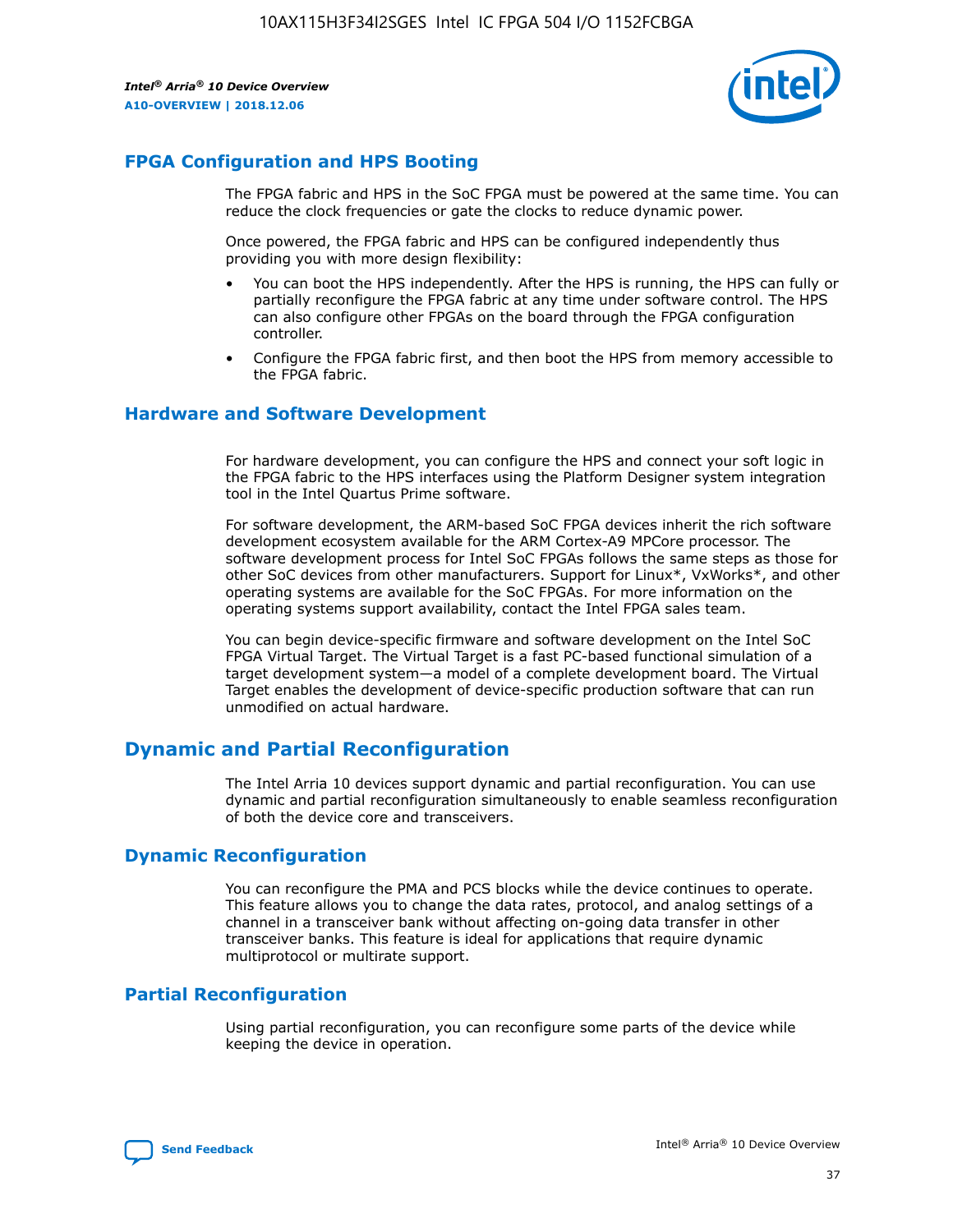

Instead of placing all device functions in the FPGA fabric, you can store some functions that do not run simultaneously in external memory and load them only when required. This capability increases the effective logic density of the device, and lowers cost and power consumption.

In the Intel solution, you do not have to worry about intricate device architecture to perform a partial reconfiguration. The partial reconfiguration capability is built into the Intel Quartus Prime design software, making such time-intensive task simple.

Intel Arria 10 devices support partial reconfiguration in the following configuration options:

- Using an internal host:
	- All supported configuration modes where the FPGA has access to external memory devices such as serial and parallel flash memory.
	- Configuration via Protocol [CvP (PCIe)]
- Using an external host—passive serial (PS), fast passive parallel (FPP) x8, FPP x16, and FPP x32 I/O interface.

# **Enhanced Configuration and Configuration via Protocol**

## **Table 25. Configuration Schemes and Features of Intel Arria 10 Devices**

Intel Arria 10 devices support 1.8 V programming voltage and several configuration schemes.

| <b>Scheme</b>                                                          | <b>Data</b><br><b>Width</b> | <b>Max Clock</b><br>Rate<br>(MHz) | <b>Max Data</b><br>Rate<br>(Mbps)<br>(13) | <b>Decompression</b> | <b>Design</b><br>Security <sup>(1</sup><br>4) | <b>Partial</b><br><b>Reconfiguration</b><br>(15) | <b>Remote</b><br><b>System</b><br><b>Update</b> |
|------------------------------------------------------------------------|-----------------------------|-----------------------------------|-------------------------------------------|----------------------|-----------------------------------------------|--------------------------------------------------|-------------------------------------------------|
| <b>JTAG</b>                                                            | 1 bit                       | 33                                | 33                                        |                      |                                               | Yes(16)                                          |                                                 |
| Active Serial (AS)<br>through the<br>EPCO-L<br>configuration<br>device | 1 bit,<br>4 bits            | 100                               | 400                                       | Yes                  | Yes                                           | $Y_{PS}(16)$                                     | Yes                                             |
| Passive serial (PS)<br>through CPLD or<br>external<br>microcontroller  | 1 bit                       | 100                               | 100                                       | Yes                  | Yes                                           | Yes <sup>(16)</sup>                              | Parallel<br>Flash<br>Loader<br>(PFL) IP<br>core |
|                                                                        | continued                   |                                   |                                           |                      |                                               |                                                  |                                                 |

<sup>(13)</sup> Enabling either compression or design security features affects the maximum data rate. Refer to the Intel Arria 10 Device Datasheet for more information.

<sup>(14)</sup> Encryption and compression cannot be used simultaneously.

 $(15)$  Partial reconfiguration is an advanced feature of the device family. If you are interested in using partial reconfiguration, contact Intel for support.

 $(16)$  Partial configuration can be performed only when it is configured as internal host.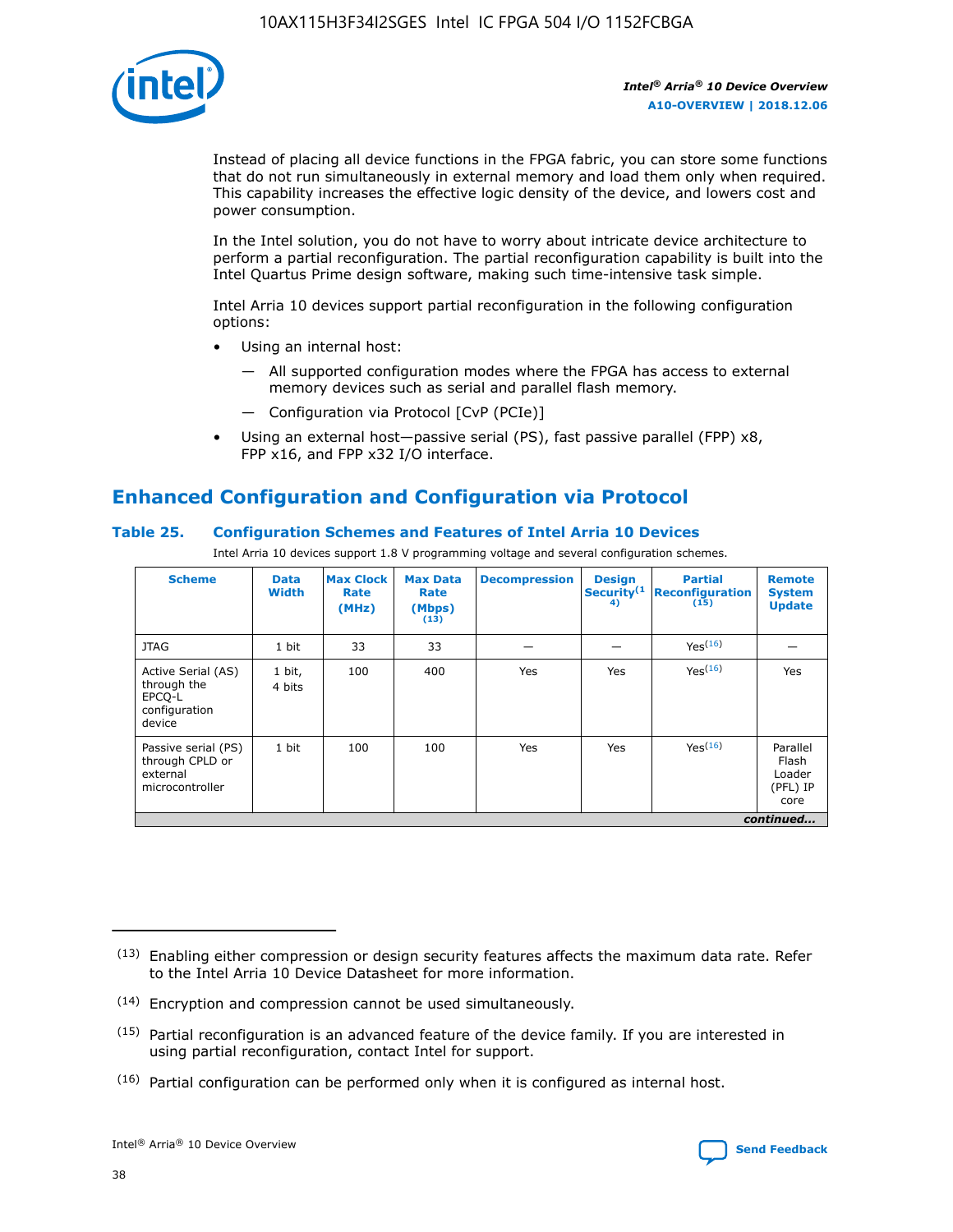

| <b>Scheme</b>                                    | <b>Data</b><br><b>Width</b> | <b>Max Clock</b><br>Rate<br>(MHz) | <b>Max Data</b><br>Rate<br>(Mbps)<br>(13) | <b>Decompression</b> | <b>Design</b><br>Security <sup>(1</sup><br>4) | <b>Partial</b><br><b>Reconfiguration</b><br>(15) | <b>Remote</b><br><b>System</b><br><b>Update</b> |
|--------------------------------------------------|-----------------------------|-----------------------------------|-------------------------------------------|----------------------|-----------------------------------------------|--------------------------------------------------|-------------------------------------------------|
| Fast passive                                     | 8 bits                      | 100                               | 3200                                      | Yes                  | Yes                                           | Yes(17)                                          | PFL IP                                          |
| parallel (FPP)<br>through CPLD or                | 16 bits                     |                                   |                                           | Yes                  | Yes                                           |                                                  | core                                            |
| external<br>microcontroller                      | 32 bits                     |                                   |                                           | Yes                  | Yes                                           |                                                  |                                                 |
| Configuration via                                | 16 bits                     | 100                               | 3200                                      | Yes                  | Yes                                           | Yes <sup>(17)</sup>                              |                                                 |
| <b>HPS</b>                                       | 32 bits                     |                                   |                                           | Yes                  | Yes                                           |                                                  |                                                 |
| Configuration via<br>Protocol [CvP<br>$(PCIe^*)$ | x1, x2,<br>x4, x8<br>lanes  |                                   | 8000                                      | Yes                  | Yes                                           | Yes(16)                                          |                                                 |

You can configure Intel Arria 10 devices through PCIe using Configuration via Protocol (CvP). The Intel Arria 10 CvP implementation conforms to the PCIe 100 ms power-up-to-active time requirement.

#### **Related Information**

[Configuration via Protocol \(CvP\) Implementation in Intel FPGAs User Guide](https://www.intel.com/content/www/us/en/programmable/documentation/dsu1441819344145.html#dsu1442269728522) Provides more information about the CvP configuration scheme.

## **SEU Error Detection and Correction**

Intel Arria 10 devices offer robust and easy-to-use single-event upset (SEU) error detection and correction circuitry.

The detection and correction circuitry includes protection for Configuration RAM (CRAM) programming bits and user memories. The CRAM is protected by a continuously running CRC error detection circuit with integrated ECC that automatically corrects one or two errors and detects higher order multi-bit errors. When more than two errors occur, correction is available through reloading of the core programming file, providing a complete design refresh while the FPGA continues to operate.

The physical layout of the Intel Arria 10 CRAM array is optimized to make the majority of multi-bit upsets appear as independent single-bit or double-bit errors which are automatically corrected by the integrated CRAM ECC circuitry. In addition to the CRAM protection, the M20K memory blocks also include integrated ECC circuitry and are layout-optimized for error detection and correction. The MLAB does not have ECC.

<sup>(17)</sup> Supported at a maximum clock rate of 100 MHz.



 $(13)$  Enabling either compression or design security features affects the maximum data rate. Refer to the Intel Arria 10 Device Datasheet for more information.

<sup>(14)</sup> Encryption and compression cannot be used simultaneously.

 $(15)$  Partial reconfiguration is an advanced feature of the device family. If you are interested in using partial reconfiguration, contact Intel for support.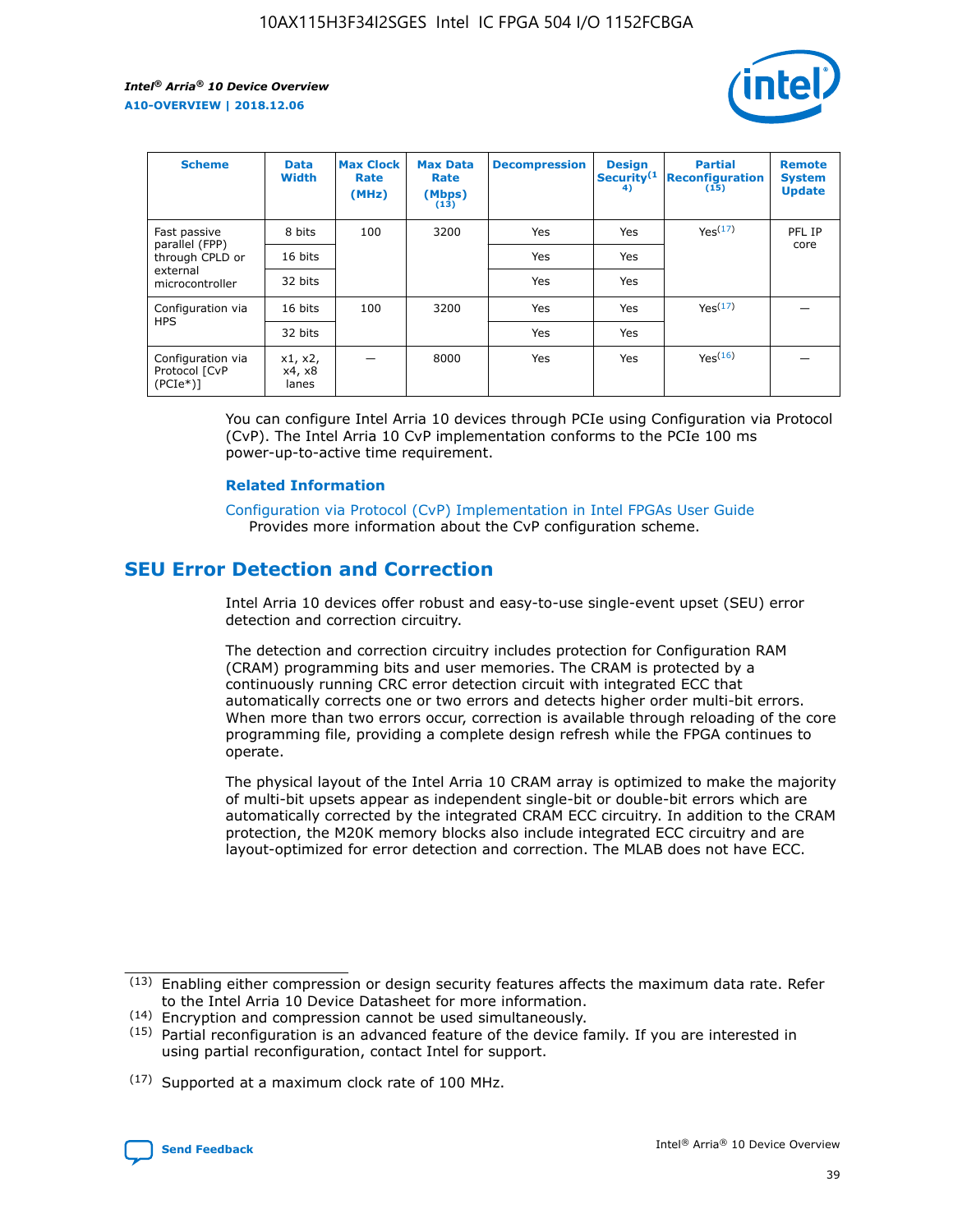

## **Power Management**

Intel Arria 10 devices leverage the advanced 20 nm process technology, a low 0.9 V core power supply, an enhanced core architecture, and several optional power reduction techniques to reduce total power consumption by as much as 40% compared to Arria V devices and as much as 60% compared to Stratix V devices.

The optional power reduction techniques in Intel Arria 10 devices include:

- **SmartVID**—a code is programmed into each device during manufacturing that allows a smart regulator to operate the device at lower core  $V_{CC}$  while maintaining performance
- **Programmable Power Technology**—non-critical timing paths are identified by the Intel Quartus Prime software and the logic in these paths is biased for low power instead of high performance
- **Low Static Power Options**—devices are available with either standard static power or low static power while maintaining performance

Furthermore, Intel Arria 10 devices feature Intel's industry-leading low power transceivers and include a number of hard IP blocks that not only reduce logic resources but also deliver substantial power savings compared to soft implementations. In general, hard IP blocks consume up to 90% less power than the equivalent soft logic implementations.

## **Incremental Compilation**

The Intel Quartus Prime software incremental compilation feature reduces compilation time and helps preserve performance to ease timing closure. The incremental compilation feature enables the partial reconfiguration flow for Intel Arria 10 devices.

Incremental compilation supports top-down, bottom-up, and team-based design flows. This feature facilitates modular, hierarchical, and team-based design flows where different designers compile their respective design sections in parallel. Furthermore, different designers or IP providers can develop and optimize different blocks of the design independently. These blocks can then be imported into the top level project.

# **Document Revision History for Intel Arria 10 Device Overview**

| <b>Document</b><br><b>Version</b> | <b>Changes</b>                                                                                                                                                                                                                                                              |
|-----------------------------------|-----------------------------------------------------------------------------------------------------------------------------------------------------------------------------------------------------------------------------------------------------------------------------|
| 2018.12.06                        | Added links to Intel Arria 10 device errata documents.<br>Removed automotive temperature option from the Intel Arria 10 GX devices.<br>Removed -3 fabric speed grade from the Intel Arria 10 GT devices.<br>Updated power options for the Intel Arria 10 GX and GT devices. |
| 2018.04.09                        | Updated the lowest $V_{CC}$ from 0.83 V to 0.82 V in the topic listing a summary of the device features.                                                                                                                                                                    |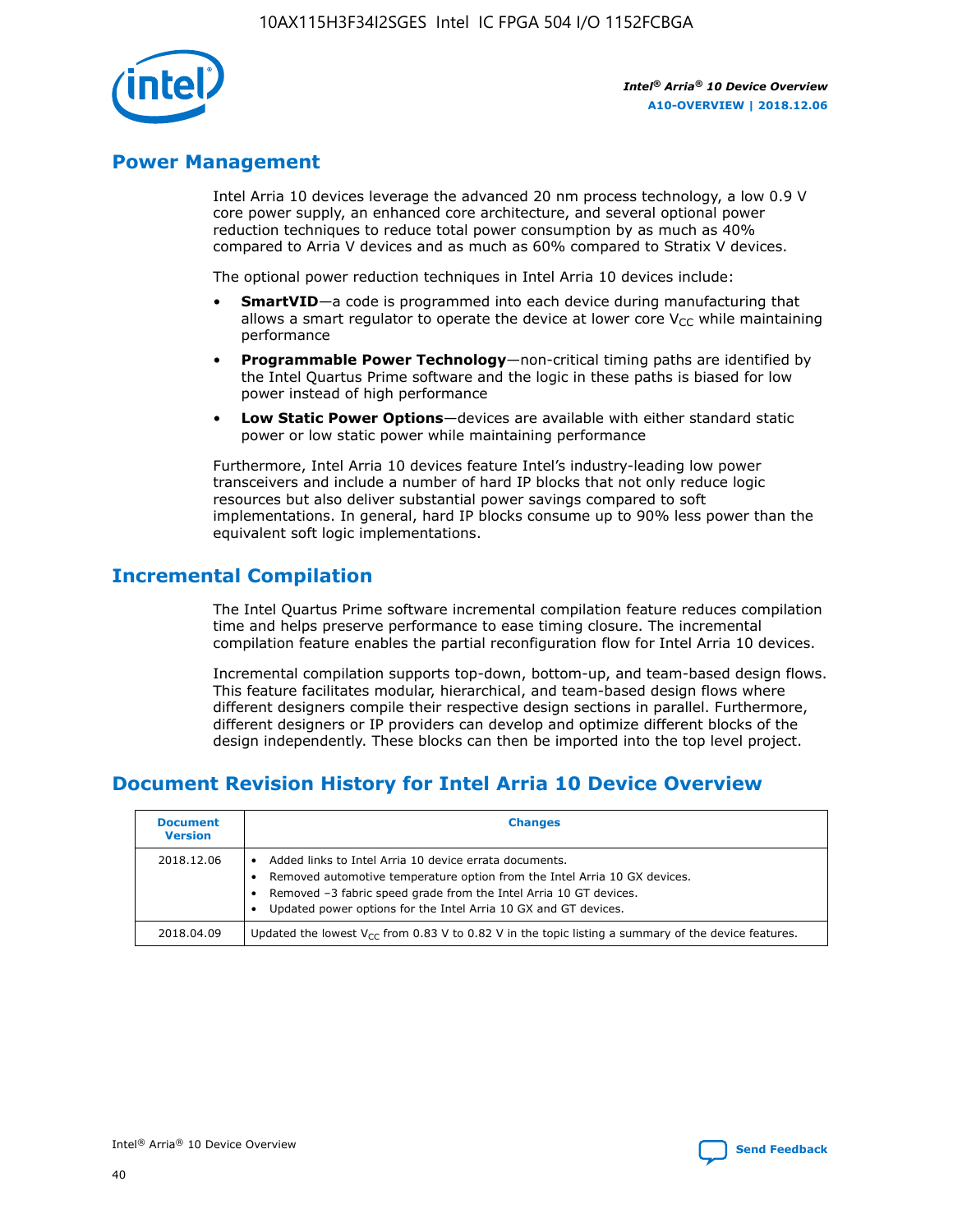*Intel® Arria® 10 Device Overview* **A10-OVERVIEW | 2018.12.06**



| <b>Date</b>    | <b>Version</b> | <b>Changes</b>                                                                                                                                                                                                                                                                                                                                                                                                                                                                                                                                                                                                                                                                                                                                                                                                                                                                                                                                                            |
|----------------|----------------|---------------------------------------------------------------------------------------------------------------------------------------------------------------------------------------------------------------------------------------------------------------------------------------------------------------------------------------------------------------------------------------------------------------------------------------------------------------------------------------------------------------------------------------------------------------------------------------------------------------------------------------------------------------------------------------------------------------------------------------------------------------------------------------------------------------------------------------------------------------------------------------------------------------------------------------------------------------------------|
| January 2018   | 2018.01.17     | Updated the maximum data rate for HPS (Intel Arria 10 SX devices<br>external memory interface DDR3 controller from 2,166 Mbps to 2,133<br>Mbps.<br>Updated maximum frequency supported for half rate QDRII and QDRII<br>+ SRAM to 633 MHz in Memory Standards Supported by the Soft<br>Memory Controller table.<br>Updated transceiver backplane capability to 12.5 Gbps.<br>$\bullet$<br>Removed transceiver speed grade 5 in Sample Ordering Core and<br>Available Options for Intel Arria 10 GX Devices figure.<br>Removed package code 40, low static power, SmartVID, industrial, and<br>military operating temperature support from Sample Ordering Core and<br>Available Options for Intel Arria 10 GT Devices figure.<br>Updated short reach transceiver rate for Intel Arria 10 GT devices to<br>25.8 Gbps.<br>Removed On-Die Instrumentation - EyeQ and Jitter Margin Tool<br>support from PMA Features of the Transceivers in Intel Arria 10 Devices<br>table. |
| September 2017 | 2017.09.20     | Updated the maximum speed of the DDR4 external memory interface from<br>1,333 MHz/2,666 Mbps to 1,200 MHz/2,400 Mbps.                                                                                                                                                                                                                                                                                                                                                                                                                                                                                                                                                                                                                                                                                                                                                                                                                                                     |
| July 2017      | 2017.07.13     | Corrected the automotive temperature range in the figure showing the<br>available options for the Intel Arria 10 GX devices from "-40°C to 100°C"<br>to "-40°C to 125°C".                                                                                                                                                                                                                                                                                                                                                                                                                                                                                                                                                                                                                                                                                                                                                                                                 |
| July 2017      | 2017.07.06     | Added automotive temperature option to Intel Arria 10 GX device family.                                                                                                                                                                                                                                                                                                                                                                                                                                                                                                                                                                                                                                                                                                                                                                                                                                                                                                   |
| May 2017       | 2017.05.08     | Corrected protocol names with "1588" to "IEEE 1588v2".<br>Updated the vertical migration table to remove vertical migration<br>between Intel Arria 10 GX and Intel Arria 10 SX device variants.<br>Removed all "Preliminary" marks.                                                                                                                                                                                                                                                                                                                                                                                                                                                                                                                                                                                                                                                                                                                                       |
| March 2017     | 2017.03.15     | Removed the topic about migration from Intel Arria 10 to Intel Stratix<br>10 devices.<br>Rebranded as Intel.<br>$\bullet$                                                                                                                                                                                                                                                                                                                                                                                                                                                                                                                                                                                                                                                                                                                                                                                                                                                 |
| October 2016   | 2016.10.31     | Removed package F36 from Intel Arria 10 GX devices.<br>Updated Intel Arria 10 GT sample ordering code and maximum GX<br>$\bullet$<br>transceiver count. Intel Arria 10 GT devices are available only in the<br>SF45 package option with a maximum of 72 transceivers.                                                                                                                                                                                                                                                                                                                                                                                                                                                                                                                                                                                                                                                                                                     |
| May 2016       | 2016.05.02     | Updated the FPGA Configuration and HPS Booting topic.<br>Remove V <sub>CC</sub> PowerManager from the Summary of Features, Power<br>Management and Arria 10 Device Variants and packages topics. This<br>feature is no longer supported in Arria 10 devices.<br>Removed LPDDR3 from the Memory Standards Supported by the HPS<br>Hard Memory Controller table in the Memory Standards Supported by<br>Intel Arria 10 Devices topic. This standard is only supported by the<br>FPGA.<br>Removed transceiver speed grade 5 from the Device Variants and<br>Packages topic for Arria 10 GX and SX devices.                                                                                                                                                                                                                                                                                                                                                                   |
| February 2016  | 2016.02.11     | Changed the maximum Arria 10 GT datarate to 25.8 Gbps and the<br>minimum datarate to 1 Gbps globally.<br>Revised the state for Core clock networks in the Summary of Features<br>$\bullet$<br>topic.<br>Changed the transceiver parameters in the "Summary of Features for<br>Arria 10 Devices" table.<br>• Changed the transceiver parameters in the "Maximum Resource Counts<br>for Arria 10 GT Devices" table.<br>• Changed the package availability for GT devices in the "Package Plan<br>for Arria 10 GT Devices" table.<br>Changed the package configurations for GT devices in the "Migration"<br>Capability Across Arria 10 Product Lines" figure.<br>continued                                                                                                                                                                                                                                                                                                  |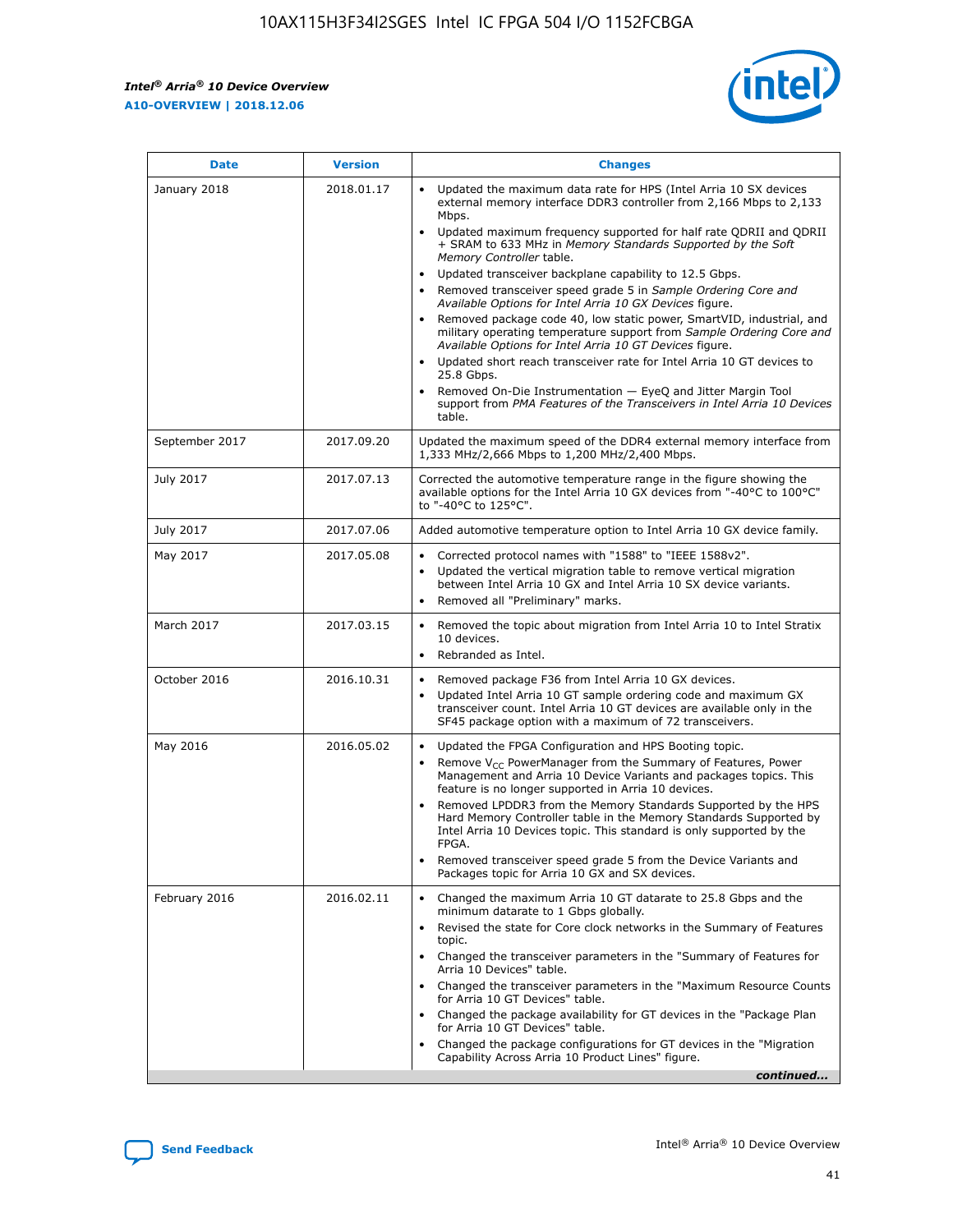

| <b>Date</b>   | <b>Version</b> | <b>Changes</b>                                                                                                                                                               |
|---------------|----------------|------------------------------------------------------------------------------------------------------------------------------------------------------------------------------|
|               |                | • Changed transceiver parameters in the "Low Power Serial Transceivers"<br>section.                                                                                          |
|               |                | • Changed the transceiver descriptions in the "Device Variants for the<br>Arria 10 Device Family" table.                                                                     |
|               |                | Changed the "Sample Ordering Code and Available Options for Arria 10<br>$\bullet$<br>GT Devices" figure.                                                                     |
|               |                | Changed the datarates for GT devices in the "PMA Features" section.                                                                                                          |
|               |                | Changed the datarates for GT devices in the "PCS Features" section.<br>$\bullet$                                                                                             |
| December 2015 | 2015.12.14     | Updated the number of M20K memory blocks for Arria 10 GX 660 from<br>2133 to 2131 and corrected the total RAM bit from 48,448 Kb to<br>48,408 Kb.                            |
|               |                | Corrected the number of DSP blocks for Arria 10 GX 660 from 1688 to<br>1687 in the table listing floating-point arithmetic resources.                                        |
| November 2015 | 2015.11.02     | Updated the maximum resources for Arria 10 GX 220, GX 320, GX 480,<br>$\bullet$<br>GX 660, SX 220, SX 320, SX 480, and SX 660.                                               |
|               |                | • Updated resource count for Arria 10 GX 320, GX 480, GX 660, SX 320,<br>SX 480, a SX 660 devices in Number of Multipliers in Intel Arria 10<br><b>Devices</b> table.        |
|               |                | Updated the available options for Arria 10 GX, GT, and SX.                                                                                                                   |
|               |                | Changed instances of Quartus II to Quartus Prime.<br>$\bullet$                                                                                                               |
| June 2015     | 2015.06.15     | Corrected label for Intel Arria 10 GT product lines in the vertical migration<br>figure.                                                                                     |
| May 2015      | 2015.05.15     | Corrected the DDR3 half rate and quarter rate maximum frequencies in the<br>table that lists the memory standards supported by the Intel Arria 10 hard<br>memory controller. |
| May 2015      | 2015.05.04     | • Added support for 13.5G JESD204b in the Summary of Features table.                                                                                                         |
|               |                | • Added a link to Arria 10 GT Channel Usage in the Arria 10 GT Package<br>Plan topic.                                                                                        |
|               |                | • Added a note to the table, Maximum Resource Counts for Arria 10 GT<br>devices.                                                                                             |
|               |                | • Updated the power requirements of the transceivers in the Low Power<br>Serial Transceivers topic.                                                                          |
| January 2015  | 2015.01.23     | • Added floating point arithmetic features in the Summary of Features<br>table.                                                                                              |
|               |                | • Updated the total embedded memory from 38.38 megabits (Mb) to<br>65.6 Mb.                                                                                                  |
|               |                | • Updated the table that lists the memory standards supported by Intel<br>Arria 10 devices.                                                                                  |
|               |                | Removed support for DDR3U, LPDDR3 SDRAM, RLDRAM 2, and DDR2.                                                                                                                 |
|               |                | Moved RLDRAM 3 support from hard memory controller to soft memory<br>controller. RLDRAM 3 support uses hard PHY with soft memory<br>controller.                              |
|               |                | Added soft memory controller support for QDR IV.<br>٠                                                                                                                        |
|               |                | Updated the maximum resource count table to include the number of<br>hard memory controllers available in each device variant.                                               |
|               |                | Updated the transceiver PCS data rate from 12.5 Gbps to 12 Gbps.<br>$\bullet$                                                                                                |
|               |                | Updated the max clock rate of PS, FPP x8, FPP x16, and Configuration<br>via HPS from 125 MHz to 100 MHz.                                                                     |
|               |                | Added a feature for fractional synthesis PLLs: PLL cascading.                                                                                                                |
|               |                | Updated the HPS programmable general-purpose I/Os from 54 to 62.<br>$\bullet$                                                                                                |
|               |                | continued                                                                                                                                                                    |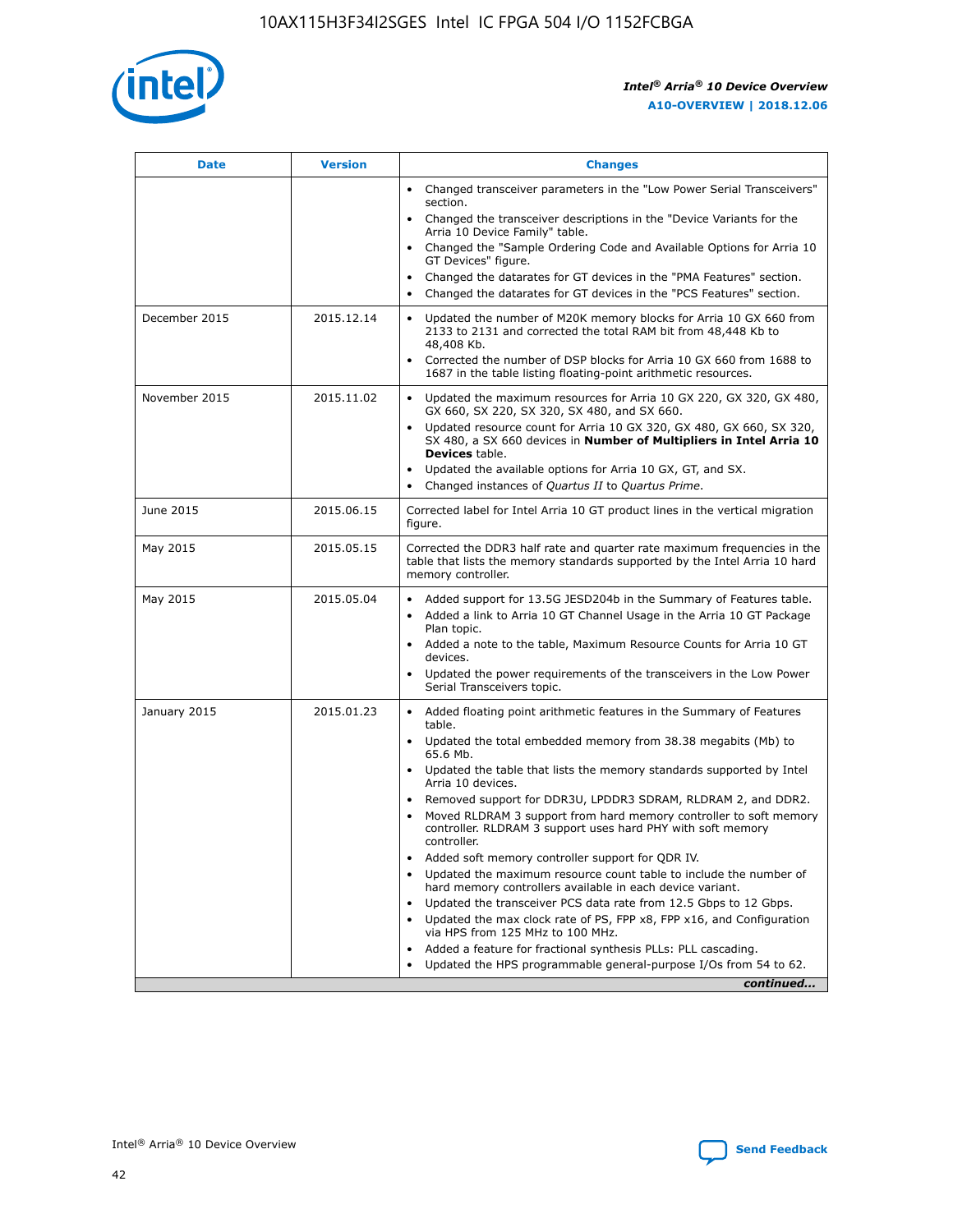r



| <b>Date</b>    | <b>Version</b> | <b>Changes</b>                                                                                                                                                                                                                                                                                                                                                                                                                                                                                                                                      |
|----------------|----------------|-----------------------------------------------------------------------------------------------------------------------------------------------------------------------------------------------------------------------------------------------------------------------------------------------------------------------------------------------------------------------------------------------------------------------------------------------------------------------------------------------------------------------------------------------------|
| September 2014 | 2014.09.30     | Corrected the 3 V I/O and LVDS I/O counts for F35 and F36 packages<br>$\bullet$<br>of Arria 10 GX.<br>Corrected the 3 V I/O, LVDS I/O, and transceiver counts for the NF40<br>$\bullet$<br>package of the Arria GX 570 and 660.<br>Removed 3 V I/O, LVDS I/O, and transceiver counts for the NF40<br>package of the Arria GX 900 and 1150. The NF40 package is not<br>available for Arria 10 GX 900 and 1150.                                                                                                                                       |
| August 2014    | 2014.08.18     | Updated Memory (Kb) M20K maximum resources for Arria 10 GX 660<br>devices from 42,660 to 42,620.<br>Added GPIO columns consisting of LVDS I/O Bank and 3V I/O Bank in<br>$\bullet$<br>the Package Plan table.<br>Added how to use memory interface clock frequency higher than 533<br>$\bullet$<br>MHz in the I/O vertical migration.<br>Added information to clarify that RLDRAM3 support uses hard PHY with<br>$\bullet$<br>soft memory controller.<br>Added variable precision DSP blocks support for floating-point<br>$\bullet$<br>arithmetic. |
| June 2014      | 2014.06.19     | Updated number of dedicated I/Os in the HPS block to 17.                                                                                                                                                                                                                                                                                                                                                                                                                                                                                            |
| February 2014  | 2014.02.21     | Updated transceiver speed grade options for GT devices in Figure 2.                                                                                                                                                                                                                                                                                                                                                                                                                                                                                 |
| February 2014  | 2014.02.06     | Updated data rate for Arria 10 GT devices from 28.1 Gbps to 28.3 Gbps.                                                                                                                                                                                                                                                                                                                                                                                                                                                                              |
| December 2013  | 2013.12.10     | Updated the HPS memory standards support from LPDDR2 to LPDDR3.<br>Updated HPS block diagram to include dedicated HPS I/O and FPGA<br>$\bullet$<br>Configuration blocks as well as repositioned SD/SDIO/MMC, DMA, SPI<br>and NAND Flash with ECC blocks.                                                                                                                                                                                                                                                                                            |
| December 2013  | 2013.12.02     | Initial release.                                                                                                                                                                                                                                                                                                                                                                                                                                                                                                                                    |